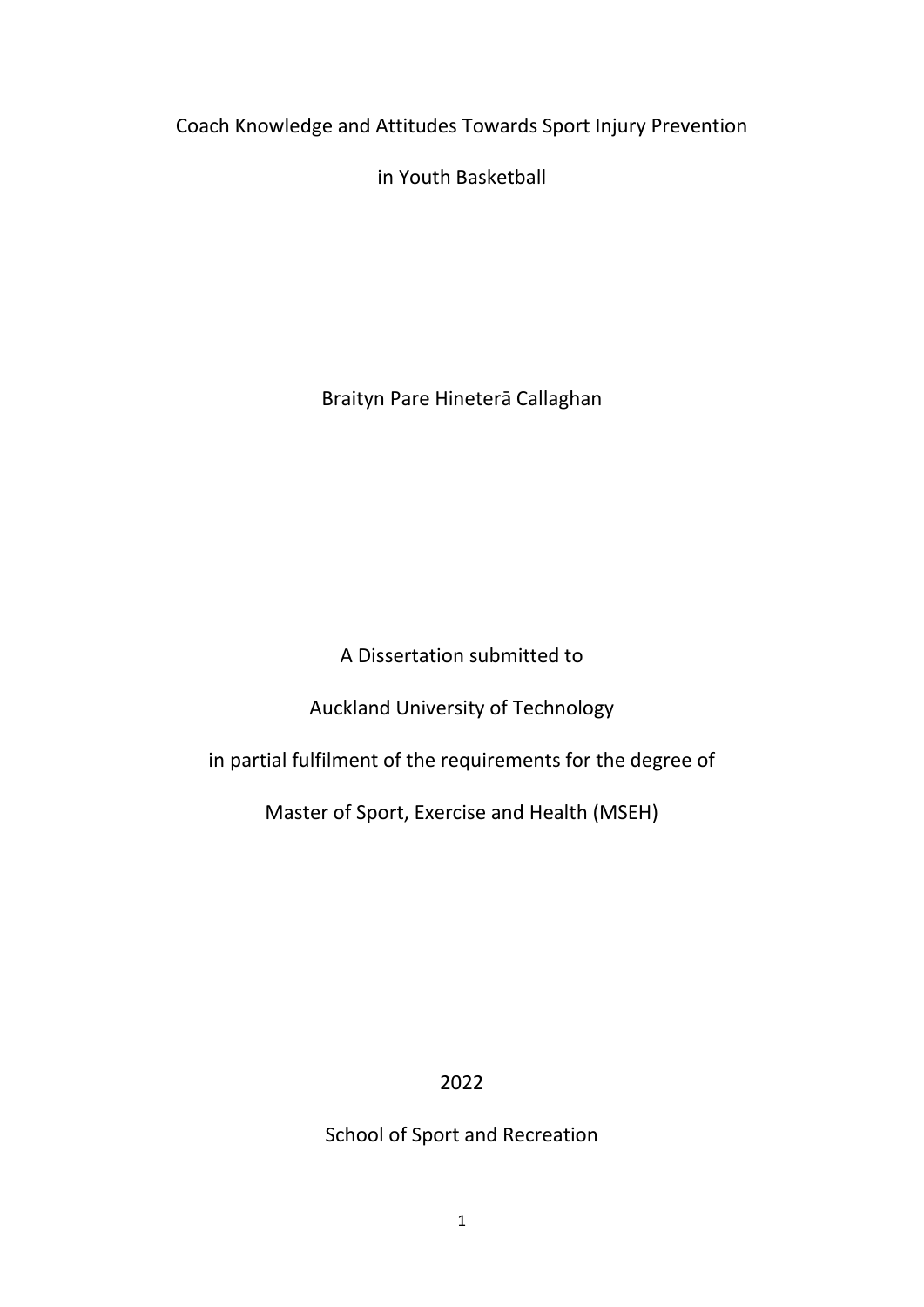### Abstract

<span id="page-1-0"></span>There is a large number of youth sport participants internationally and in recent years, there has been an increasing concern regarding increased injuries. Specifically, basketball is a fast-growing youth sport in New Zealand (NZ) and players commonly experience significant musculoskeletal injuries. Coaches play a key role in facilitating injury prevention strategies to reduce the risk of injury in youth sport; however, this islikely influenced by their knowledge of, and attitude towards, injuries and injury prevention programmes. There is limited research in youth basketball and specifically in the NZ context investigating coach knowledge and attitudes towards injury. Therefore, the overall purpose of this dissertation was to investigate coach knowledge and attitudes towards sport injury prevention in youth basketball. A specific focus was coach knowledge and implementation of the SportSmart warm-up, a component of a nationwide injury prevention programme developed by NZ's national insurer, the Accident Compensation Corporation (ACC).

A cross-sectional study was conducted in which 36 secondary school basketball coaches completed a survey including a series of closed and open-ended questions regarding their knowledge and attitudes towards sport injury prevention in NZ youth basketball. Coaches were less knowledgeable about common upper body injuries and associated risk factors than lower body injuries and common injury types. In particular, there was a lack of awareness that injuries to the head/face were common. Coaches had a positive attitude towards sport injury prevention, including the ACC SportSmart warmup programme which most coaches were aware of. However, constraints of time and space are major barriers to coaches implementing the SportSmart warm-up or any other similar neuromuscular (NM) warm-up. Greater levels of knowledge and more positive attitudes were reported by coaches with more experience. Half of coaches reported witnessing coaches putting pressure on players to play when injured and 72% reported seeing injured players play on when they thought they should not have. Wanting to win, support the team, and not let the team/coach down were key reasons given for this behaviour. Although the sample size was small, these findings provide preliminary evidence as to the current state of coach knowledge and attitudes towards sport injury prevention in NZ youth basketball.

Recommendations based on these findings include basketball organisations improving coach education about common basketball-related injuries and injury risk factors, such as dental injuries and mouthguard protection, and effective injury prevention-based resources. Additionally, coaches would benefit from a developed basketball-specific warm-up programme, and appropriate adjustments to game and training schedules/rules. This would likely allow teams to manage time, and utilise available venue space to perform a NM warm-up before games and at training sessions more effectively.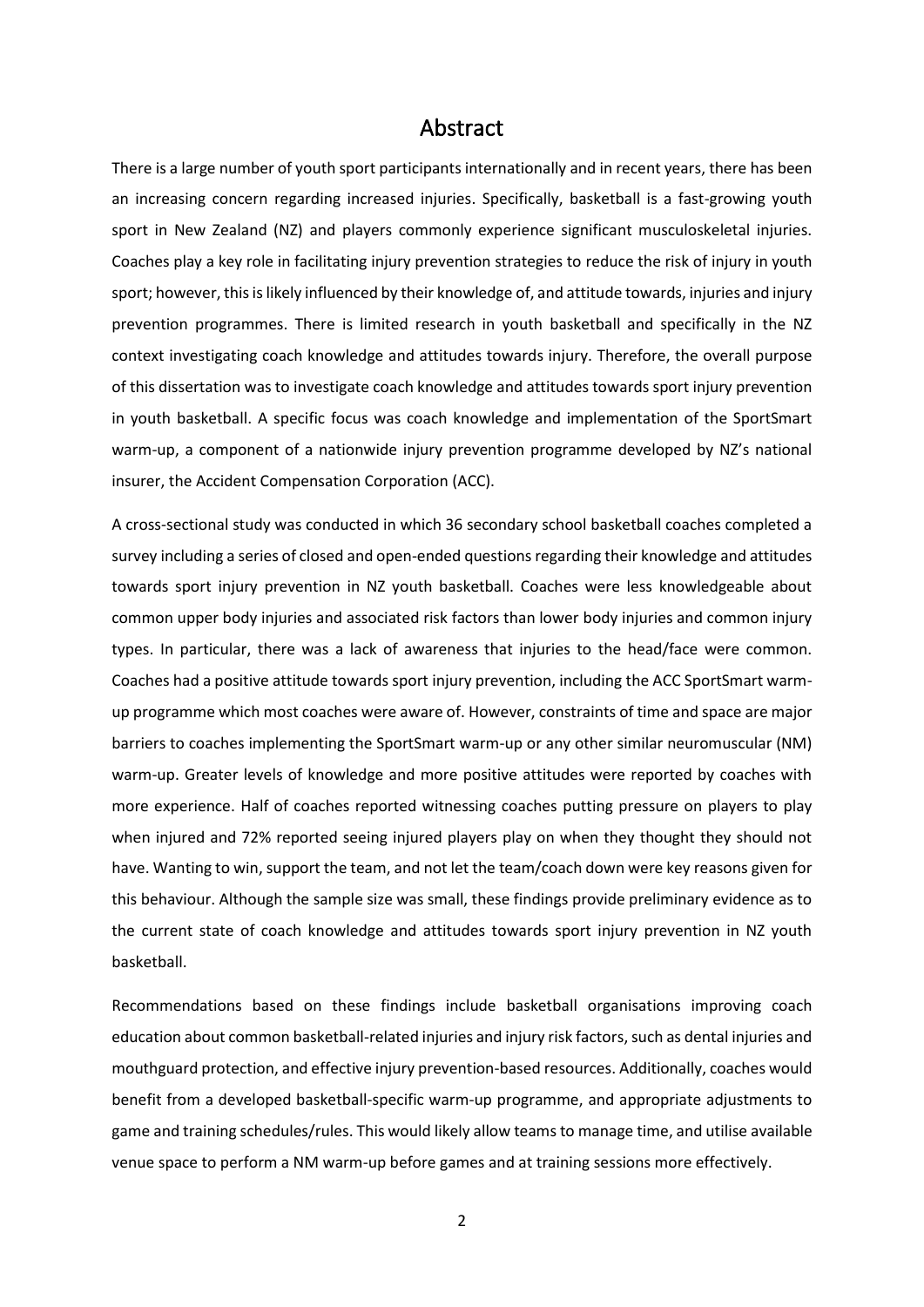### **Table of Contents**

| Chapter 2: Coach Knowledge and Attitudes Towards Injuries and Injury Prevention in Youth Sport: A |
|---------------------------------------------------------------------------------------------------|
|                                                                                                   |
| Coach Knowledge of Common Sport-Related Injuries and Injury Prevention Strategies in Youth        |
|                                                                                                   |
|                                                                                                   |
|                                                                                                   |
| Coach Attitudes Towards Prevention of Common Sport-Related Injuries in Youth Sport  19            |
|                                                                                                   |
|                                                                                                   |
|                                                                                                   |
|                                                                                                   |
|                                                                                                   |
|                                                                                                   |
|                                                                                                   |
|                                                                                                   |
| Chapter 3: Coach Knowledge and Attitudes Towards Sport Injury Prevention in Youth Basketball: A   |
|                                                                                                   |
|                                                                                                   |
|                                                                                                   |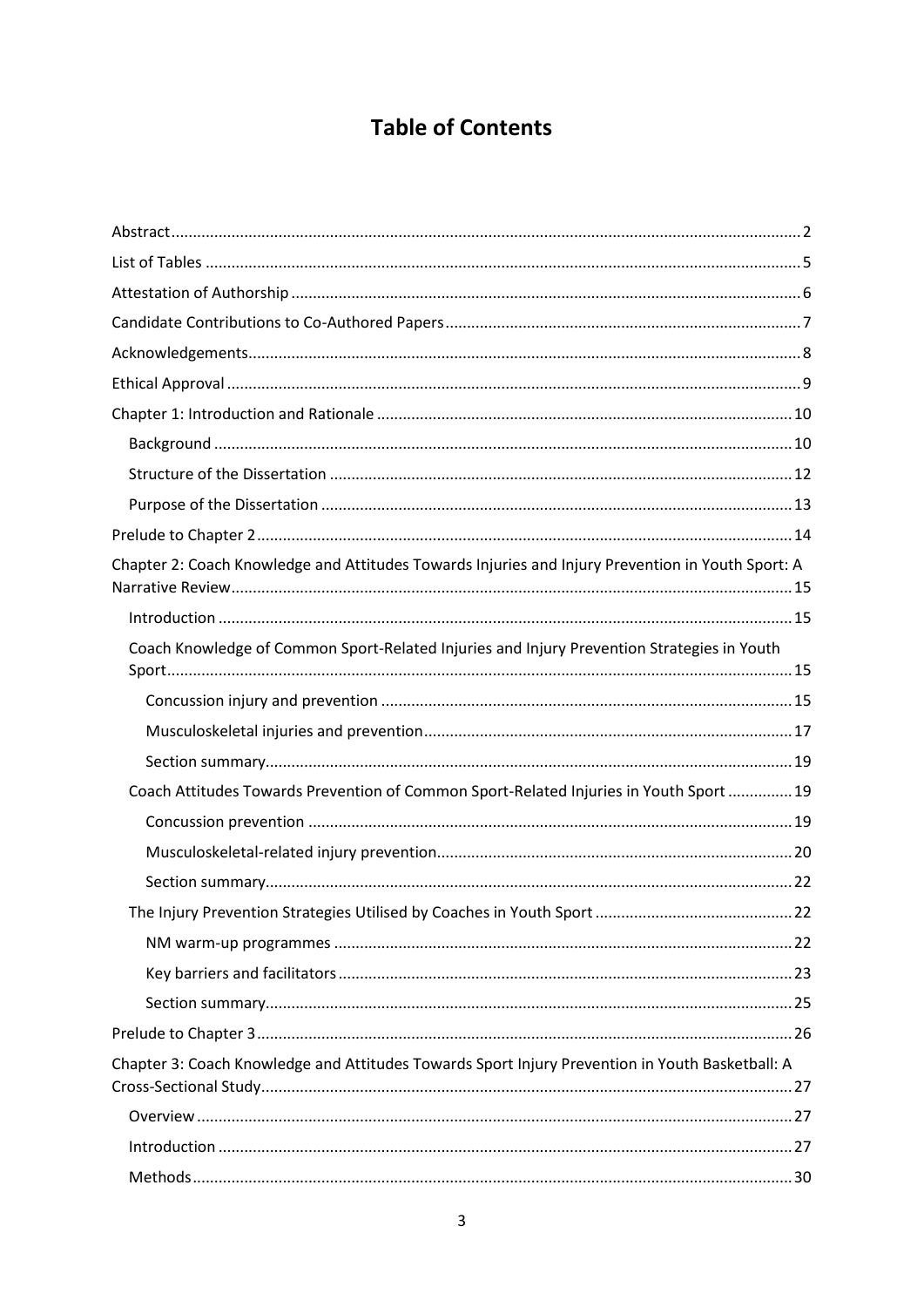| Coaches' Perceptions of Why Players Continue to Play When Injured 34                       |  |
|--------------------------------------------------------------------------------------------|--|
|                                                                                            |  |
|                                                                                            |  |
|                                                                                            |  |
|                                                                                            |  |
|                                                                                            |  |
|                                                                                            |  |
|                                                                                            |  |
| Coach Knowledge of Common Basketball-Related Injuries and Associated Risk Factors  36      |  |
| Coach Attitudes Towards Injury Prevention and Implementing Injury Prevention Programmes 37 |  |
|                                                                                            |  |
|                                                                                            |  |
|                                                                                            |  |
|                                                                                            |  |
|                                                                                            |  |
|                                                                                            |  |
|                                                                                            |  |
|                                                                                            |  |
|                                                                                            |  |
|                                                                                            |  |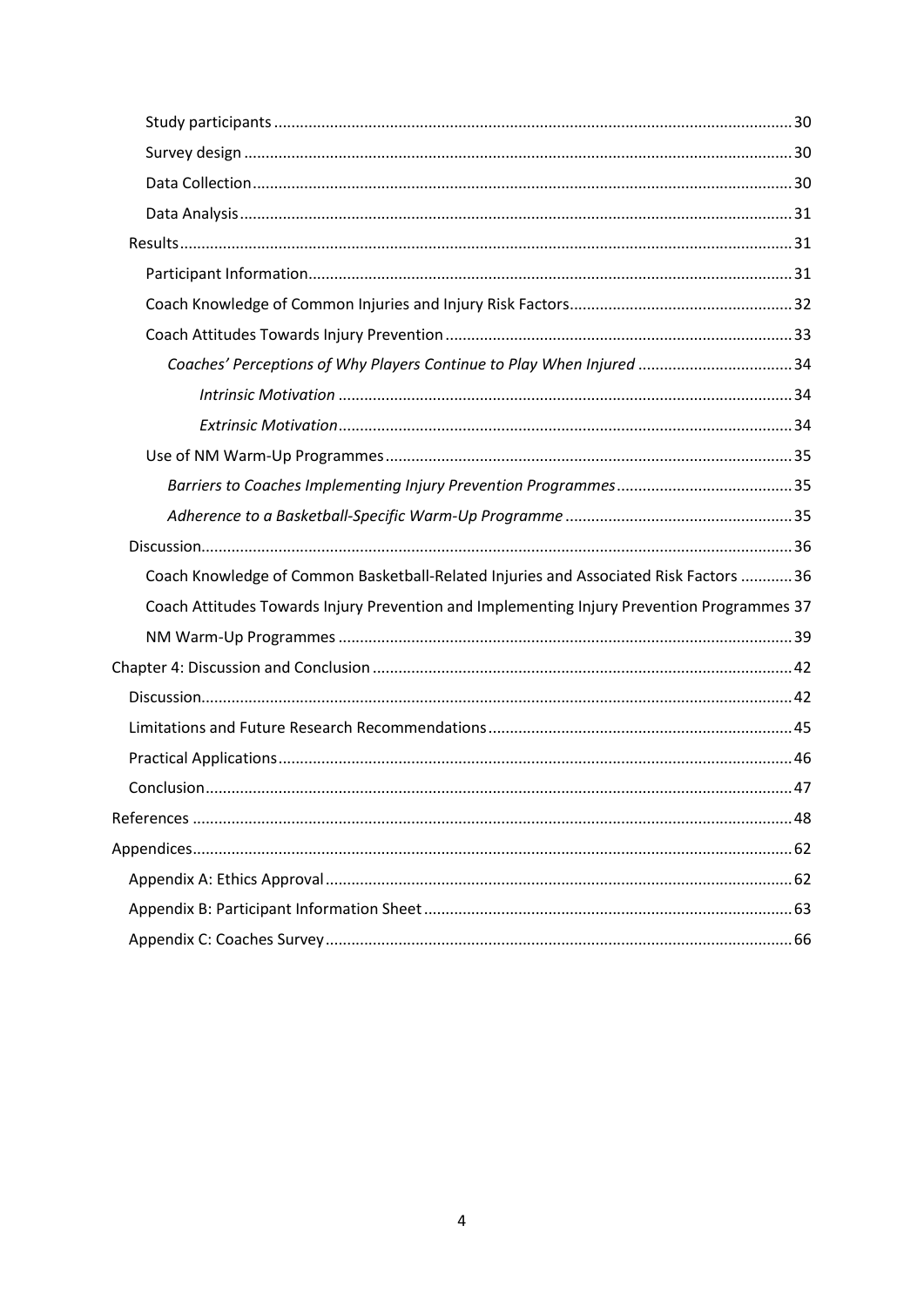## List of Tables

<span id="page-4-0"></span>

| Table 1: Proportion of less experienced and more experienced coaches that agreed (or correctly   |  |
|--------------------------------------------------------------------------------------------------|--|
|                                                                                                  |  |
| Table 2: Coaches' responses to statements regarding attitudes towards injury prevention in youth |  |
|                                                                                                  |  |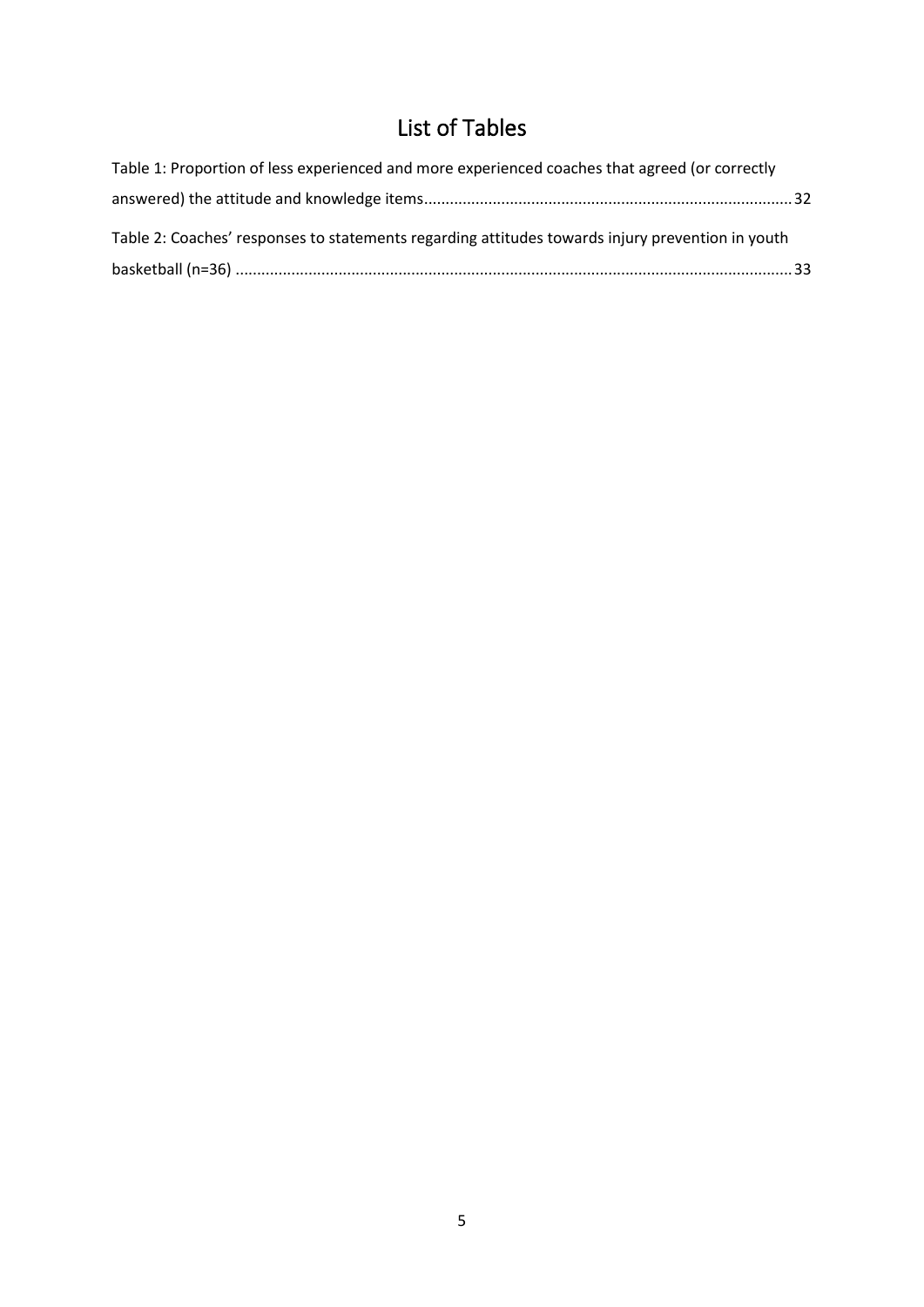### Attestation of Authorship

<span id="page-5-0"></span>I hereby declare that this submission is my own work and that, to the best of my knowledge and belief, it contains no material previously published or written by another person (except where explicitly defined in the acknowledgements), nor material which to a substantial extent has been accepted for the award of any other degree or diploma of a university or other institution of higher learning, except where due acknowledgement is made.

Chapter 3 of this dissertation represents a separate paper that has either been published, submitted, or is in preparation for peer-reviewed journals. My contribution and the contribution by the various co-authors to this paper is outlined at the beginning of the dissertation. All co-authors have approved the inclusion of the joint work in this Masters dissertation.

> Braityn Pare Hineterā Callaghan December 2021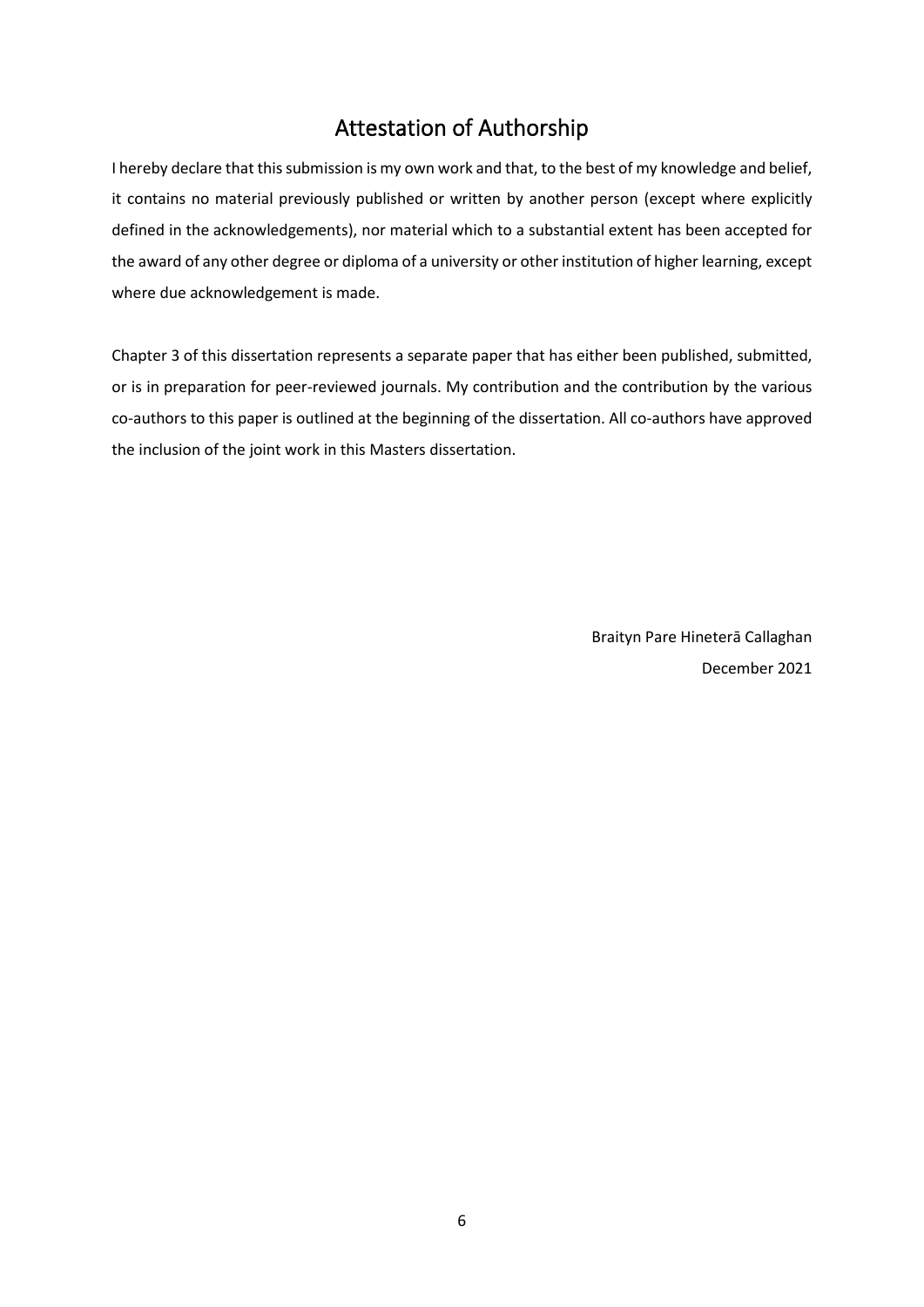## Candidate Contributions to Co-Authored Papers

<span id="page-6-0"></span>

| <b>Chapter 3</b>                                                     |            |     |
|----------------------------------------------------------------------|------------|-----|
| Callaghan, B., Lucas, P., & Whatman, C. (2021). Coach Knowledge and  | Callaghan: | 80% |
| Attitudes Towards Sport Injury Prevention in Youth Basketball. To be | Whatman:   | 10% |
| submitted to the International Sport Coaching Journal.               | Lucas:     | 10% |
|                                                                      |            |     |

We, the undersigned, hereby agree to the percentages of participation to the chapter identified above:

| Braityn Callaghan | Chris Whatman | Patricia Lucas |
|-------------------|---------------|----------------|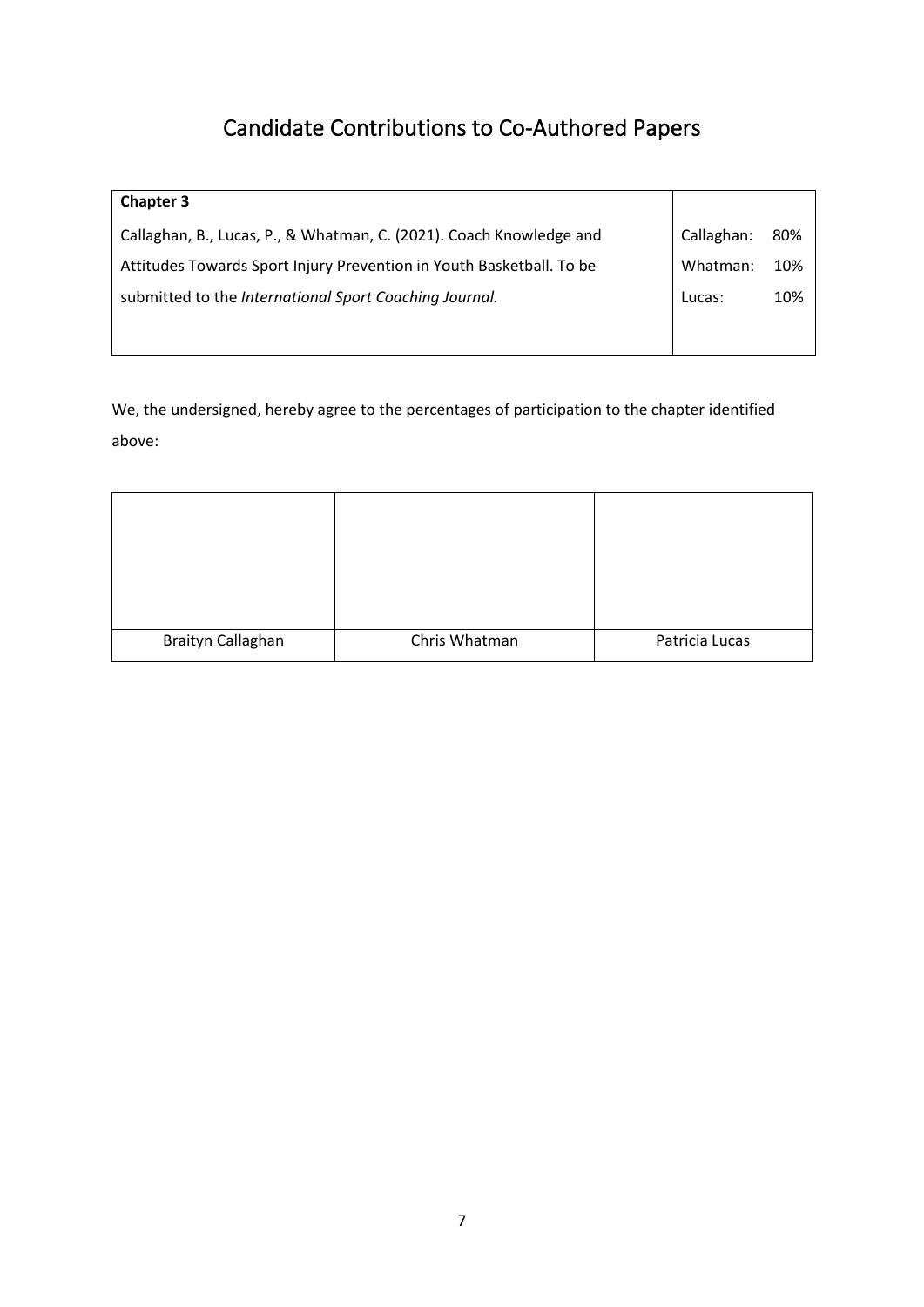### Acknowledgements

<span id="page-7-0"></span>This postgraduate journey has been overwhelming at times, but it has also been extremely rewarding. I have worked with great people, discovered more of what I love about sport and recreation, and developed as an individual. There are several people I would like to acknowledge as I would not be here without their involvement.

Firstly, I would like to thank my primary supervisor, Chris Whatman. Thank you for being my primary supervisor through an interesting transition into the MSEH programme. I am very grateful for your help as you taught me a lot in the space of academic research/writing and injury prevention in youth sport. Your guidance throughout this dissertation about a topic I love is invaluable.

To my secondary supervisor, Tricia Lucas, thank you for being my secondary supervisor for this dissertation. With your qualitative research expertise, I learnt a great deal of knowledge. Your additional feedback and support with my writing made this dissertation experience feel even more fulfilling.

Through all the meetings, checkpoints, and other deadlines, I feel super fortunate to have been part of such a positive and hardworking team. The time and energy given to me was amazing, and I thoroughly enjoyed this dissertation experience by having you both as my supervisors, including all the laughs along the way. Thank you again, Chris and Tricia.

To Gaye Bryham and Simon Walters, thank you for your help prior to this dissertation experience by learning about my sporting interests and connecting me with the right people.

To Michael Naylor and other postgraduate staff, thank you for your support to transition into the MSEH programme with ease and your help with any administration.

I would also like to thank my colleagues within the basketball community who played a helpful role in recruiting my research participants. I am very appreciative for your assistance.

To my lecturers and other academic staff, it was a pleasure being educated by you. Thank you.

Lastly, I want to thank my lovely family and friends who have supported me from the beginning of my academic journey. I have been able to stay focused and achieve my goals because of your tolerance and kind words of encouragement, and for that I will be forever grateful. We share the success of this milestone together and I appreciate you all very much. Thank you for everything!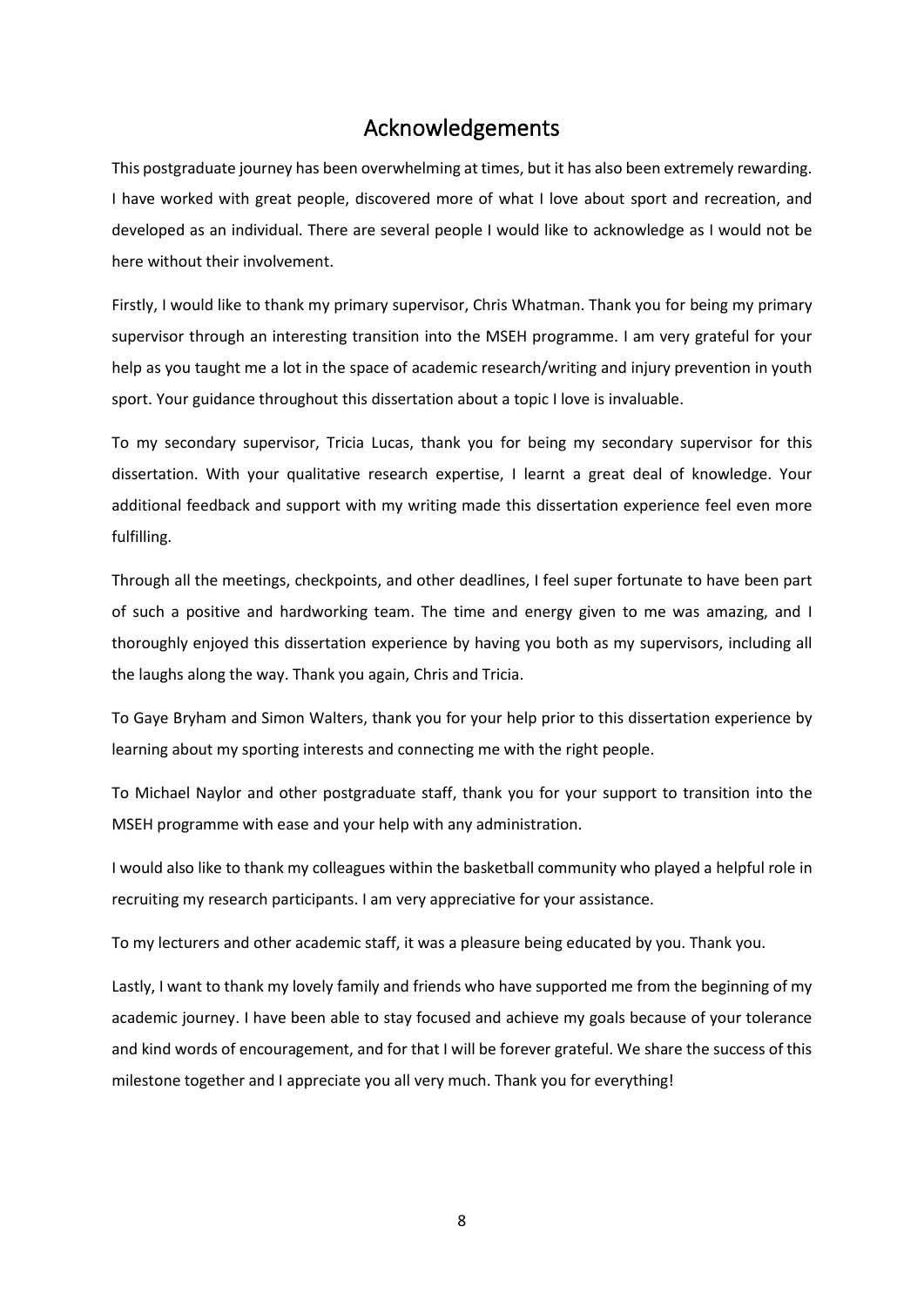### Ethical Approval

<span id="page-8-0"></span>Ethical approval for this research was granted by the Auckland University of Technology Ethics Committee (AUTEC) on 14<sup>th</sup> April 2021 for a period of three years:

• AUTEC: 21/90 – Coach Knowledge and Attitudes Towards Sport Injury Prevention in Youth Basketball.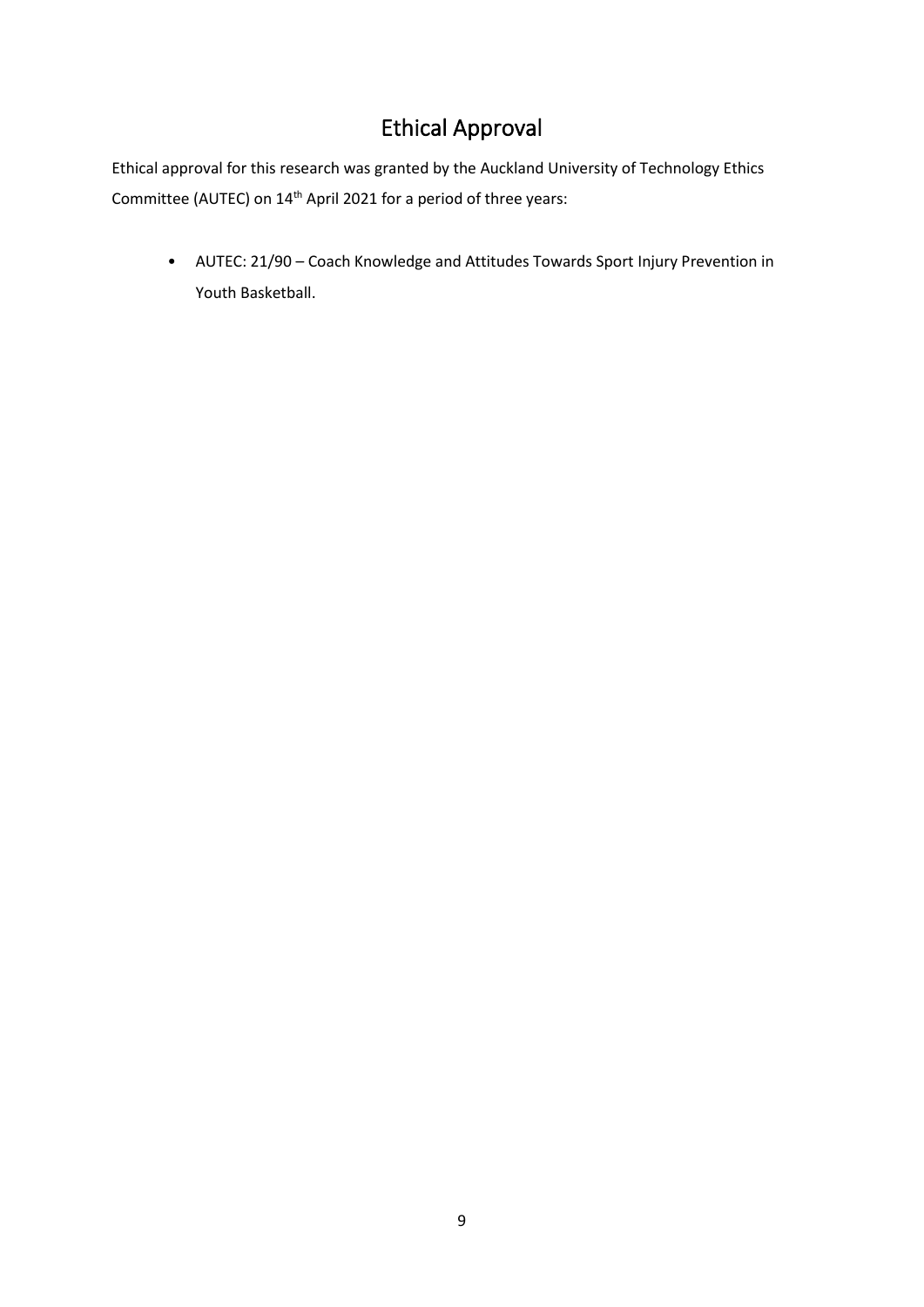### Chapter 1: Introduction and Rationale

#### <span id="page-9-1"></span><span id="page-9-0"></span>Background

There is a high number of participants in sport and physical activity in New Zealand (NZ), with data from Sport NZ's Active NZ Survey (2019) reporting 94% of children and young people aged 5–17 years (n=4,799), and 72% of adults aged 18 years and older (n=21,972) participated in some form of sport or physical activity per week between 2019–2020 (Sport NZ, 2020). As a result, sport-related injuries are common, with data from the Accident Compensation Corporation (ACC) Sports Claims Overview (2019) suggesting the highest proportion of claims (over 60,000) were made by the teenage cohort (15–19 years) during 2018/2019 (ACC, 2019). Based on the ACC data, injury prevention in youth sport is an important issue worth understanding further. Injury prevention for youth and adolescent-aged sport participants is important as they are more susceptible to serious musculoskeletal injuries (Iversen & Friden, 2009; Orr et al., 2013; Wild et al., 2013; Sabato et al., 2016). The most common injuries reported to ACC are soft tissue sprains of several body sites, including: the neck, shoulder and/or upper arm, knee and/or leg, and ankle (ACC, 2021a). These injuries can lead to significant longterm consequences, including decreased participation and/or drop out from sports, risk of re-injury, and further issues at the site of injury (Cain et al., 2006; Frisch et al., 2009; Neuman et al., 2009; Orr et al., 2013; Emery et al., 2015). Additionally, the high number of claims have resulted in high treatment costs to ACC. Annually, the overall cost to ACC based on an average 448,000 sport-related claims is over \$570 million (2021a), while the injury costs of all active claims in 2021 alone is over \$520 million (ACC, 2021b). Targeting children and adolescents is important as they can absorb key messages for sport injury prevention more efficiently and long-term (Koester, 2001; Cain et al., 2008). Therefore, implementing effective injury prevention strategies to reduce injuries and injury-related costs in youth sport is key.

In terms of injury prevention in youth sport, one sport of particular interest is basketball. The ACC database of Sport and Recreation Injury Statistics shows a high rate of injury claims in basketball as a team sport, with a regional breakdown reporting the highest claims within the Auckland region (ACC, n.d.-b). Additionally, data from the NZ Secondary Schools Sports Council Census (2020) shows basketball is one of the fastest growing youth team sports in the country (School Sport NZ, 2021). Greater emphasis is clearly required for youth-aged basketball players in Auckland, considering the high risk of common lower extremity injuries in youth basketball, including ankle sprains and knee ligament tears (Iversen & Friden, 2009; Pasanen et al., 2017; Owoeye et al., 2018; Räisänen et al., 2021). There is limited research regarding youth basketball injury prevention (DiFiori et al., 2018) as most research has focused on netball and football in America and Europe, with only a small number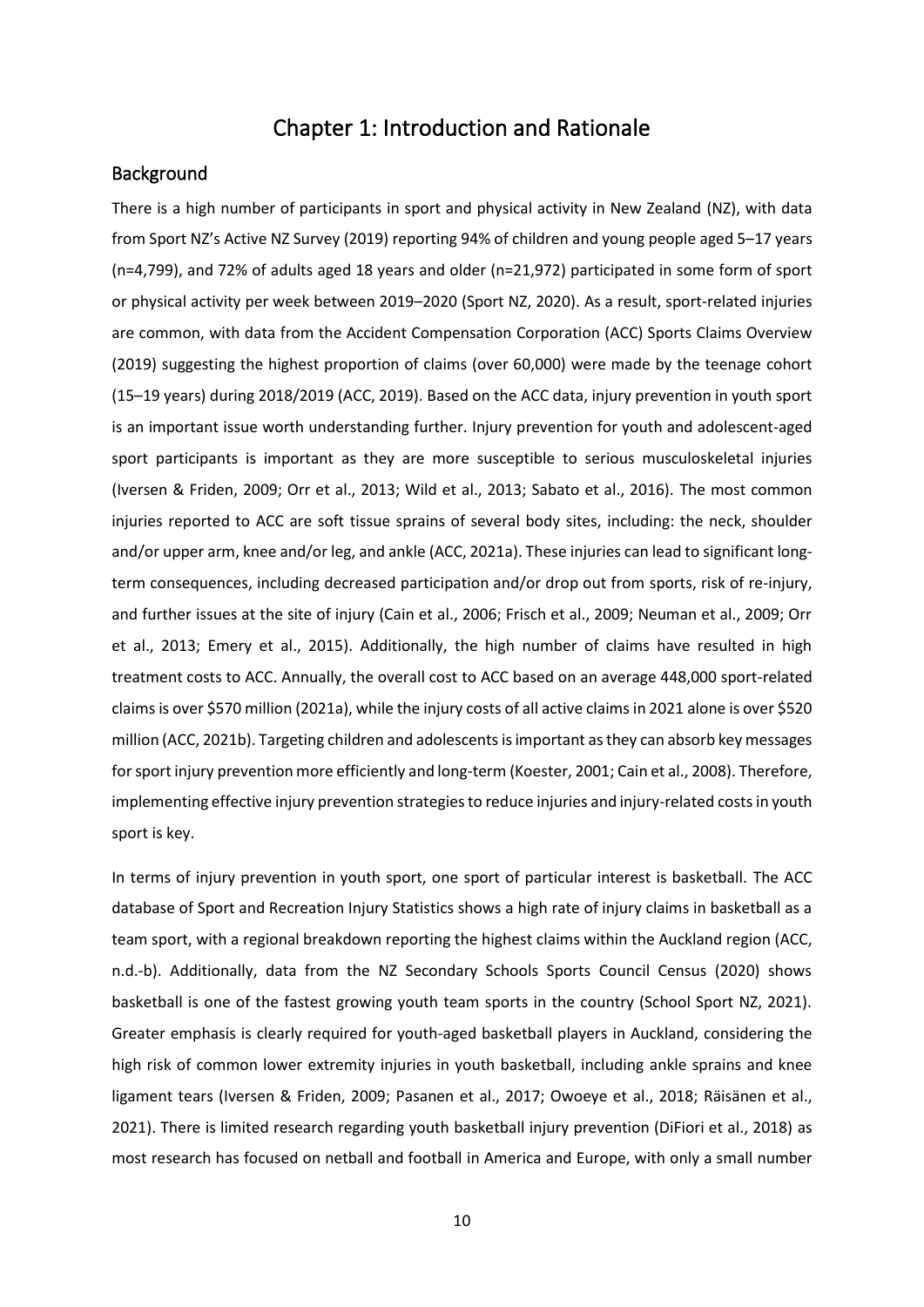of studies involving high school basketball players (Koutures & Gregory, 2010). One strategy reported to help reduce injuries in youth sport is neuromuscular (NM) training (McGuine et al., 2006; Soligard et al., 2008; Kiani et al., 2010; Hägglund et al., 2013). It is believed that physical preparation of youth sport participants should be specific and while there is inherent risk of injury in team sports, there is evidence that NM warm-up programmes can effectively reduce sport-related injuries (Gamble, 2008; Sabato et al., 2016; Fulcher et al., 2018). In recent years, ACC have developed and promoted the ACC SportSmart warm-up [\(https://www.accsportsmart.co.nz/\)](https://www.accsportsmart.co.nz/), a NM warm-up based on the FIFA 11+ warm-up which was developed 15 years ago to help reduce injuries among football players (Soligard et al., 2008; Bizzini et al., 2013; Bizzini & Dvorak, 2015; Sadigursky et al., 2017; Fulcher et al., 2018; King et al., 2019). The SportSmart programme aims to reduce injuries and injury-related costs, and enhance performance of participants in sport and recreation in NZ (McNoe et al., 2010; Fulcher et al., 2018; Cochrane, 2020). Through the collaborative efforts of ACC, National Sports Organisations and Sport NZ, the SportSmart warm-up has been specifically adapted for players, coaches, and referees to adopt across five major sport codes, including: NZ Football (Fit4Football), Netball NZ (NetballSmart), Touch NZ (TouchFit 360), NZ Rugby (RugbySmart), and NZ Rugby League (LeagueSmart) (McNoe & Chalmers, 2011; Fulcher et al., 2018). There is limited research in the context of youth sport and in NZ regarding the effectiveness of these programmes. However, an international study in youth football reported a 41% reduction in the overall rate of injuries and a 48% reduction in all lower extremity injuries following the implementation of the FIFA 11+ warm-up (Owoeye et al., 2014). With improved coach education and facilitation of effective injury prevention programmes, this evidence suggests youth basketball players in NZ would benefit from using the ACC SportSmart warm-up and/or a basketball-specific version.

Coaches play a key role in facilitating injury prevention initiatives in youth sport and as the field of youth sport injury prevention develops, appropriate coach education for effective delivery of suitable sport injury prevention strategies is key (Gianotti et al., 2010). The impact of coaches on the magnitude of player adherence to sport injury prevention initiatives remains unclear (McKay et al., 2014); however, it is commonly thought by sport organisations, team staff, team players, and parents that adherence to effective initiatives is greater if coaches are actively implementing relevant strategies into their training sessions (Keats et al., 2012; Lindblom et al., 2014). Coach behaviours, values, and priorities are paramount for creating positive environments and experiences for youth sport participants; thus, educating coaches regarding safer strategies to prevent injuries and manage the risk of injuries is imperative (McKay et al., 2014).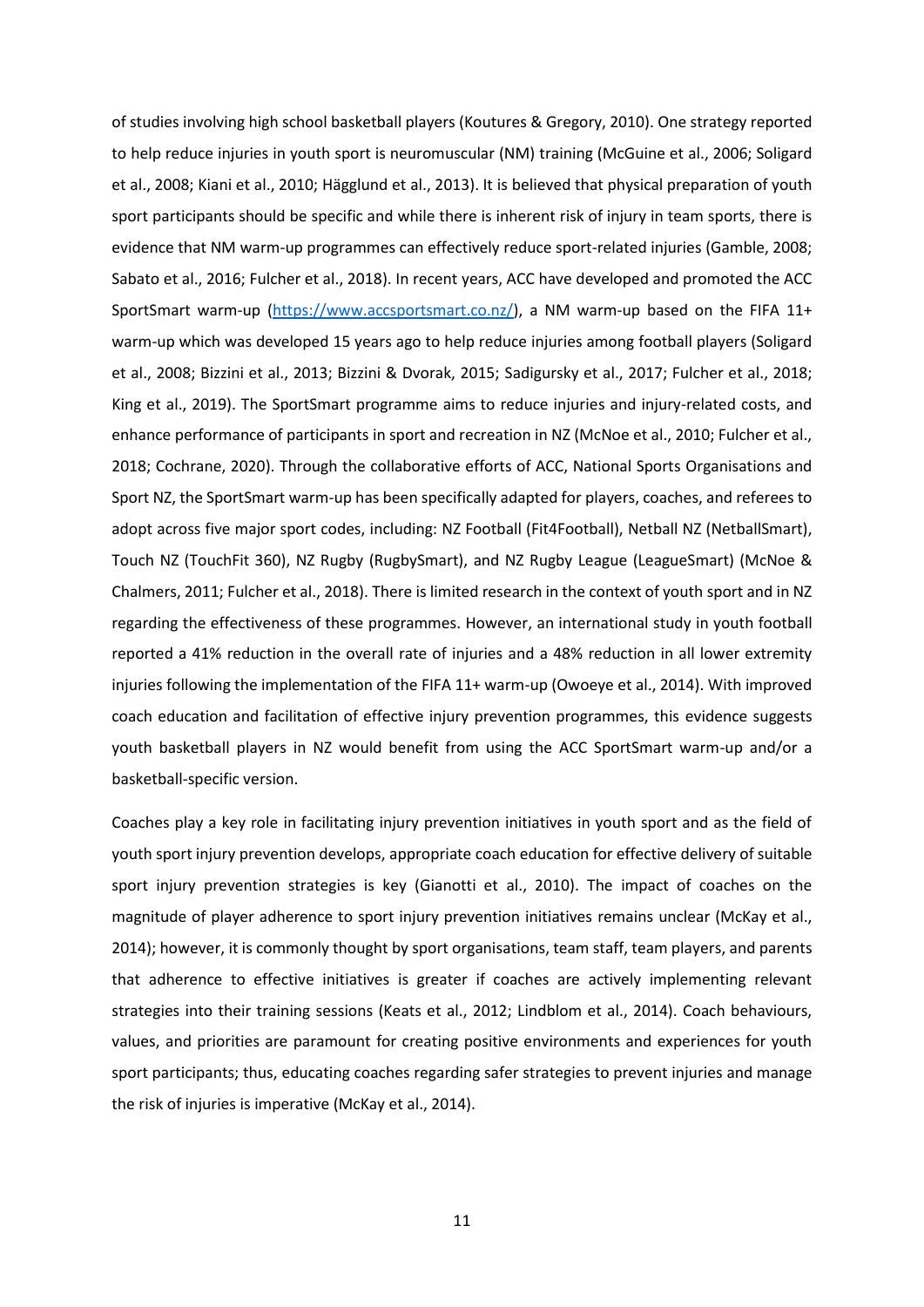A key for successful injury prevention is coach knowledge of, and positive attitudes towards, adopting sport injury prevention strategies. McKay et al. (2014) conducted a cluster-randomised controlled trial using female youth soccer coaches (n=29) and players (13–18 years, n=158) to understand their knowledge, attitudes, and beliefs regarding adherence to the FIFA 11+ warm-up programme. Despite coaches understanding an adequate warm up would help reduce injury risk, there was no increase in delivering this programme that can successfully reduce injuries in football. Additionally, a number of cross-sectional studies have been conducted in similar contexts. A study investigating coach (n=117) and player (n=226) attitudes to injury in NZ secondary school netball, football, and basketball found a lack of knowledge, the desire to win, and not wanting to let the team down influences coach and player attitudes to injury prevention (Whatman et al., 2018). Furthermore, coaches of youth football and basketball coaches (n=141) require further education to increase awareness of effective injury prevention programmes, including the FIFA 11+ warm-up (Norcross et al., 2016). These findings are similar to those previously reported among youth basketball coaches (n=50) who require improved coach education regarding effective implementation of NM warm-up programmes and knowledge translation of injury prevention-related information (Räisänen et al., 2021).

Based on the literature, it is evident youth sport injuries are a growing concern and while effective prevention programmes exist to reduce risk, adherence in the real-world setting is a problem. A key driver of uptake is the knowledge, attitudes, and behaviour of coaches in youth sport. Therefore, this research study will focus on coach knowledge and attitudes towards sport injury prevention in NZ secondary school basketball.

#### <span id="page-11-0"></span>Structure of the Dissertation

In accordance with the Auckland University of Technology's Format Two, this dissertation contains an introduction/rationale of the overall dissertation, a literature review, and one chapter (Chapter 3) has been formatted to be suitable for journal publication. The chapter is presented as it has been submitted to, or formatted for, the target journal, and as such, the repetition of some information occurs. Each chapter in the dissertation begins with a prelude which helps form the sequential progression and cohesion of the dissertation as a whole. Lastly, the dissertation concludes with a general discussion integrating findings from the preceding chapters, while also outlining the practical implications of this research, study limitations, and directions for future research. The referencing format has been standardised to the American Psychological Association  $7<sup>th</sup>$  Edition, with a single reference list prepared for the dissertation.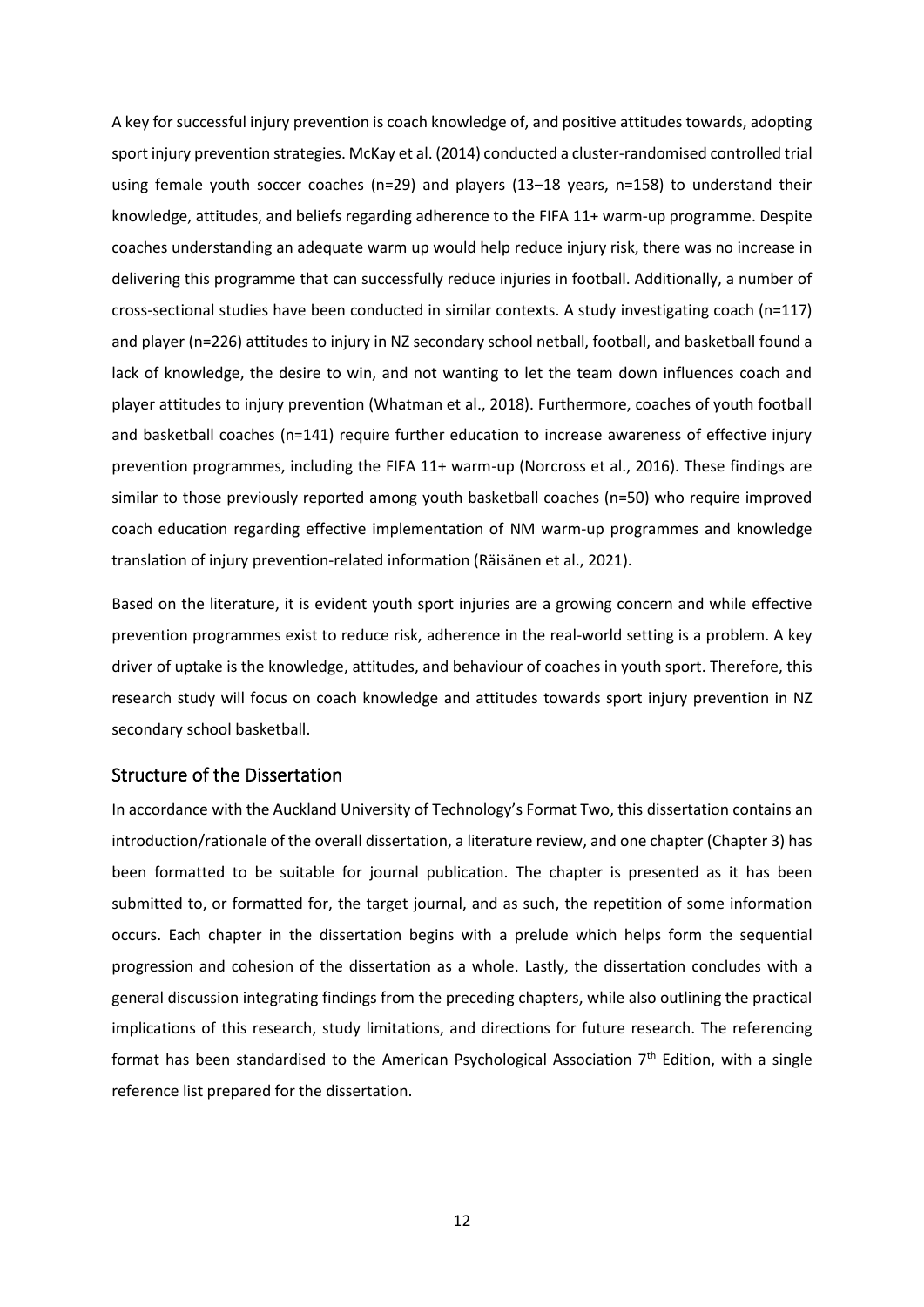### <span id="page-12-0"></span>Purpose of the Dissertation

This dissertation had four primary questions:

- 1. What knowledge do coaches have of common injuries and injury prevention in youth basketball? Specifically, are coaches aware of the ACC SportSmart warm-up?
- 2. What are the barriers to coaches implementing injury prevention programmes?
- 3. What are coach attitudes towards injury prevention programmes?
- 4. Does coach knowledge and attitude differ based on experience?

Chapter 2 is a narrative review of the current literature surrounding the state of coach knowledge and attitudes regarding injuries and injury prevention in youth sport. Chapter 3 is a cross-sectional study investigating youth basketball coaches' knowledge of common sport-related injuries, associated risk factors, and injury prevention programmes, and their attitude towards sport injury prevention and implementing NM warm-up programmes. Finally, Chapter 4 is a discussion/conclusion on the key findings of the overall dissertation, including any limitations and practical applications/recommendations for future research.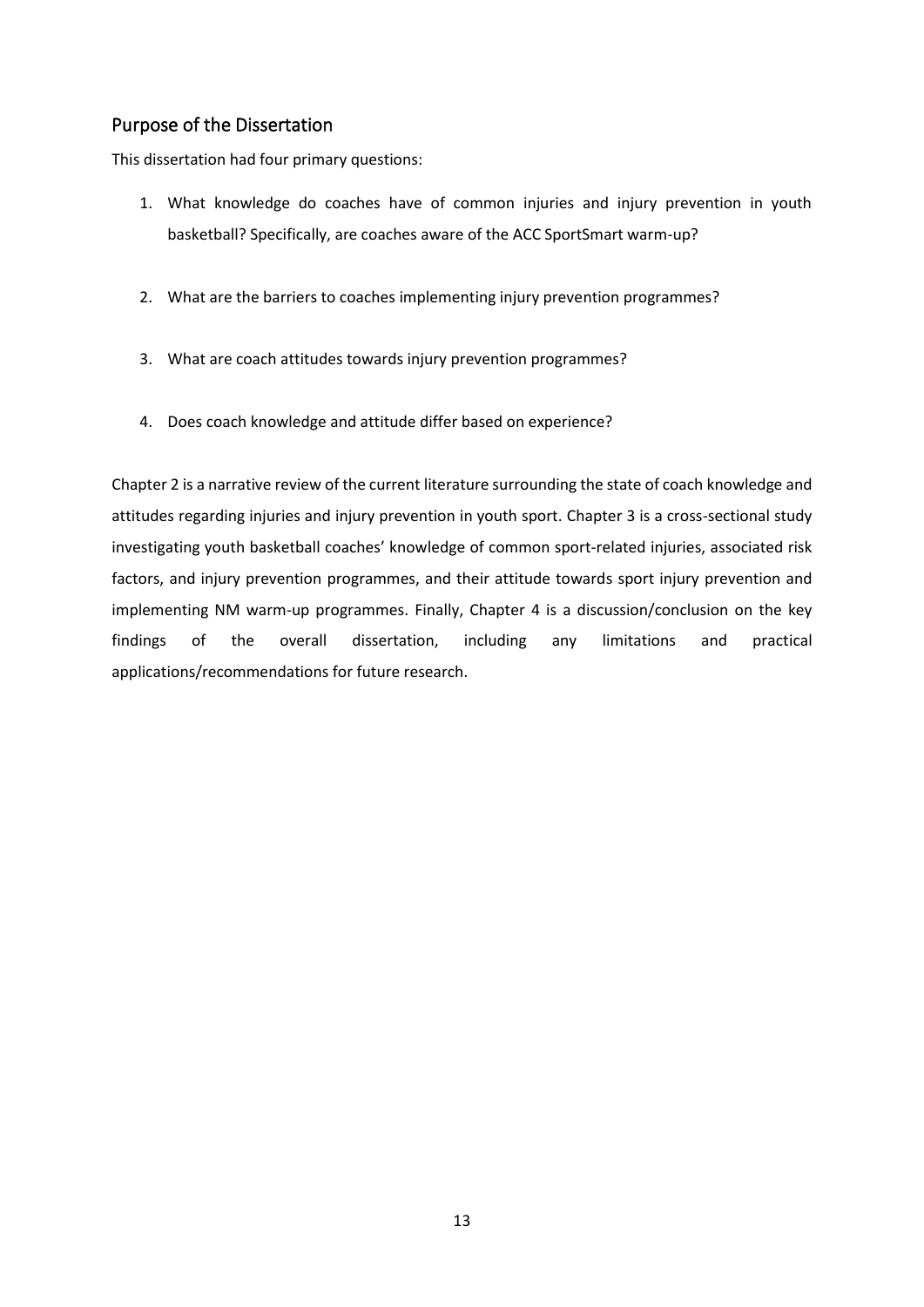### Prelude to Chapter 2

<span id="page-13-0"></span>A narrative literature review was conducted to examine the current state of injury-related knowledge and attitudes of coaches in youth sport. During the search for relevant evidence, it became clear studies had been conducted in two main injury contexts: concussion and general musculoskeletal injuries.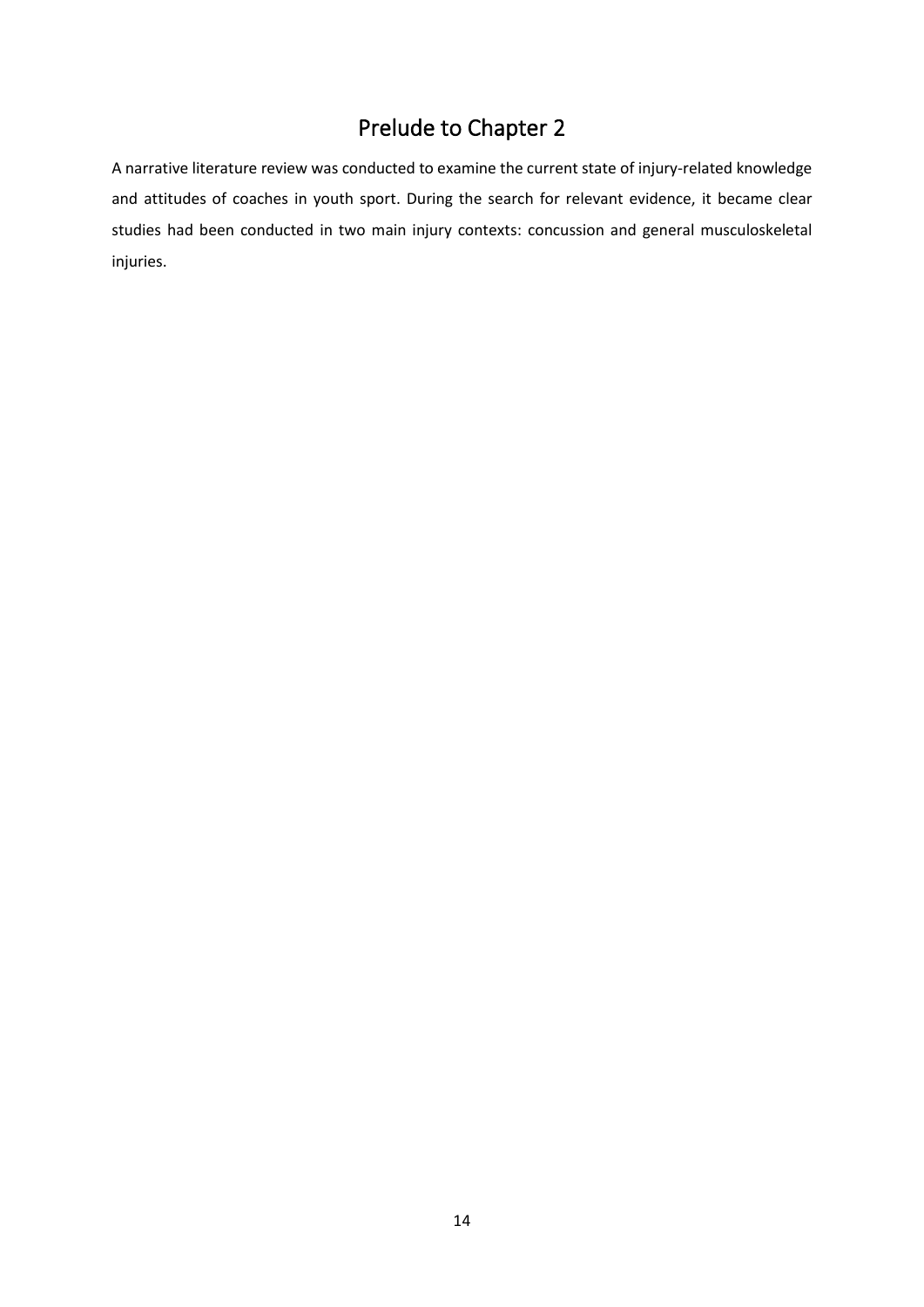# <span id="page-14-0"></span>Chapter 2: Coach Knowledge and Attitudes Towards Injuries and Injury Prevention in Youth Sport: A Narrative Review

#### <span id="page-14-1"></span>Introduction

The purpose of this chapter is to provide a narrative review, critiquing the evidence for coach knowledge and attitudes to injuries and injury prevention in youth sport. The chapter is divided into three main sections. The first section focuses on coach knowledge of common sport-related injuries and injury prevention strategies in youth sport. The second section focuses on coach attitudes towards prevention of common sport-related injuries in youth sport. The final section of this review focuses on the specific NM warm-up programmes coaches are utilising in youth sport, including the barriers and facilitators to coaches utilising the identified programmes.

A literature search was conducted in March 2021 using the AUT Library, AUT Google Scholar, and EBSCOhost databases. Search terms that were used included: coach, knowledge, attitude, youth, sport injury, and injury prevention. The search was limited to English language studies published in peer reviewed journals between January 2000–May 2021. This search identified 22 studies suitable to be included in the review and 4 additional studies were identified from the reference lists of these studies.

When examining the studies identified for this review, it became clear the studies had been conducted in two main injury contexts: concussion and general musculoskeletal injuries. Thus, the evidence in the main sections of this review are summarised in these two injury contexts.

### <span id="page-14-2"></span>Coach Knowledge of Common Sport-Related Injuries and Injury Prevention Strategies in Youth Sport

#### <span id="page-14-3"></span>Concussion injury and prevention

It is important to understand coach knowledge of concussions in youth sport as concussions are a growing concern among youth-aged sport participants (Kirkwood et al., 2006). This is due to an increasing rate of concussion injuries among youth athletes (Kirkwood et al., 2006; Hunt et al., 2018; Kerr et al., 2020), their vulnerability to the effects of concussions, and the negative impacts a concussion has on their developing brains (McCrory et al., 2017; Black et al., 2020). Globally, coach knowledge of concussions in youth sport is mostly good, depending on the sport, coaching experience, and level of competition. Coaches of youth sports, including: ice hockey in Canada, American football and football in America; and rugby in NZ all report a good level of concussion knowledge (Mrazik et al., 2011; Kerr et al., 2020; Salmon et al., 2020; Sungwon et al., 2020). In contrast, youth hockey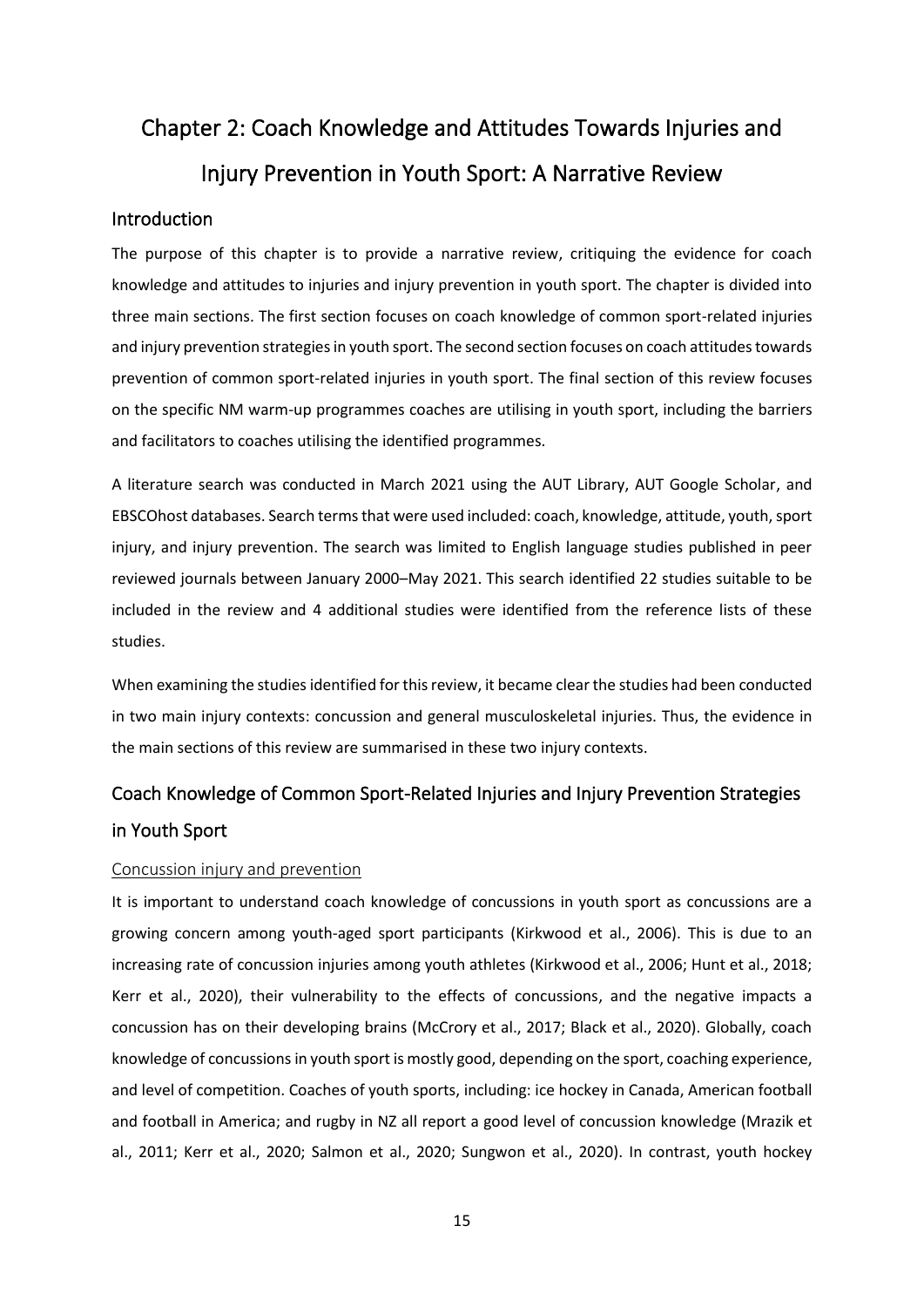coaches in Canada reported poor overall concussion knowledge, despite some coaches having more knowledge stemming from their own concussion history (Hunt et al., 2018).

There are several factors influencing the level of coach concussion knowledge. Studies reporting a good level of coach knowledge included education programmes within their sport system to help improve concussion knowledge (Kerr et al., 2020; Salmon et al., 2020). Some studies emphasise a positive correlation between coach knowledge and attitude, while the coaches in these studies appreciate the seriousness of concussions and have greater coaching experience (Mrazik et al., 2011; Kerr et al., 2020; Salmon et al., 2020; Sungwon et al., 2020). Poor levels of coach knowledge about concussions were influenced by less education, coaching experience, and a lack of motivation to improve overall concussion knowledge; therefore, suggesting a link to the coaches' attitudes (Hunt et al., 2018).

Coaches in youth sport display varying levels of knowledge regarding the seriousness and prevalence of concussions among youth sport participants, but display limited knowledge in the area of concussion symptomology (Kirkwood et al., 2006; Hunt et al., 2018; Kerr et al., 2020). Coaches of youth rugby in NZ have a good understanding of concussions and a higher level of knowledge regarding concussion symptoms (Salmon et al., 2020). In contrast, coaches of youth ice hockey, American football, and football in America demonstrate poor levels of knowledge regarding concussion symptomology (Mrazik et al., 2011; Hunt et al., 2018; Kerr et al., 2020; Sungwon et al., 2020).

Coach knowledge of injury prevention strategies in youth sport, including NM training and protective equipment to reduce the severity of a concussion, has been shown to have an important influence on injury risk (Fu & Stone, 1994; Sabato et al., 2016). Youth hockey coaches in Canada reported an average level of knowledge regarding mouthguards as protective gear in preventing concussions (Mrazik et al., 2011; Hunt et al., 2018). Similarly, coaches of youth football in America reported an average level of knowledge regarding concussion risk management practices, including adequate reporting intentions by players and utilising protective headgear (Sungwon et al., 2020). Coaches of youth American football and rugby also displayed poor levels of knowledge about specific concussion injury prevention strategies, and authors emphasise the importance of improving coach education about concussion prevention and return-to-play practices (Kerr et al., 2020; Salmon et al., 2020). Coaches of youth rugby players require more knowledge about concussions, specifically in female players who have a higher risk of sustaining this injury (Salmon et al., 2020).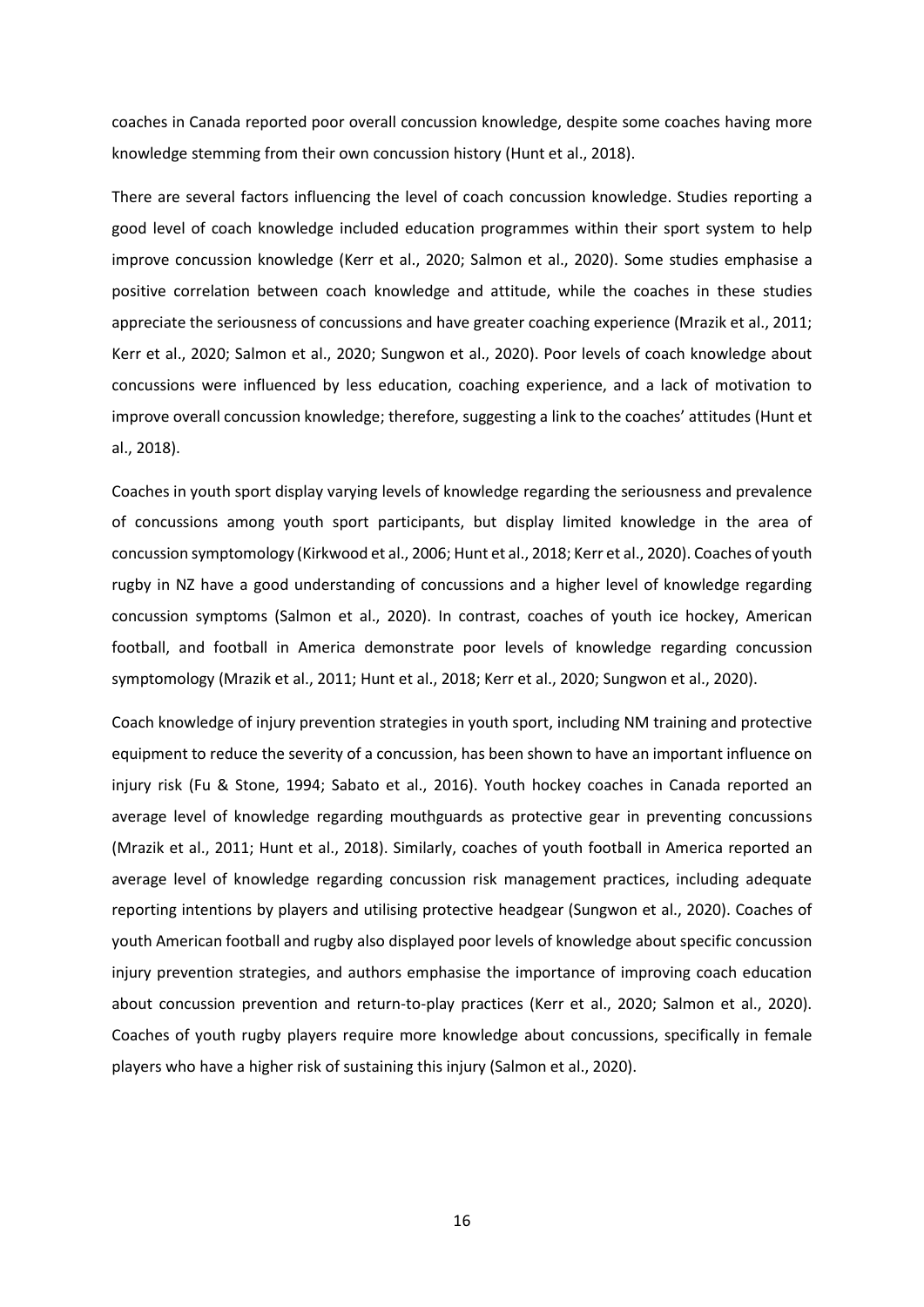#### <span id="page-16-0"></span>Musculoskeletal injuries and prevention

Coaches should be knowledgeable about common and serious musculoskeletal injuries among youth sport participants, given their influence to reduce the risk of injury (White et al., 2012; Croix et al., 2020). Specifically, knowledge of serious lower extremity injuries, such as knee anterior cruciate ligament (ACL) tears and ankle sprains which are highly prevalent injuries among young players, is needed (Iversen & Friden, 2009; Orr et al., 2013; Sabato et al., 2016). These injuries can have longterm effects, including ongoing problems at the site of injury and restrictions in the type of physical activity they may participate in (Neuman et al., 2009; Orr et al., 2013). Internationally, most youth sport coaches have a good level of knowledge regarding musculoskeletal injuries, such as soft tissue and bone injuries. Youth sport coaches of basketball in America, indoor football in Canada, and football in Australia all reported good knowledge of knee injuries (Iversen & Friden, 2009; Orr et al., 2013; Donaldson et al., 2018). Coaches identified ACL tears as common among female youth players and were able to attribute this to poor landing technique and unsuccessful implementation of a NM warm-up programme (Iversen & Friden, 2009; Orr et al., 2013; Donaldson et al., 2018)**.** Similarly, youth football coaches in Canada reported good knowledge about knee and ankle injuries (McKay et al., 2014). Coaches of youth rugby in Australia had a better understanding of injuries to the upper extremity than the lower extremity, identifying shoulder injuries as more common due to poor tackle and collision technique (Carter & Muller, 2008).

Coaches in female youth sport need specific understanding of ACL injury risk as young female players have an increased risk of ACL tears compared to male players due to factors such as biomechanical, anatomical, and hormonal differences (Huston et al., 2000; Iversen & Friden, 2009). Coaches of youth female basketball in America, and football in Canada and Australia have a good understanding of ACL injury risk in relation to landing, jumping, and cutting movements (Iversen & Friden, 2009; Orr et al., 2013; McKay et al., 2014; Donaldson et al., 2018). However, some coaches display limited knowledge regarding ACL-specific injury risk management practices (Iversen & Friden, 2009; Orr et al., 2013). In terms of other ligament and soft tissue injuries more generally, coaches of male youth rugby players in Australia report a similar gap in the knowledge of specific mechanisms of injury and procedures for early management of minor and major injuries (Carter & Muller, 2008). The level of knowledge in this area is poor, suggesting specific coaching courses need to be developed to educate less experienced coaches about common soft tissue injuries and prevention.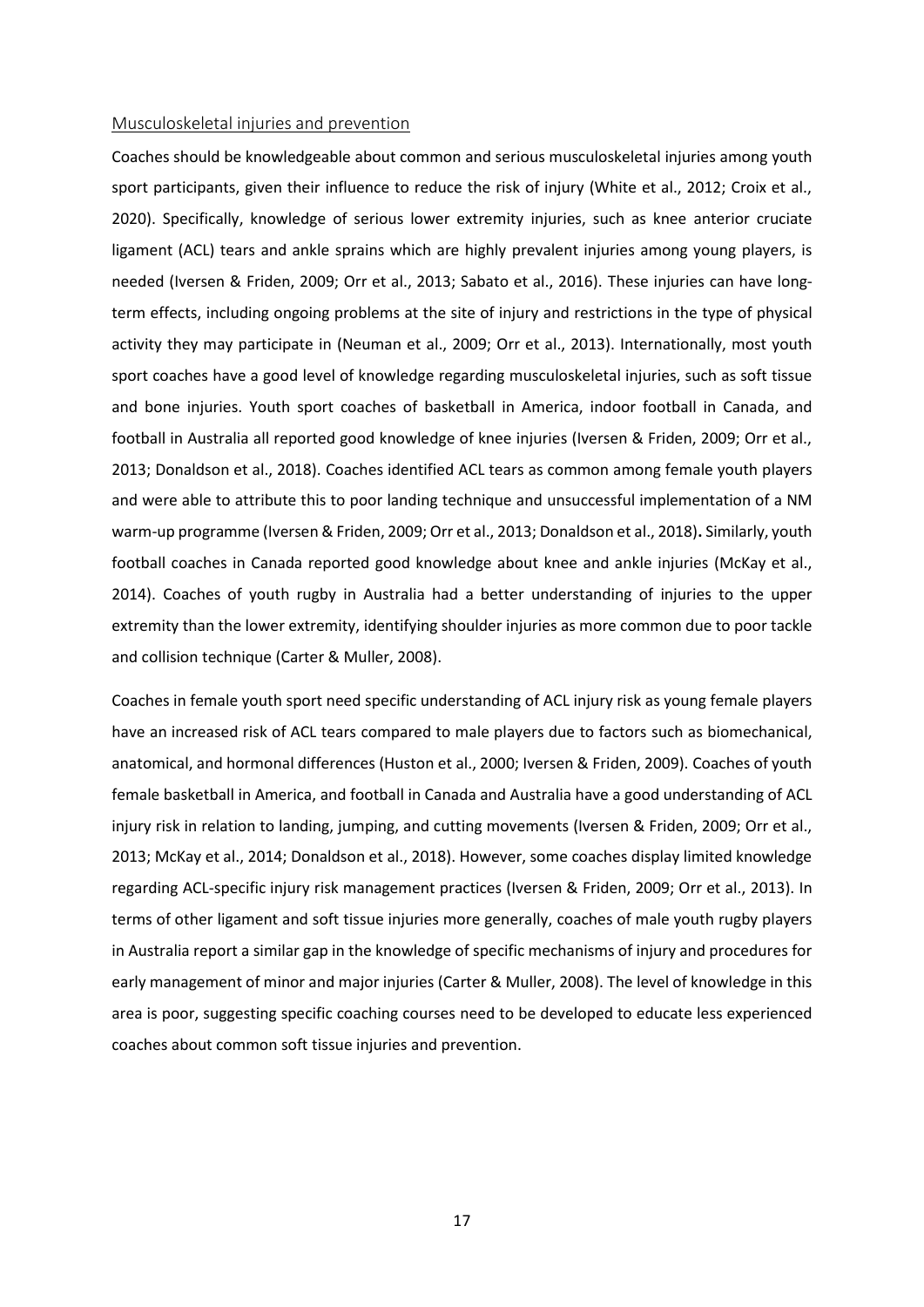Coaches play an essential role in facilitating injury prevention strategies, while encouraging participants to effectively adopt them (Gianotti et al., 2010; White et al., 2012; Croix et al., 2020; Shamlaye et al., 2020)**.** The level of coach knowledge of musculoskeletal-related injury prevention strategies is average in youth sport, which is mostly dependent on coaching experience and education about injury prevention strategies, as coaches often do not receive information about injuries and injury prevention. A common suggestion for better coach education is to improve knowledge translation via more effective and informative online and physical resources (Iversen & Friden, 2009; Orr et al., 2013; Salmon et al., 2020; Sungwon et al., 2020). Other suggestions include more development of effective sport injury prevention courses, and greater motivation for coaches to utilise resources currently provided to them by schools and sport organisations (Mrazik et al., 2011; Hunt et al., 2018; Kerr et al., 2020). Coaches of female youth basketball and football have an average understanding of knee injury prevention strategies, demonstrated by the NM techniques they could identify, including stretching and an adequate NM warm-up (Iversen & Friden, 2009; Orr et al., 2013). Coaches of youth basketball were more successful at identifying injury prevention strategies after participating in an ACL injury prevention intervention for coaches and receiving a range of physical information resources (Iversen & Friden, 2009). Coaches of youth rugby in Australia have less understanding of shoulder injury prevention strategies compared to coaches of female youth basketball and football (Carter & Muller, 2008; Iversen & Friden, 2009; Orr et al., 2013). Coaches of female youth football in Canada and Australia show a poor level of knowledge regarding specific knee and ankle injury prevention strategies; however, coaches could identify inadequate warm-up as a key risk factor for soft tissue injuries, while specifically acknowledging the FIFA 11+ warm-up to be an effective injury prevention programme (McKay et al., 2014; Donaldson et al., 2018).

A limitation of these studies is the predominant focus on youth sport internationally as few studies were conducted in NZ (Salmon et al., 2020) and in the context of youth basketball (Iversen & Friden, 2009). As a result, evaluating the current state of coach knowledge of injuries and injury prevention strategies in NZ youth basketball is difficult. Another limitation is the limited investigation of female coaches of female and/or male players. Gender imbalance within a sample size is a limitation as primary focus on males misrepresents the coaching population and can make the findings of studies less applicable to other contexts (Dickinson et al., 2012). Additionally, several of the studies reviewed have small sample sizes and this further limits the generalizability of findings to the wider population of coaches (Dickinson et al., 2012). Lastly, there were more studies investigating knowledge of concussion than musculoskeletal injuries. This limits the application of these findings in sports like basketball where knee and ankle injuries are common, and concussion is less of an issue (Baugh et al., 2014; Zuckerman et al., 2016).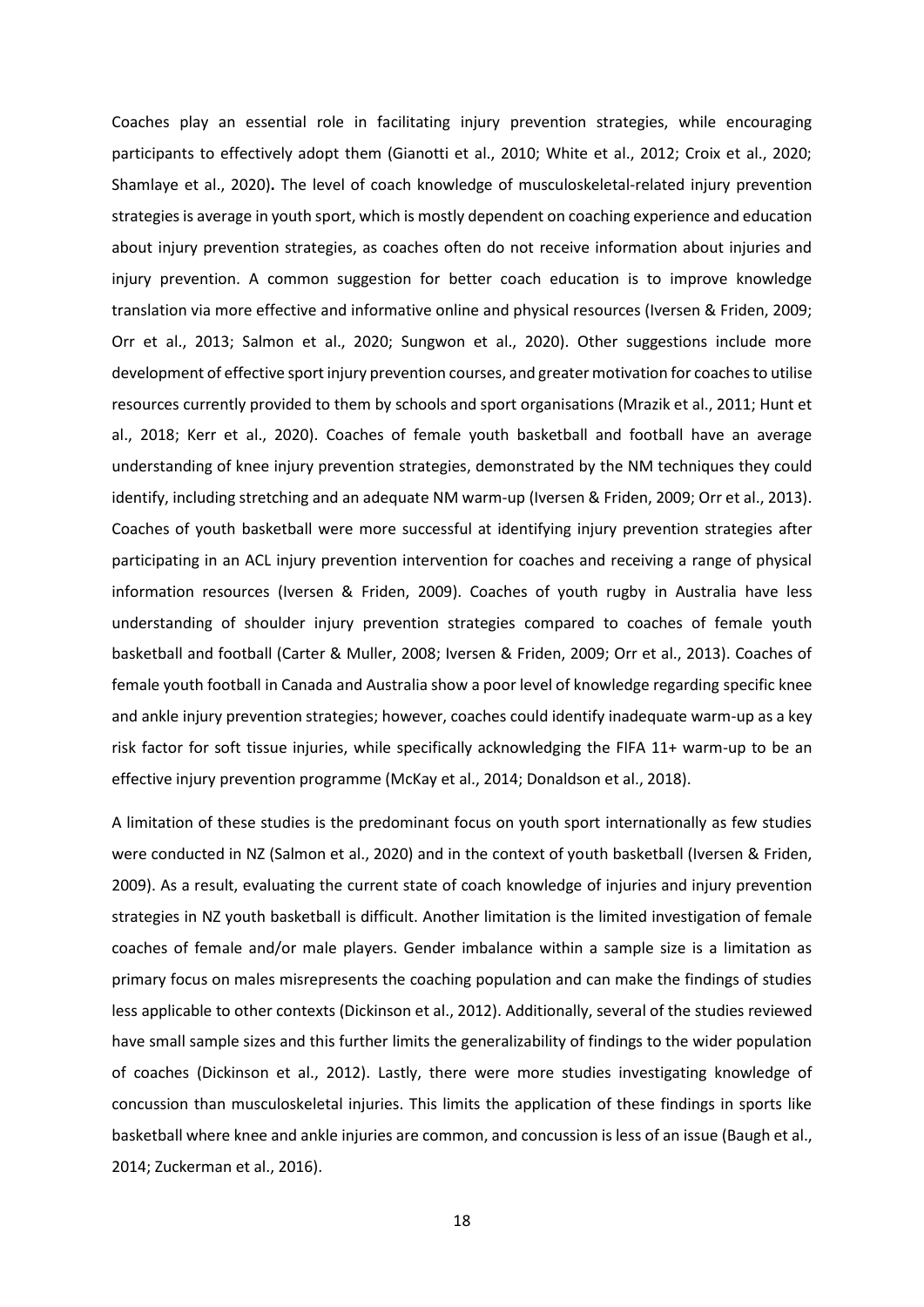#### <span id="page-18-0"></span>Section summary

Most of the evidence for coach knowledge of injury and injury prevention in youth sport comes from studies of concussion, with less known about knowledge of other musculoskeletal injuries. Coach knowledge of common sport-related injuries and injury prevention strategies is largely influenced by greater coaching experience, positive attitudes, and effective translation of, and access to, injuryrelated information. Higher levels of knowledge were reported among coaches who had more coaching experience, and a more positive attitude towards increasing their knowledge about injuries and injury prevention in youth sport. Additionally, most coaches who did have a good understanding of concussion and musculoskeletal injuries and injury prevention strategies had been previously educated through relevant programmes and had received resources about sport injury-related information. In contrast, some coaches displayed poorer levels of knowledge regarding injury risk and injury prevention strategies due to having less coaching experience and not receiving some form of sport injury-related education. It is important to increase coach knowledge of concussion symptomology and ACL-specific injury prevention for knee injuries among female youth players as there is a gap in these specific areas. Many studies suggest improving coach education and knowledge translation of sport-related injuries, injury risk management, and injury prevention information to help increase coach knowledge in youth sport. Finally, the level of coach knowledge in youth sport was significantly influenced by the coaches' attitudes towards sport injury prevention.

#### <span id="page-18-1"></span>Coach Attitudes Towards Prevention of Common Sport-Related Injuries in Youth Sport

#### <span id="page-18-2"></span>Concussion prevention

Multiple studies report positive attitudes towards concussion among coaches of high-risk contact sports (Kerr et al., 2020; Salmon et al., 2020; Sungwon et al., 2020). Coaches of youth sports, including: male American football, female football in America, and rugby in NZ all report positive attitudes towards concussion prevention (Kerr et al., 2020; Sungwon et al., 2020; Salmon et al., 2020). Specifically, a correlation has been reported between coaches' positive attitudes, coaching experience, and education. Coaches with greater coaching experience and some education understand the seriousness of a concussion among youth players of high-risk contact sports better, are more aware of concussion prevention strategies, and have safer intentions to report a concussion than less experienced and educated coaches (Kerr et al., 2020; Salmon et al., 2020; Sungwon et al., 2020). As a result, coaches were more likely adopt recommended risk management practices and create safer environments for their players to want to report concussions as they feel this is an effective way to help reduce concussion injuries (Kerr et al., 2020; Salmon et al., 2020; Sungwon et al., 2020).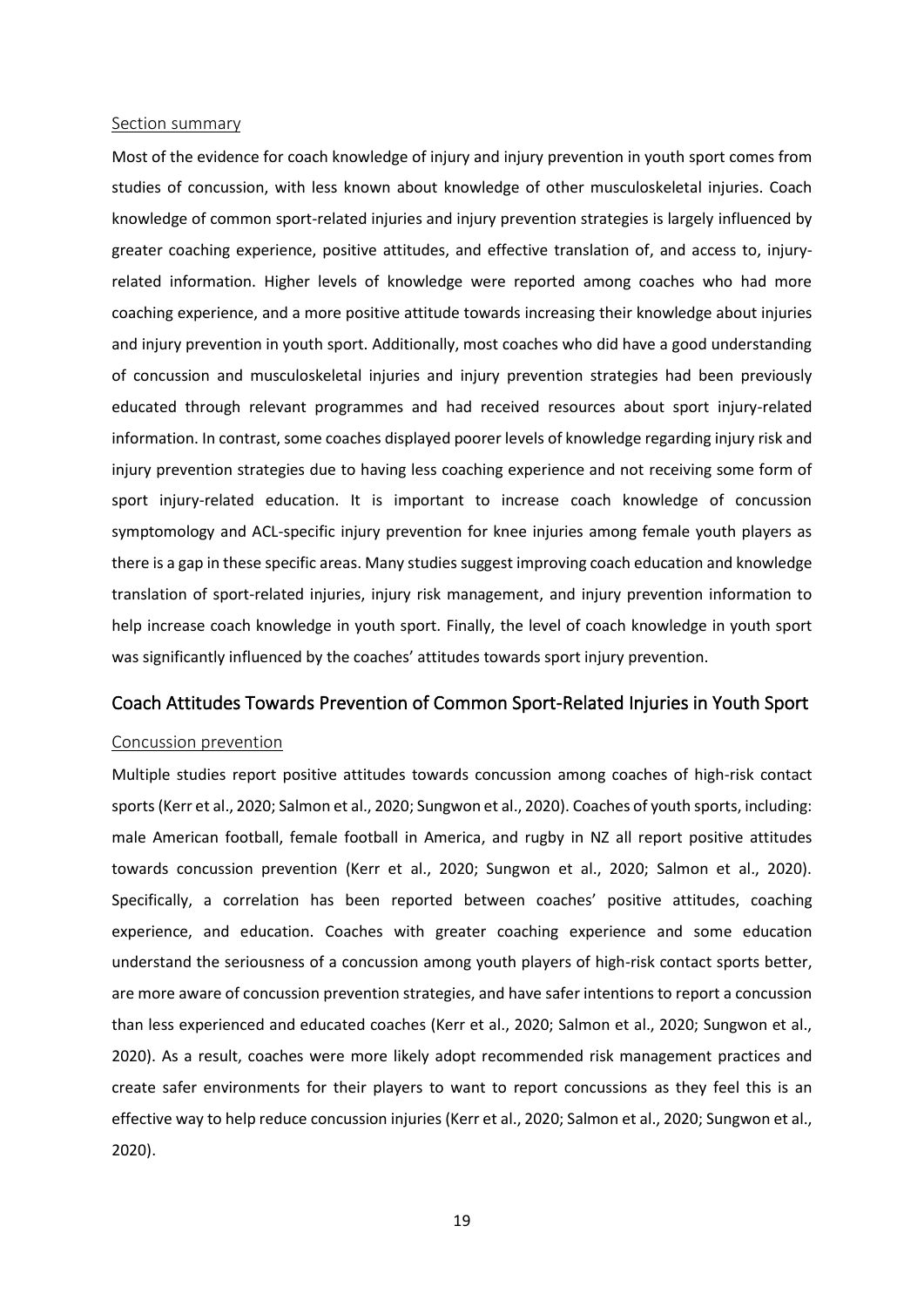These studies suggest that more coach education regarding concussion diagnosis, treatment, and prevention should be developed to increase coaches' awareness of recommended programmes to reduce concussion in youth sport (Kerr et al., 2020). Effectively, greater coach education and awareness of concussion prevention strategies will help improve coaches' attitudes towards concussion prevention (Kerr et al., 2020; Sungwon et al., 2020). Educational resources should be designed to better inform coaches and players about the importance of reporting a concussion due to the growing concern and serious impact a concussion can have long-term on youth sport participants, including details as to how concussion differ in female players (Kerr et al., 2020; Salmon et al., 2020; Sungwon et al., 2020).

#### <span id="page-19-0"></span>Musculoskeletal-related injury prevention

Specific types of injury prevention programmes have been commonly adopted by coaches in youth sport to help reduce the risk of common upper and lower extremity injuries. Coaches of youth football in Canada, NZ, and Norway report positive attitudes towards using a NM warm-up programme, including the FIFA 11+ warm-up (Soligard et al., 2010; Mawson et al., 2018; Shamlaye et al., 2020). Similarly, coaches of youth camogie in Ireland and youth basketball in Canada also report positive attitudes towards NM warm-up programmes as they believe implementing this strategy with their teams is effective in preventing injuries (O'Connor & Lacey, 2020; Räisänen et al., 2021). Coaches of female youth basketball in Canada, who reported a good level of knowledge regarding knee injuries, also have a positive attitude towards ACL-specific injury prevention strategies, considering them effective in reducing knee injuries (Iversen & Friden, 2009). Similarly, coaches of youth rugby in South Africa were highly aware of injury risk to the shoulder and believe that injuries sustained due to improper tackle technique were preventable, and thus, had a positive attitude towards using a shoulder-specific injury prevention programme with their teams (Hendricks & Sarembock, 2013; Hendricks et al., 2017).

Many factors contribute to coaches developing a positive attitude towards facilitating injury prevention strategies with their teams. Studies report that most coaches with greater coaching experience and those who had completed an injury prevention-based course were more likely to adopt recommended programmes (Iversen & Friden, 2009; Hendricks & Sarembock, 2013; Mawson et al., 2018; O'Connor & Lacey, 2020; Shamlaye et al., 2020). Coaches also believed they would feel more confident to facilitate injury prevention strategies with their teams if they were more knowledgeable about injuries, aware of recommended programmes, and were educated about how to correctly facilitate programmes (Iversen & Friden, 2009; Soligard et al., 2010; Mawson et al., 2018; Räisänen et al., 2021). Additionally, some studies suggest targeting the less experienced coaches to increase awareness and promote the performance enhancing effects of injury prevention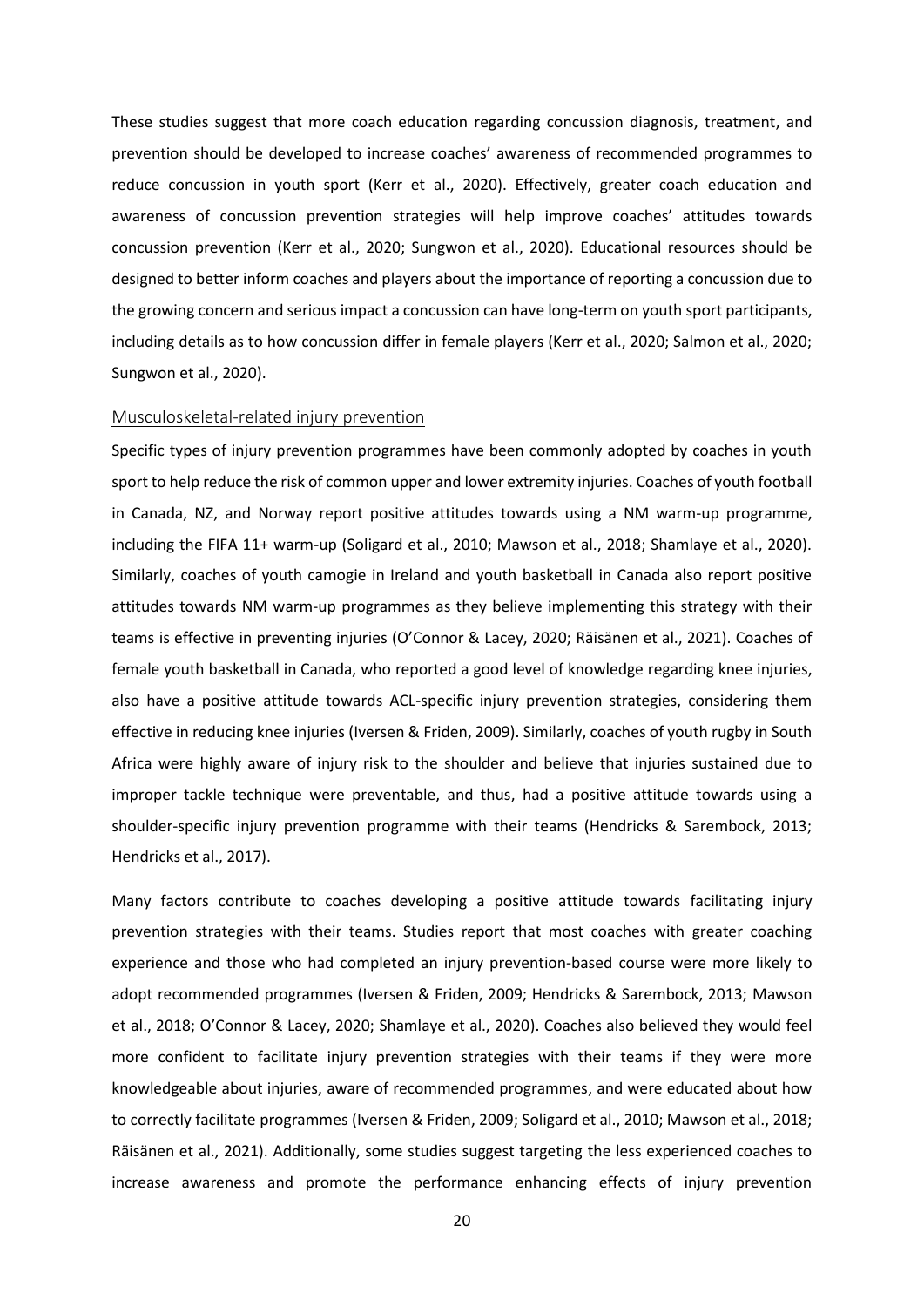programmes, such as the FIFA 11+ warm-up and other NM techniques (Iversen & Friden, 2009; Soligard 2010; Mawson et al., 2018; Räisänen et al., 2021).

Some studies report negative attitudes towards sport injury prevention among coaches of youth sports, including: football in Canada, America and Europe; and female and male football and basketball in America (McKay et al., 2014; Norcross et al., 2016; Donaldson et al., 2018; Croix et al., 2020). Many of the coaches in these groups report not using injury prevention programmes with their teams, as they do not believe there is much advantage to adopting injury prevention programmes (Norcross et al., 2016; Donaldson et al., 2018; Croix et al., 2020). Specifically, coaches of youth football in America believe a NM warm-up programme can prevent muscle injuries more generally, but are not effective in reducing knee and ankle injuries (McKay et al., 2014).

There are several factors influencing coaches' negative attitudes towards injury prevention in youth sport. Coaches of youth football and basketball, who did not believe implementing injury prevention programmes were effective in reducing injuries, also lacked awareness of recommended programmes, such as lower extremity-specific injury prevention programmes and the FIFA 11+ warm-up (Norcross et al., 2016; Donaldson et al., 2018; Croix et al., 2020). Additionally, coaches' decisions to adopt recommended programmes were also influenced by their limited knowledge of injury prevention strategies generally, lack of confidence to facilitate strategies with their teams, and time constraints (Norcross et al., 2016; Donaldson et al., 2018; Croix et al., 2020). A lack of coaching experience and qualifications among youth female football coaches in America also negatively impacted attitudes, despite having good knowledge regarding common lower extremity injuries among their players and understanding the serious long-term effects of an ACL injury (McKay et al., 2014).

To promote a better attitude towards injury prevention in youth sport, it is suggested sport organisations improve coach education to help increase coach awareness and adoption of effective injury prevention programmes (McKay et al., 2014; Norcross et al., 2016; Donaldson et al., 2018; Croix et al., 2020). Specifically, practical workshops and other informative resources should become more accessible to coaches, including various types of strategies that can be modified to suit the constraints of time and exercise specificity (Mawson et al., 2018; Shamlaye et al., 2020).

Some studies identified in this theme are also limited by the studies context, gender imbalance, and sample size, as identified in the previous theme (Norcross et al., 2016; Shamlaye et al., 2020; Räisänen et al., 2021).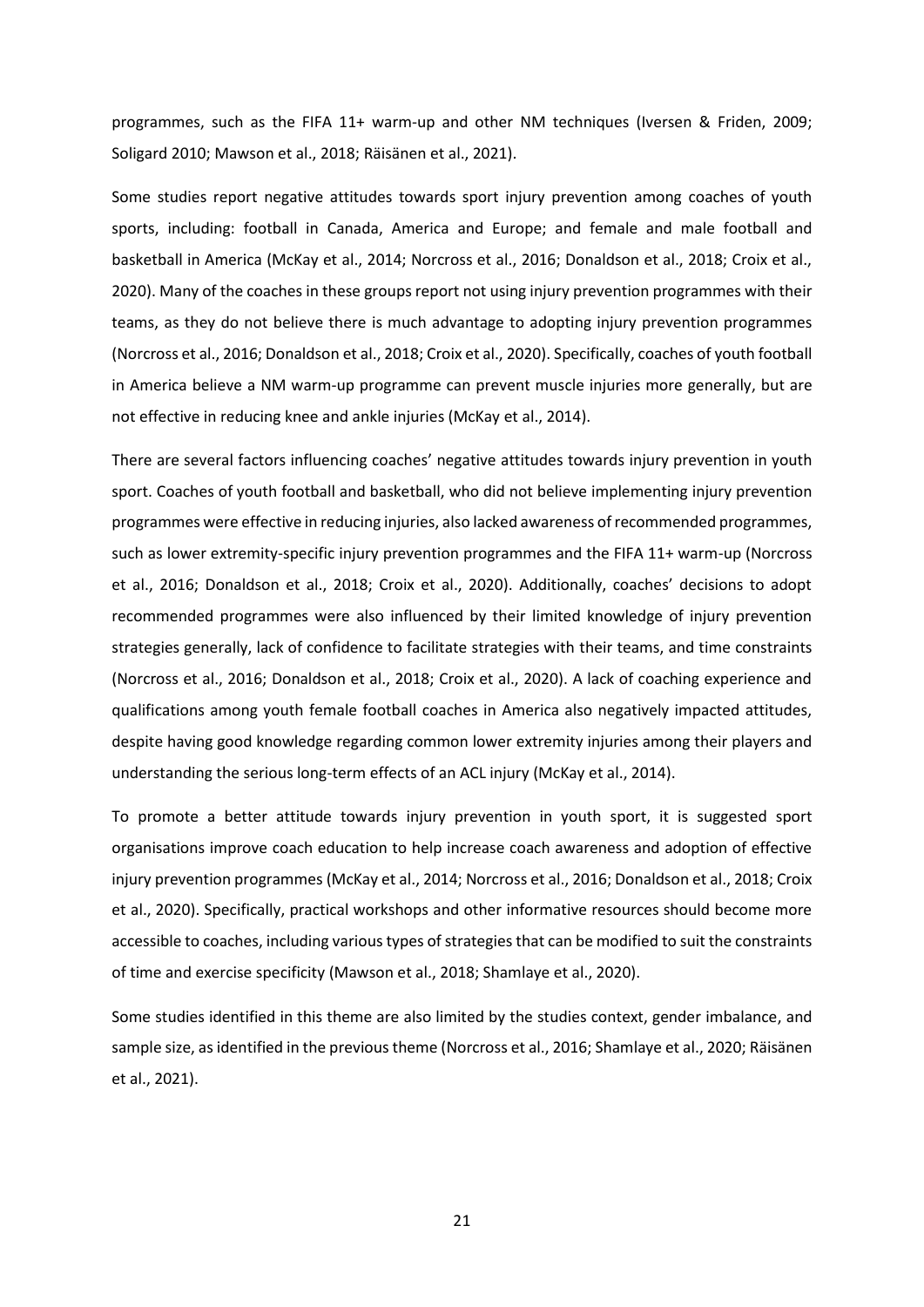#### <span id="page-21-0"></span>Section summary

Overall, the evidence shows coach attitudes towards sport injury prevention in youth sport are mostly positive, although some coaches still display a negative attitude. There is also more evidence regarding coaches' attitudes towards musculoskeletal-related injury prevention than concussion prevention. Positive attitudes were reported among coaches who had a greater level of injury knowledge, coaching experience, education, and awareness of injury prevention strategies. As a result, these experienced and better educated coaches were more likely to adopt and implement recommended injury prevention strategies with their teams. Coaches with lower levels of injury knowledge, coaching experiences, education, and awareness of injury prevention strategies reported more negative attitudes, and were less likely to adopt and implement recommended strategies. Coaches of high-risk contact sports have a positive attitude towards concussion prevention, as they understand the serious impact a concussion has on youth-aged sport participants. Similarly, coaches of sports where knee and ankle injuries are common also report positive attitudes towardsimplementing a NM warm-up to help reduce these injuries. In contrast, some coaches with minimal coaching experience and qualifications, and limited knowledge of effective injury prevention strategies had a negative attitude towards injury prevention, and thus, adopting injury prevention programmes was less likely. Many studies suggest that sport organisations should improve coach education regarding injury prevention to help increase coaches' injury-related knowledge, programme awareness, and confidence as key facilitators of injury prevention in youth sport.

#### <span id="page-21-1"></span>The Injury Prevention Strategies Utilised by Coaches in Youth Sport

#### <span id="page-21-2"></span>NM warm-up programmes

A NM warm-up is considered essential for preparing the body for training or competition by increasing body temperature and activating the NM system (Bishop, 2003; Räisänen et al., 2021). A NM warmup is a key injury prevention strategy and typically includes components of aerobic activity, such as jogging, dynamic stretching, strength, balance, and agility (Hübscher et al., 2010; Brunner et al., 2019). Past studies have shown adopting a NM warm-up can improve long-term athletic performance (Faude et al., 2017; Hanlon et al., 2020), improve landing and change of direction techniques (Weir et al., 2019; Räisänen et al., 2021), and reduce the risk of injury (Lauersen et al., 2014; Emery et al., 2015; Brunner et al., 2019; Räisänen et al., 2021).

There is evidence of coaches in youth sport using a range of sport-specific and injury-specific warmup programmes. Many studies report coaches of youth football in Canada, Australia, Norway, and NZ specifically use the FIFA 11+ warm-up programme designed to reduce the risk of injury in football (Soligard et al., 2010; McKay et al., 2014; Donaldson et al., 2018; Mawson et al., 2018; Shamlaye et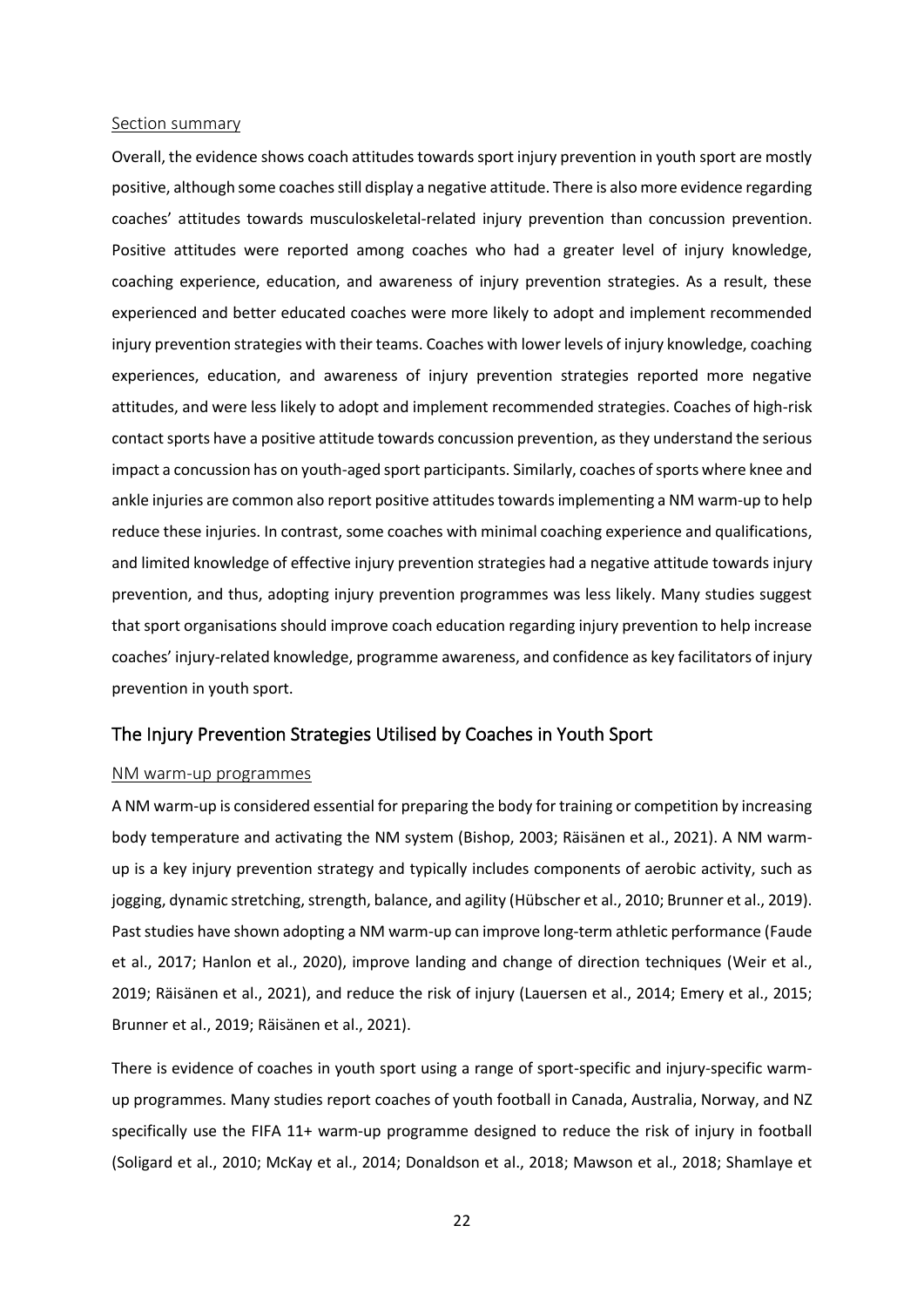al., 2020). Similarly, coaches of female and male youth basketball players in America and Canada have been reported to use a NM warm-up, although a specific programme was not identified (Munoz-Plaza et al., 2021; Räisänen et al., 2021). Coaches of youth rugby in South Africa use a warm-up called the BokSmart Safe Six Injury Prevention Programme, specifically designed for rugby which includes exercises focused on proper tackle technique (Sewry et al., 2017). A sport-specific programme is also used by coaches of youth female camogie in Ireland called the Camogie Injury Prevention Programme replicating a NM warm-up (O'Connor & Lacey, 2020).

As well as these sport-specific warm-ups, coaches have been shown to use injury specific-programmes designed to prevent common musculoskeletal injuries, including ACL tears, ankle sprains, and shoulder injuries. Coaches of female youth basketball in America participated in an ACL injury-specific workshop to educate coaches about the benefits of using a NM warm-up, stretching exercises, and two-footed landing techniques (Iversen & Friden, 2009). Similarly, coaches of female youth netball use the Down2Earth programme, a netball-specific warm-up designed to improve landing technique and reduce lower extremity injuries(Saunders et al., 2010). Furthermore, coaches of female youth football in Sweden and youth handball in Denmark used a programme called Knee Control, this was again developed to help prevent ACL injuries (Lindbolm et al., 2018; Møller et al., 2021). A shoulder injuryspecific programme was also used by coaches of youth handball (Møller et al., 2021). Youth female football coaches in America understand the risk of lower extremity injuries and the importance of implementing lower extremity injury prevention programmes; however, no specific programme was identified (Joy et al., 2013; Morgan et al., 2018).

#### <span id="page-22-0"></span>Key barriers and facilitators

In implementing a NM warm-up and participating in injury-specific prevention workshops, studies show there are several key barriers to coaches adopting injury prevention programmes. Most studies identified that time constraints and a lack of space to implement programmes are major barriers for coaches of youth netball, football, handball, basketball, and camogie (Saunders et al., 2010; Soligard et al., 2010; Joy et al., 2013; Donaldson et al., 2018; Morgan et al., 2018; O'Connor & Lacey, 2020; Shamlaye et al., 2020; Munoz-Plaza et al., 2021; Møller et al., 2021; Räisänen et al., 2021). Additionally, coaches of youth football, basketball, and handball are less likely to adopt a NM warm-up programme based on how difficult certain exercises are to demonstrate, how difficult players find performing the exercises, and how specific the exercises are to the required movements of the sport (Saunders et al., 2010; Soligard et al., 2010; Møller et al., 2021; Räisänen et al., 2021). Another barrier for coaches in youth sport is poor access to available injury prevention resources. Coaches of youth sports, including: football, basketball, rugby, and handball are less likely to practically facilitate programmes with their teams due to a lack of awareness of successful programmes, and inadequate understanding of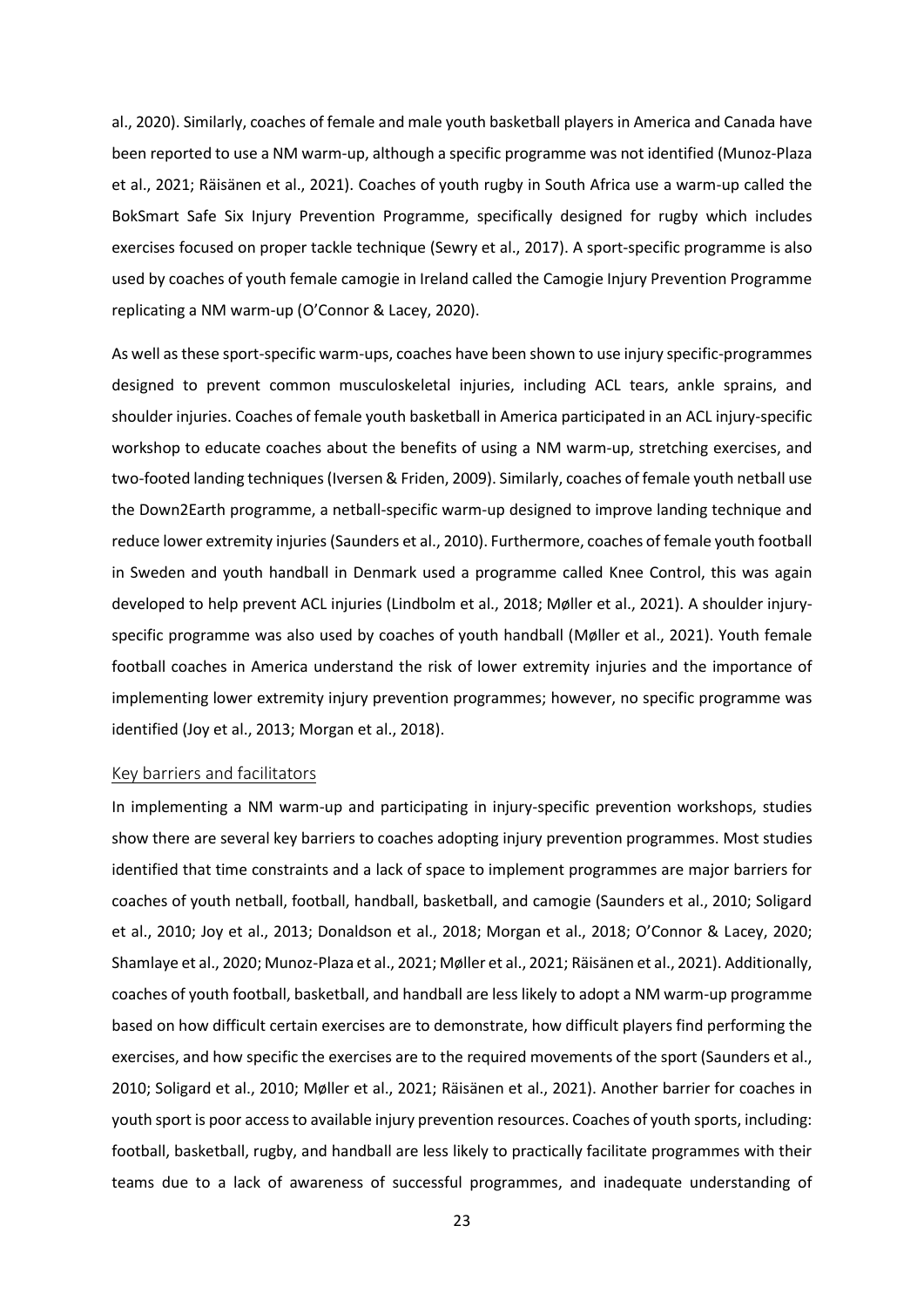programme efficacy regarding performance enhancement and injury reduction (Soligard et al., 2010; Joy et al., 2013; McKay et al., 2014; Sewry et al., 2017; Donaldson et al., 2018; Lindblom et al., 2018; Mawson et al., 2018; Morgan et al., 2018; Shamlaye et al., 2020; Møller et al., 2021; Munoz-Plaza et al., 2021). It is suggested that informative resources and practical workshops regarding injury prevention programmes need to become more accessible to coaches through their relevant sport organisations to help improve awareness, and increase coaches' confidence and motivation to implement programmes with their teams more frequently (Soligard et al., 2010; Donaldson et al., 2018; Lindblom et al., 2018; Mawson et al., 2018; Morgan et al., 2018; Shamlaye et al., 2020; Møller et al., 2021).

There are also several key facilitators to coaches using injury prevention programmes with their teams. Time is an important facilitator for coaches of female and male youth football in Canada as they are more likely to implement a NM warm-up in a training session if it is not too time consuming (Mawson et al., 2018). Coaches of youth football and basketball were also more likely to implement a NM warm-up with their teams based on higher levels of coaching experience, experience with injured players, and previous use of an injury prevention programme (Soligard et al., 2010; Morgan et al., 2018; Munoz-Plaza et al., 2021). Additionally, coaches of youth football, handball, and camogie are more likely to use injury prevention programmes if they have adequate access to informative resources as this helps to enhance awareness of effective programmes (Soligard et al., 2010; Joy et al., 2013; Lindbolm et al., 2018; Mawson et al., 2018; Morgan et al., 2018; O'Connor & Lacey, 2020; Shamlaye et al., 2020; Møller et al., 2021). Coaches of female youth sports, including: netball in Australia; and football, basketball, and volleyball in America were more likely to adopt a NM warm-up programme based on its proven ability to enhance performance (Saunders et al., 2010; Joy et al., 2013; Sugimoto et al., 2017). Some coaches of youth football and netball are encouraged to use a programme if they can modify exercises to suit the coaching environment and player ability; thus, minimising boredom and enhancing long-term engagement (Saunders et al., 2010; Lindbolm et al., 2018). Some studies suggest that coaches who modify such programmes should consider the negative affects modifications can have on their players if the recommended programmes are not implemented as designed, depending on the sport and level of competition (Saunders et al., 2010; O'Brien & Finch, 2016; O'Brien et al., 2017; Lindbolm et al., 2018; Morgan et al., 2018; Møller et al., 2021).

The limitations regarding study context, gender imbalance, and sample size remain prevalent among the studies identified in this theme. Overall, future research is needed to better understand the gaps in male and female coach knowledge and attitudes of common injuries and injury prevention strategies in NZ youth basketball.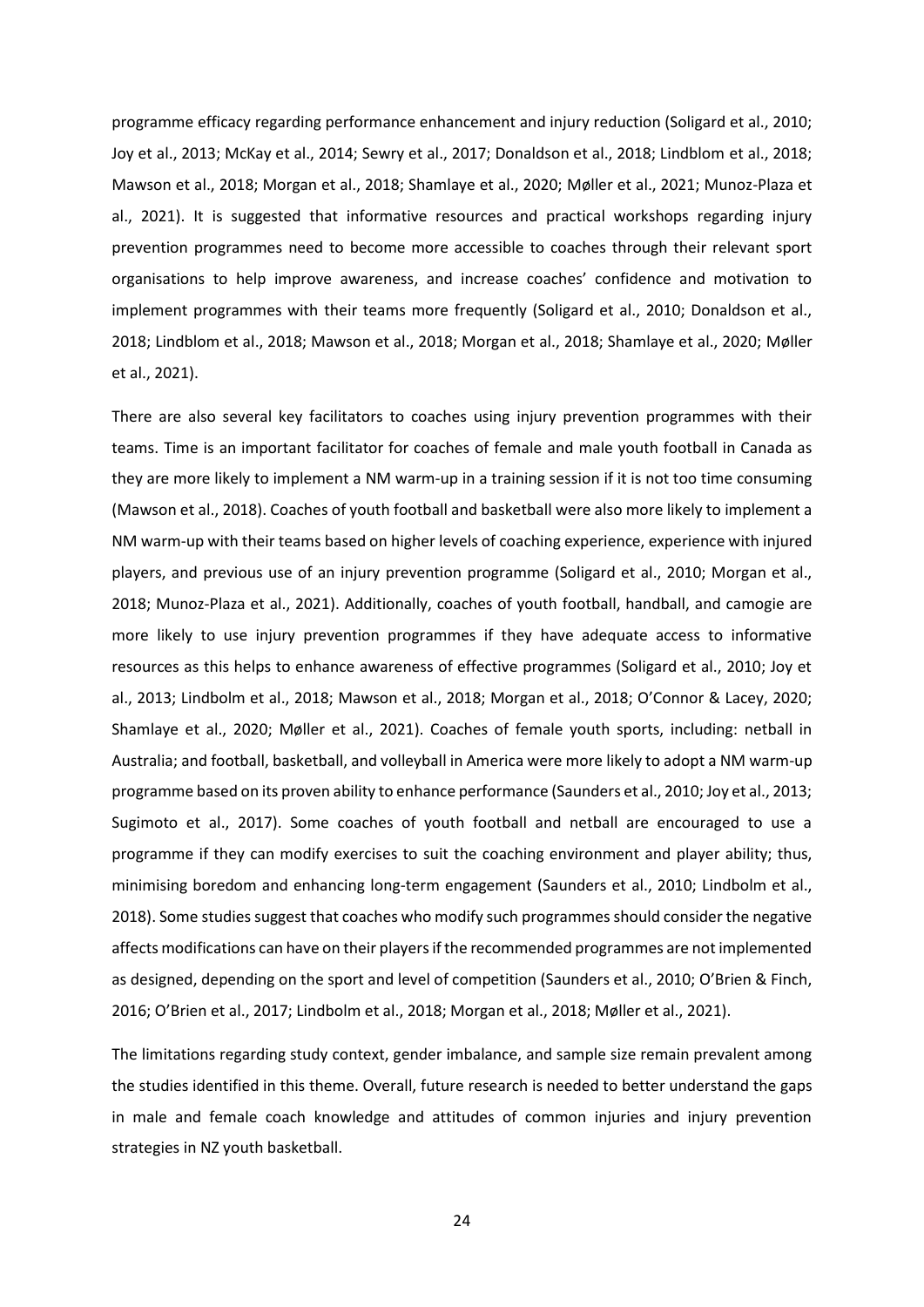#### <span id="page-24-0"></span>Section summary

It is evident that NM warm-up programmes are adopted by coaches more commonly compared to other injury prevention strategies in youth sport. Many studies have reported that coaches are using a range of sport-specific and injury-specific NM warm-up programmes with their teams to help enhance performance, and reduce the risk of common upper and lower extremity injuries. Specifically, it is most commonly reported that coaches of youth football use the FIFA 11+ warm-up programme, while other football and some basketball coaches use non-specific NM warm-up programmes. Additionally, other coaches in youth sport, including: football, basketball, netball, handball, rugby, and camogie utilise NM warm-up programmes that are specifically designed to prevent common injuries of the shoulder, knee, and ankle among their players. It has also been reported that coaches of basketball and netball participated in educational workshops regarding programmes that are designed to improve landing technique, and prevent ACL tears and ankle sprains. While many coaches believe these programmes are effective to use, it is clear that coaches also experience several barriers and facilitators to using these programmes frequently or as designed with their teams. These include: the time and space to facilitate an adequate warm-up; coaching experience and education; awareness and knowledge of successful programmes; and access to informative injury prevention resources.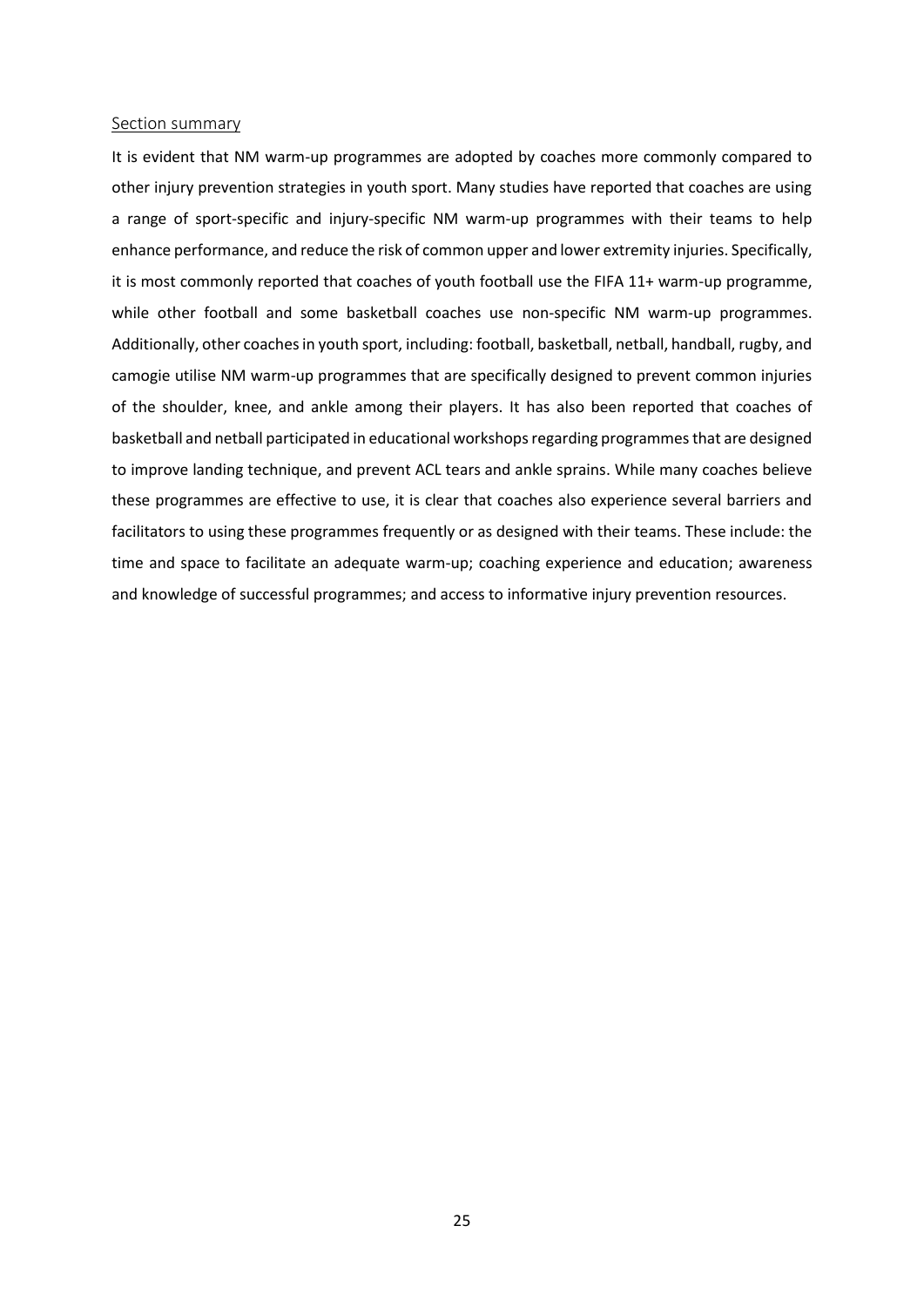### Prelude to Chapter 3

<span id="page-25-0"></span>The literature review in chapter 2 highlighted the lack of literature focusing on injury-related knowledge and attitudes in the context of youth basketball coaches, and specifically in NZ. Key findings from the review identified coaches' level of knowledge about common sport-related injuries and risk factors, and attitudes towards sport injury prevention programmes in youth sport is variable by sport code, experience, and level of competition. However, most evidence is reported in youth football, rugby, and hockey. Therefore, more evidence focusing on youth basketball coaches and their level of injury-related knowledge and attitudes is needed.

Thus, chapter 3 reports on a cross-sectional study using a mixed methods approach, conducted to examine the current state of coach knowledge and attitudes towards sport injury prevention in NZ secondary school basketball. This study design allows data to be collected at a single time point from a sample of youth basketball coaches within one region which can potentially be generalised to a larger population of youth basketball coaches throughout NZ (Levin, 2006; Setia, 2016). Key strengths of this study design include time and cost-efficient nature of data collection, and minimal ethical threat; however, key weaknesses include a potentially low survey response rate and only capturing data at a single time point rather than over an extended period (Levin, 2006; Setia, 2016; Wang & Cheng, 2020). A mixed methods approach is used for this study as integrating quantitative numerical data and qualitative survey responses is needed to help strengthen the study's findings, and provide the best understanding of coach knowledge and attitudes (Giddings & Grant, 2006; Zhang & Creswell, 2013; McCusker & Gunaydin, 2015).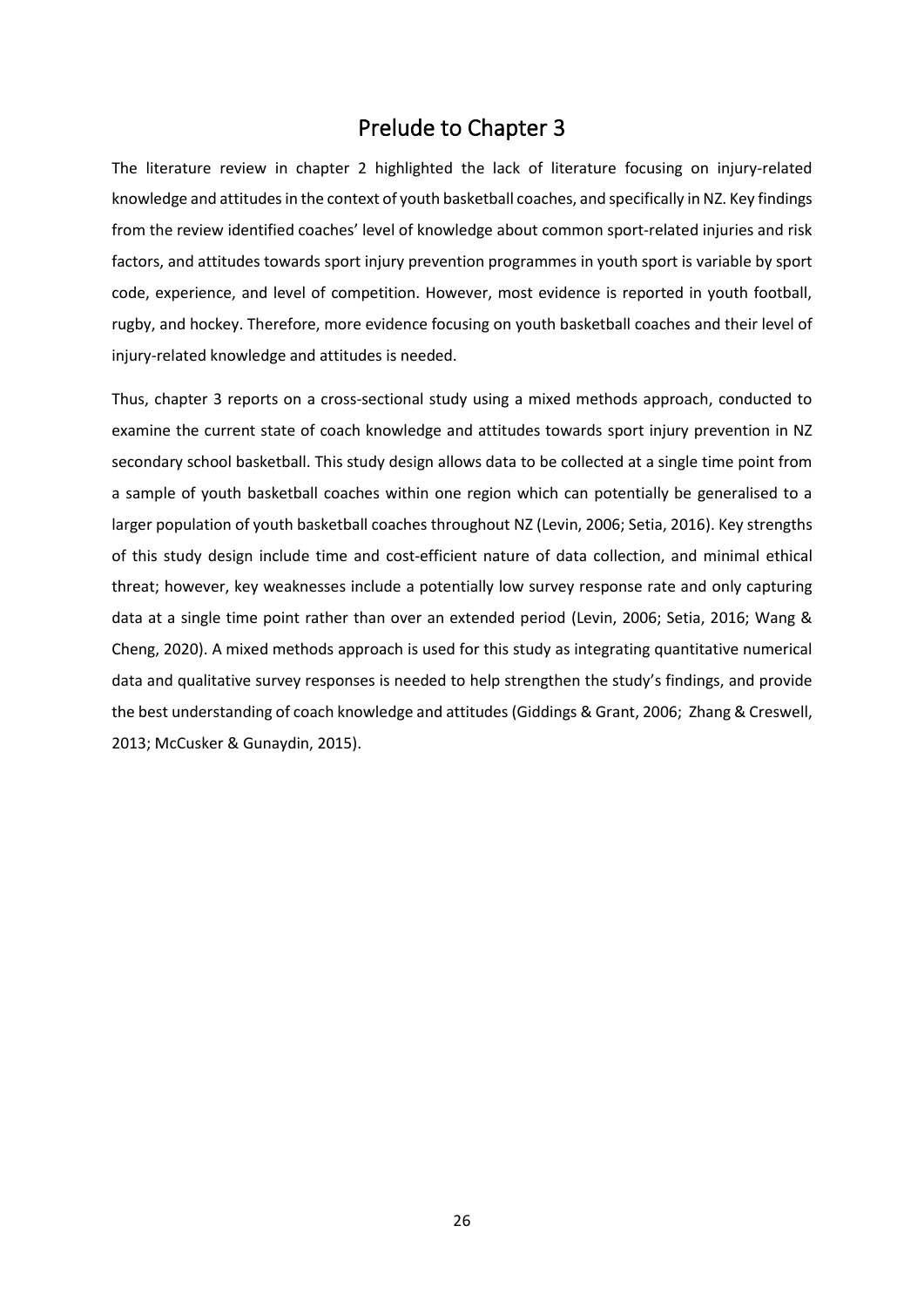# <span id="page-26-0"></span>Chapter 3: Coach Knowledge and Attitudes Towards Sport Injury Prevention in Youth Basketball: A Cross-Sectional Study

#### <span id="page-26-1"></span>Overview

The aim of this study was to examine youth basketball coaches' knowledge and attitudes to injury and injury prevention, and specifically, the use of neuromuscular (NM) warm-up programmes. Coaches (n=36, female=10) in New Zealand (NZ) secondary school basketball completed a survey designed to understand their knowledge of, and attitude towards, injuries and injury prevention. Coach experience and injury (management and prevention) qualifications were also elicited. General knowledge of injuries and prevention was good, but coaches lacked knowledge of head/face-related injuries and associated injury risk factors. Most coaches had a positive attitude towards NM warm-up programmes; however, constraints of time and space are major barriers to implementation. Half of coaches had witnessed coaches putting pressure on injured players to continue and many (72%) had seen injured players play on. A greater proportion of more experienced coaches, compared to less experienced, had a better understanding of injuries/injury risk factors (difference in proportions–25% [95% CI = -4 to 50]; p=0.09), prevention programmes (difference in proportions–29% [95% CI = -3 to 54]; p=0.08), and adequate access to resources (difference in proportions–29% [95% CI = -3 to 54]; p=0.08), although these differences were not statistically significant. These findings suggest the need to improve coach education regarding common basketball-related injuries, injury risk factors and effective NM warm-up programmes, with greater focus on less experienced coaches. Pressure on injured youth playing sport and the barriers to coaches implementing a NM warm-up should be explored further. More research is needed in the context of youth basketball, including the key factors influencing coaches' level of knowledge of, and attitude towards, injuries and injury prevention.

#### <span id="page-26-2"></span>Introduction

The number of participants in youth sports has increased significantly across several sport codes in recent years (Cain, 2010; Sabato et al., 2016). While there are many acknowledged benefits to sport participation, studies show adolescent-aged participants are more susceptible to injury due to a variety of growth-related factors (Wild et al., 2013; Sabato et al., 2016). As a result, there is a positive correlation between sport participation and physical injury risk among youth sport participants aged 14 to 18 years (Sabato et al., 2016). Many NZ youth participate in various sport and recreational activities (Sport NZ, 2020), and sport-related injuries are commonly reported. The Accident Compensation Corporation (ACC) sports claims data (2019) shows participants aged 15 to 19 years contributed the highest proportion of claims made in 2018/2019 (ACC, 2019). Specifically, basketball has become one of the most popular youth team sports in NZ (School Sport NZ, 2021) and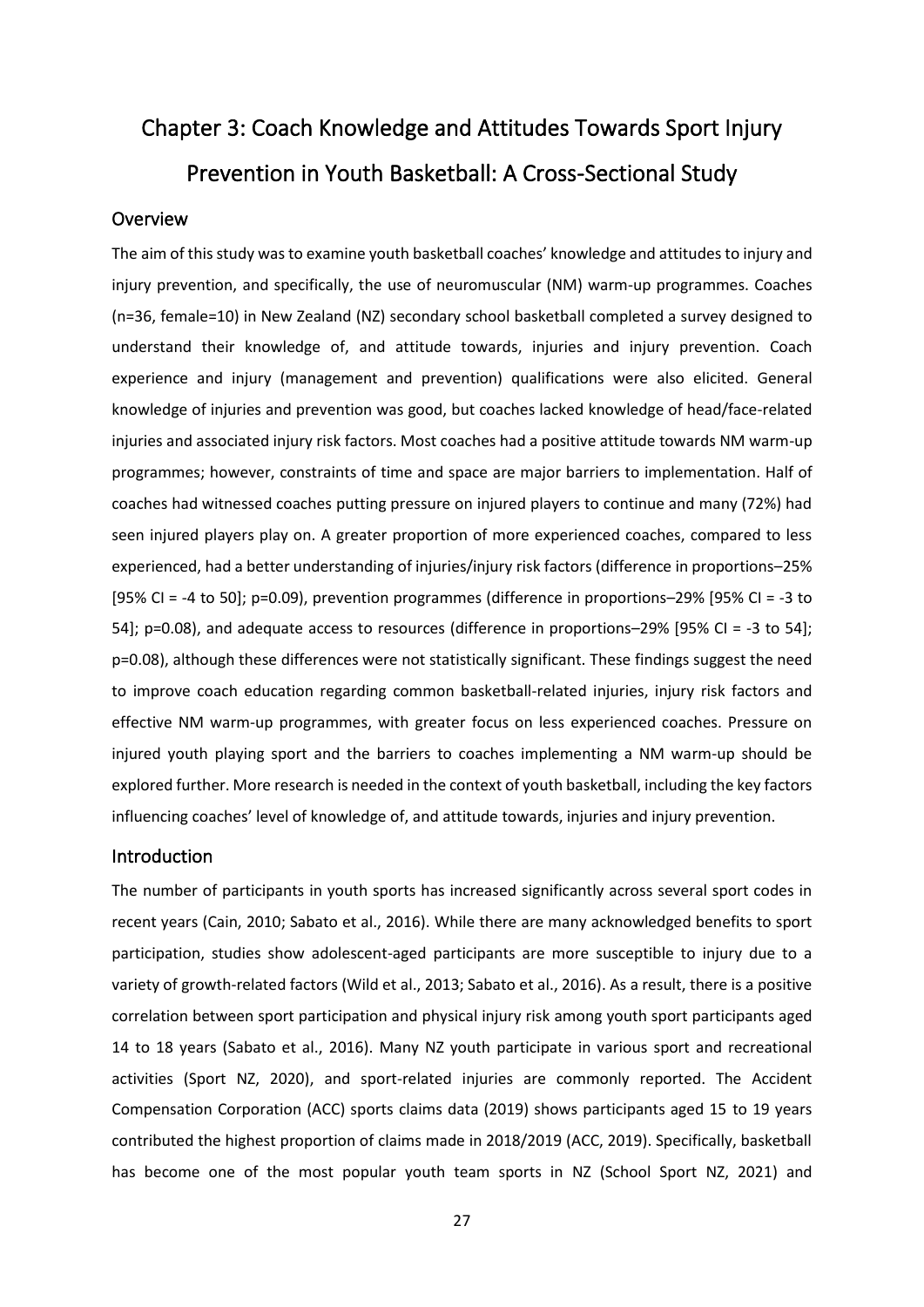internationally for participants aged 12 to 17 years (DiFiori et al., 2018; Gryko et al., 2019; Owoeye et al., 2020; Post et al., 2021). This has led to concerns regarding injury risk among youth basketball players (Pasanen et al., 2017; Räisänen et al., 2021).

Previous studies have established there is a high risk of lower extremity injuries in basketball due to the frequent landing, jumping, and cutting movements (Iversen & Friden, 2009; Owoeye et al., 2018). As a result, ankle sprains and knee ligament injuries are common in youth basketball (Pasanen et al., 2017; Owoeye et al., 2018; Räisänen et al., 2021). These injuries can have significant long-term effects, including ongoing ankle and knee issues, and decreased participation in sport and other recreational activities (Neuman et al., 2009; Orr et al., 2013). To date, there is little research in the context of youth basketball injury prevention (DiFiori et al., 2018) and no previous research in NZ. Past studies primarily focus on injuries and injury prevention among youth football and netball players in Europe and America (Koutures & Gregory, 2010). Further research is needed to investigate effective injury prevention implementation in youth basketball and specifically in the NZ context.

Coaches play an essential role in facilitating effective injury prevention strategies in youth sport (Gianotti et al., 2010; White et al., 2012; Croix et al., 2020), including neuromuscular (NM) warm-up programmes (Norcross et al., 2016; Lindblom et al., 2018; Räisänen et al., 2021). A NM warm-up normally includes components of aerobic activity, such as jogging, dynamic stretching, balance, agility, and strength (Hübscher et al., 2010; Brunner et al., 2019). These warm-up programmes have been successfully shown to prevent injuries in sport and improve long-term athletic performance (Gamble, 2008; Sabato et al., 2016; Faude et al., 2017; Fulcher et al., 2018; Hanlon et al., 2020). Specific evidence from youth sport shows a NM warm-up can reduce acute lower extremity injuries by up to 60% (Owoeye et al., 2018). While there is some suggestion the athlete is responsible for their own adherence to injury prevention strategies (Steffen et al., 2013; McKay et al., 2014), coaches can influence adherence as they are often responsible for whether or not NM warm-ups are included in training sessions (Fu & Stone, 1994; Iversen & Friden, 2009; Kerr et al., 2020). Therefore, youth basketball coaches need to be knowledgeable about, and encouraged to adopt, NM warm-up programmes to help prevent common lower extremity injuries (Iversen & Friden, 2009; Sabato et al., 2016; Croix et al., 2020).

To date, one of the most adopted NM warm-up programmes in sport is the FIFA 11+ warm-up designed to help reduce injuries in football (Soligard et al., 2010; McKay et al., 2014; Donaldson et al., 2018; Mawson et al., 2018; Shamlaye et al., 2020). Since its development in 2006 (Bizzini et al., 2013; Sadigursky et al., 2017), the FIFA 11+ warm-up has been adapted for players, coaches, and referees to adopt across various sport codes. Specifically, ACC have adapted the ACC SportSmart warm-up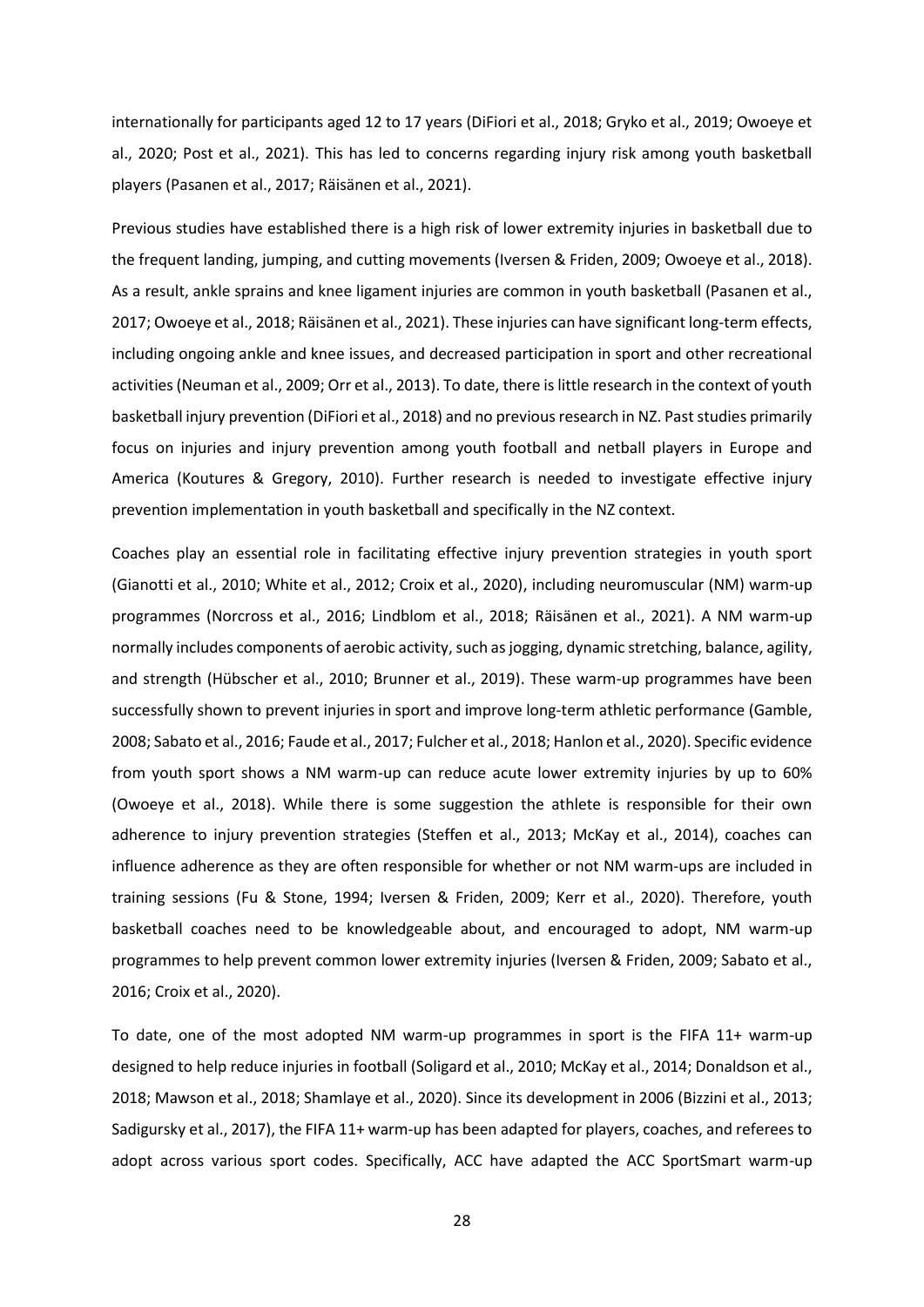programme to help reduce injuries and improve athletic performance in NZ sport and recreation (McNoe et al., 2010; Fulcher et al., 2018; Cochrane, 2020). There are currently five National Sports Organisations in NZ that have aligned with ACC to develop a sport-specific warm-up, including: Rugby NZ [\(https://www.rugbysmart.co.nz/\)](https://www.rugbysmart.co.nz/), Touch NZ [\(www.touchnz.co.nz/Our-Programmes/TouchFit-](http://www.touchnz.co.nz/Our-Programmes/TouchFit-360/)[360/\)](http://www.touchnz.co.nz/Our-Programmes/TouchFit-360/), NZ Netball [\(https://www.netballsmart.co.nz/\)](https://www.netballsmart.co.nz/), NZ Football [\(https://fit4football.co.nz/\)](https://fit4football.co.nz/), and NZ Rugby League [\(https://nzrl.co.nz/leaguesmart/\)](https://nzrl.co.nz/leaguesmart/) (McNoe & Chalmers, 2011; Fulcher et al., 2018). Despite the concerning high risk of injury and growing participant numbers in youth basketball, there is no evidence of a basketball-specific version adapted by Basketball NZ (BBNZ). This suggests youth basketball players would likely benefit from education about, and encouragement to use, the ACC SportSmart warm-up or a basketball-specific version to help prevent common lower body injuries.

To best facilitate injury prevention and create a safe environment for youth, coaches need a good level of injury-related knowledge and a positive attitude towards prevention (McKay et al., 2014; Emery et al., 2015; Whatman et al., 2018; Croix et al., 2020). More experienced coaches have reported greater levels of injury-related knowledge and more positive attitudes, likely due to better education and awareness of effective injury prevention resources (Iversen & Friden, 2009; Mawson et al., 2018; O'Connor & Lacey, 2020; Shamlaye et al., 2020). Most studies focus on injury prevention in youth football where coaches reported using, and positive attitudes towards, the FIFA 11+ warm-up (Donaldson et al., 2018; Mawson et al., 2018; Shamlaye et al., 2020). Similarly, a study conducted in youth netball reported 88% of coaches had a positive attitude towards a netball warm-up designed to help improve landing technique and reduce lower extremity injuries (Saunders et al., 2010). In contrast, less experienced and qualified youth football coaches reported negative attitudes towards using a NM warm-up, mostly due to a lack of programme awareness, knowledge of programme efficacy, and confidence to implement a NM warm-up successfully (McKay et al., 2014; Donaldson et al., 2018; Croix et al., 2020).

In basketball-specific literature, there is little known about coach knowledge and attitudes towards NM warm-up programmes and injury prevention in general (Munoz-Plaza et al., 2021; Räisänen et al., 2021). Negative attitudes towards using a lower extremity injury prevention programme in youth basketball have been reported due to poor programme awareness and a lack of confidence in programme efficacy compared to a generic warm-up programme (Norcross et al., 2016). Further research investigating coach knowledge and attitudes towards NM warm-up programmes in youth basketball is required. Understanding what coaches know about, and their attitude towards, injuries and prevention in youth basketball is likely to have a significant impact on the effectiveness of any injury prevention programme. Therefore, using a mixed methods approach, the aim of this study was to examine youth basketball coaches': (a) knowledge of common basketball-related injuries, risk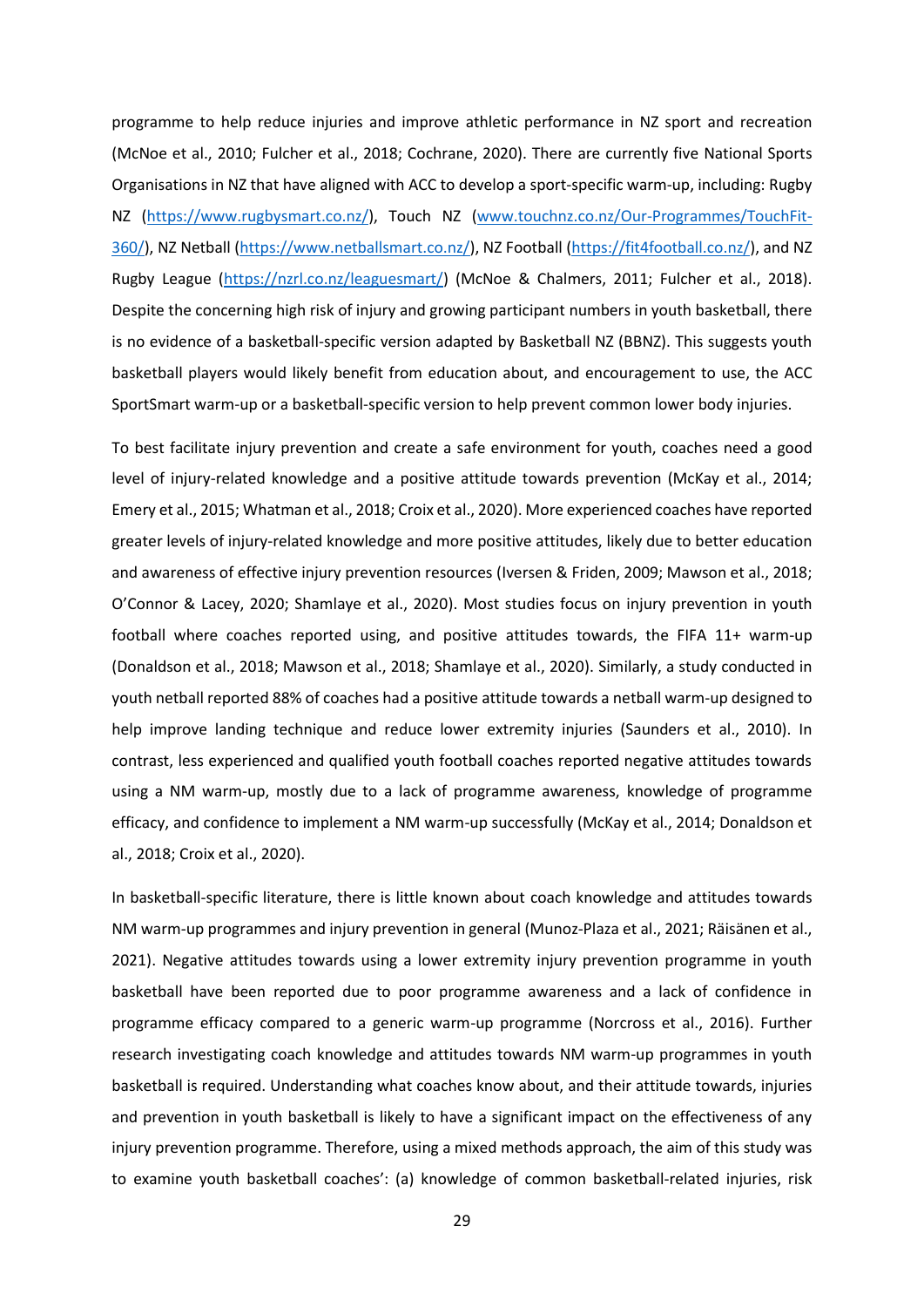factors and injury prevention strategies; and (b) attitude towards sport injury prevention and implementing NM warm-up programmes in NZ secondary school basketball.

#### <span id="page-29-0"></span>**Methods**

#### <span id="page-29-1"></span>Study participants

Thirty-six (male = 26, female = 10) secondary school coaches of youth-aged basketball players (school years 10–13) within the greater Auckland region were recruited to participate in this study. The participants were recruited through key basketball associations in various Auckland communities, including Rodney Basketball Association, Auckland Basketball Services Limited, and North Harbour Basketball Association. Prior to participation, all participants were informed of the purpose, benefits, and risks of this study before completing a survey, and thereby giving consent to participate. Ethical approval was given for this study by the University Ethics Committee (#21/90).

#### <span id="page-29-2"></span>Survey design

A survey was developed using both closed and open-ended questions based on similar surveys from previous publications investigating coach knowledge and attitudes to sport injuries and their prevention (McKenzie, 2019; Reid et al., 2019; Whatman et al., 2018). A quantitative descriptive approach was used for the closed-ended questions which were designed to provide information relating to the coaches' knowledge of common sport-related injuries, sport injury prevention, and injury prevention programmes. A qualitative approach was used for the open-ended questions which were designed to help explore the coaches' attitudes towards sport-related injuries and injury prevention, and implementing injury prevention programmes with youth basketball teams. In total, the survey was comprised of 32 questions across four sections: (a) general information; (b) knowledge about common injuries and associated risk factors in youth basketball; (c) attitude towards sport injury prevention and implementation of injury prevention programmes in youth basketball; and (d) NM warm-up programmes. The survey was piloted on two coaches and the feedback was used to inform the final survey design. The survey was also reviewed for face validity by two researchers experienced in survey design.

#### <span id="page-29-3"></span>Data Collection

An electronic (online) version of the survey was made available to coaches who were registered with Auckland-based basketball associations and secondary schools via online databases. The data was collected through the Qualtrics software survey tool [\(https://www.qualtrics.com\)](https://www.qualtrics.com/) and the survey was distributed using the Qualtrics Mailer with an anonymous survey link attached in an email invitation (Qualtrics, Inc., Provo, Utah, USA). A hard copy version of the survey was also distributed to coaches at secondary school basketball events to physically complete. The data collected from the survey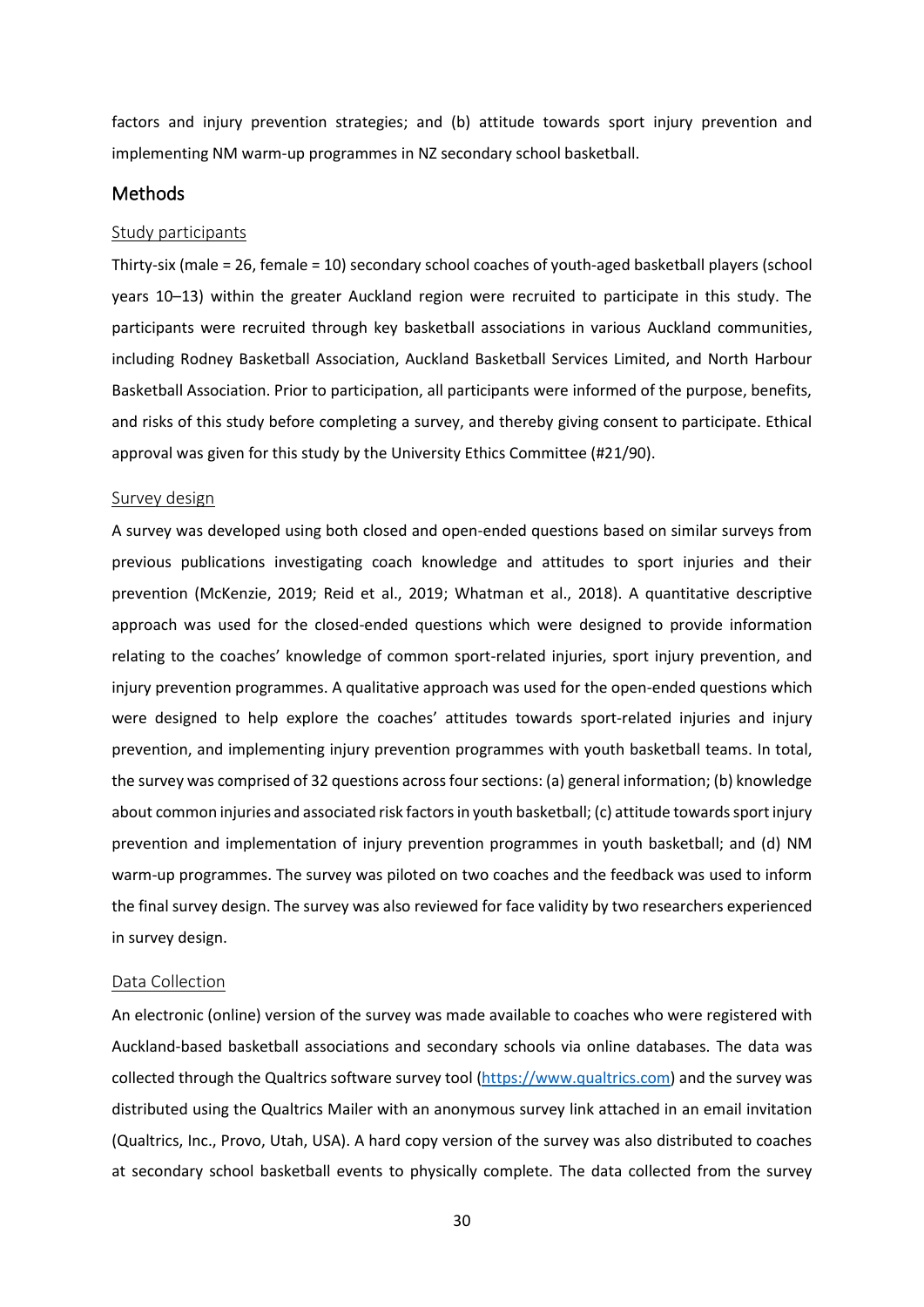software package was exported or manually transferred (in the case of hard copies) into a Microsoft Excel spreadsheet.

#### <span id="page-30-0"></span>Data Analysis

Descriptive statistics were used to summarise the responses to the close-ended questions in the survey (frequencies and percentages of responses). A Chi-square test was used to calculate differences in proportions of responses to knowledge and attitude items between more (> 5 years) and less (< 5 years) experienced coaches. Results are presented as difference in proportion and 95% confidence intervals. All analyses were performed in SPSS 27.0 (IBM Inc., Armonk, NY) or MedCalc (MedCalc Software, 2021) and statistical significance was defined as p < 0.05.

The qualitative data from the open-ended questions was analysed using an inductive thematic analysis approach (Braun & Clarke, 2006; Braun & Clarke, 2013). Inductive Thematic Analysis is a data-driven way of identifying codes and developing themes across a dataset from the bottom-up; no existing theoretical concepts beyond the dataset are used to shape the analysis (Braun & Clarke, 2006; Braun & Clarke, 2013). A shared Microsoft Excel spreadsheet containing raw data was the platform for examining the data. The researchers discussed their codes alongside the responses to the questions and mutually agreed upon the most appropriate code for a given response. The themes identified were based on the most common responses given by the participants across all questions and were discussed until no new themes could be identified. No specific coding software, such as NVivo, was used forthe analysis; however, inter-rater reliability was used to ensure trustworthiness of the themes in the findings. Lastly, the themes were finalised after being reviewed by a third researcher.

#### <span id="page-30-1"></span>Results

#### <span id="page-30-2"></span>Participant Information

A total of 36 coaches participated in this study (72% male, n=26). The distribution of ages was 21–32 years (50%, n=18), 33–44 years (25%, n=9), 45–56 years (17%, n=6), and above 57 years (8%, n=3). More coaches reported coaching male players (42%, n=15) and both male and female players (33%, n=12) than female players alone (25%, n=9). All coaches coached secondary school teams with 39% (n=14) also coaching at other levels. Just over half of coaches had more than 5 years of coaching experience (53%, n=19). Of the coaches responding (n=27) to the question regarding coaching qualifications, over half reported not having one (63%, n=17). In our sample, coaches with greater coaching experience (more than 5 years) were more likely to have a coaching qualification (44%, n=7) than those with less experience (27%, n=3); however, this difference was not statistically significant (p=0.38). Common types of coaching qualifications reported included national and international basketball-specific coaching certifications, other sport-specific coaching certifications, and tertiary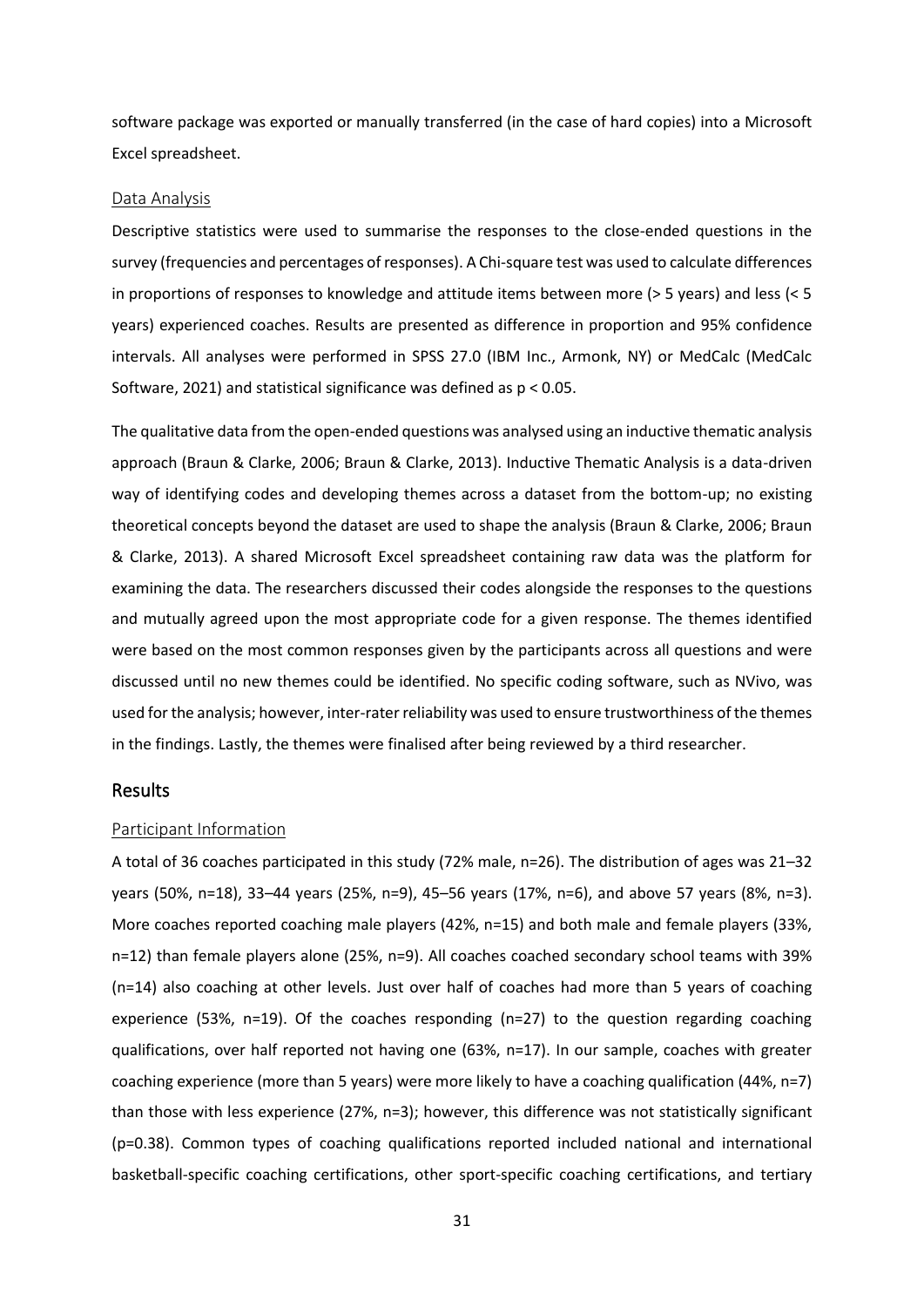degrees. In contrast, 63% (n=17) of those responding (n=26) had a current first-aid certificate and a similar proportion had completed a sport-related first-aid/injury prevention course (56%, n=14/25).

#### <span id="page-31-0"></span>Coach Knowledge of Common Injuries and Injury Risk Factors

Most coaches correctly answered "ankle/foot" as the most common lower body injury site (64%, n=23), while very few coaches correctly identified "head/face" as the most common upper body injury site (11%, n=4). A majority of coaches correctly identified "soft tissue injuries " as the most common injury type (86%, n=31). Of those responding (n=35), a majority of coaches also correctly identified that common injuries in youth basketball can be prevented (86%, n=31). Few coaches (22%, n=8) could correctly identify two common injury risk factors, with the most common risk factors identified including players not warming up sufficiently and playing on with previous injuries. Knowledge of injuries and injury prevention was not associated with experience **(Table 1).**

#### **Table 1**

*Proportion of less experienced and more experienced coaches that agreed (or correctly answered) the attitude and knowledge items.*

| Attitude/Knowledge Item                                                                               | <b>Less</b>    | <b>More</b>    | Percent                      | p-    |
|-------------------------------------------------------------------------------------------------------|----------------|----------------|------------------------------|-------|
|                                                                                                       | Experience (%) | Experience (%) | <b>Difference</b><br>(95%CL) | value |
| Coach knowledge of injury prevention is important.                                                    | $100(n=17)$    | $95(n=18)$     | 5 (-14 to 24)                | 0.36  |
| Coach implementation of injury prevention is<br>important.                                            | $88(n=15)$     | $95(n=18)$     | 7 (-14 to 30)                | 0.45  |
| I have a good understanding about common basketball-<br>related injuries and associated risk factors. | 59 $(n=10)$    | $84(n=16)$     | 25 (-4 to 50)                | 0.09  |
| I have a good understanding of injury prevention<br>programmes.                                       | $29(n=5)$      | $58(n=11)$     | 29 (-3 to 54)                | 0.08  |
| I have adequate access to injury prevention resources.                                                | $29(n=5)$      | 58 $(n=11)$    | 29 (-3 to 54)                | 0.08  |
| Coaches are responsible for educating themselves about<br>injury prevention.                          | 59 (n=10)      | $63(n=12)$     | 4 (-25 to 33)                | 0.81  |
| I am confident I can effectively implement injury<br>prevention strategies.                           | $65$ (n=11)    | $79(n=15)$     | 14 (-14 to 40)               | 0.36  |
| Identify the most common lower body injury site.                                                      | $65(n=11)$     | $63(n=12)$     | 2 (-27 to 30)                | 0.90  |
| Identify the most common upper body injury site.                                                      | $12(n=2)$      | $11(n=2)$      | 1 (-22 to 25)                | 0.93  |
| Identify the most common injury type.                                                                 | $82(n=14)$     | $90(n=17)$     | $8(-16 to 33)$               | 0.49  |
| Identify common injuries can be prevented.                                                            | $88(n=15)$     | $89(n=16)$     | $1 (-21 to 25)$              | 0.92  |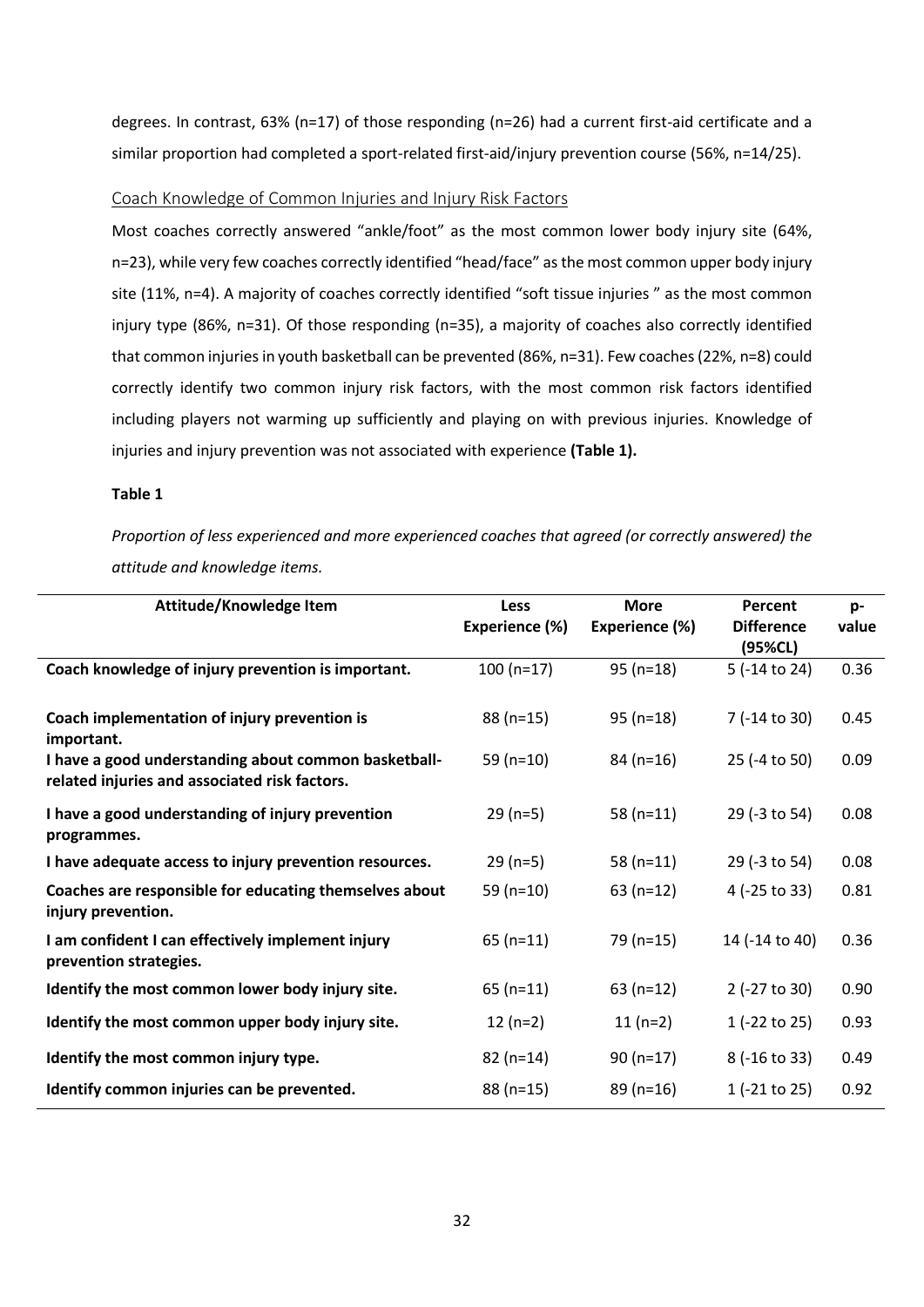#### <span id="page-32-0"></span>Coach Attitudes Towards Injury Prevention

Coaches' responses to the statements regarding attitudes towards injury prevention in youth basketball are presented in **Table 2.** Almost all coaches think it is important for coaches to have current knowledge of injury prevention programmes for youth basketball teams (97%, n=35) and it is important for coaches to actively implement injury prevention programmes with their teams (92%, n=33). Most coaches also believe they have a good understanding about common basketball-related injuries and associated risk factors in youth basketball (72%, n=26). Less than half of coaches believe they have a good understanding of injury prevention programmes in youth basketball and have adequate access to injury prevention resources (44%, n=16). More than half of coaches believe they are responsible for educating themselves about injury prevention (61%, n=22), while most coaches feel they are confident to effectively implement injury prevention strategies in youth basketball (72%, n=26)**.** Although not statistically significant, our estimates suggests a greater proportion of more experienced coaches, compared to less experienced, had a better understanding of injuries/injury risk factors (difference in proportions–25% [95% CI = -4 to 50]; p=0.09), prevention programmes (difference in proportions–29% [95% CI = -3 to 54];  $p=0.08$ ), and adequate access to resources (difference in proportions–29% [95% CI = -3 to 54]; p=0.08) **(Table 1).**

#### **Table 2**

*Coaches' responses to statements regarding attitudes towards injury prevention in youth basketball (n=36).*

|    |                                                                                                                                | Agree<br>(1)    | <b>Neutral</b><br>(2) | <b>Disagree</b><br>(3) |
|----|--------------------------------------------------------------------------------------------------------------------------------|-----------------|-----------------------|------------------------|
| 1. | It is important for coaches to have current knowledge<br>of injury prevention programmes for youth basketball<br>teams.        | $(97\%, n=35)$  | $(3%, n=1)$           |                        |
|    | 2. It is important for coaches to actively implement<br>injury prevention strategies with youth basketball<br>teams.           | $(92\% , n=33)$ | $(6\% , n=2)$         | $(3%, n=1)$            |
|    | 3. I have a good understanding about common<br>basketball-related injuries and associated risk factors<br>in youth basketball. | (72%, n=26)     | $(25\%, n=9)$         | $(3%, n=1)$            |
|    | 4. I have a good understanding of injury prevention<br>programmes in youth basketball.                                         | $(44\%, n=16)$  | $(42\% , n=15)$       | $(14\%, n=5)$          |
| 5. | I have adequate access to injury prevention resources.                                                                         | $(44\%, n=16)$  | $(36\%, n=13)$        | $(19\%, n=7)$          |
| 6. | Coaches are responsible for educating themselves<br>about injury prevention.                                                   | $(61\%, n=22)$  | $(33\%, n=12)$        | $(6\%, n=2)$           |
|    | 7. I am confident I can effectively implement injury<br>prevention strategies with youth basketball teams.                     | (72%, n=26)     | $(22\%, n=8)$         | $(6\%, n=2)$           |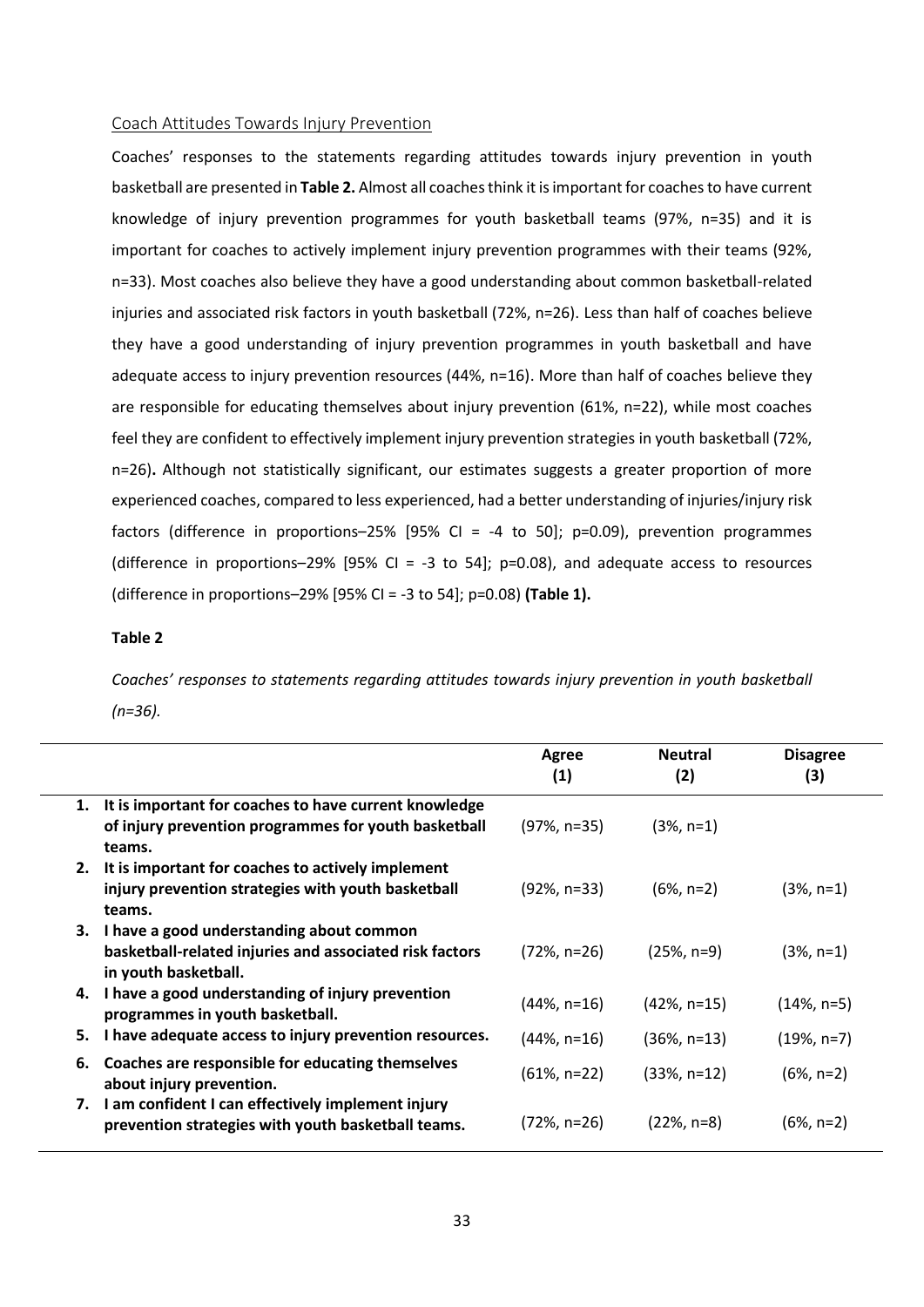#### <span id="page-33-0"></span>*Coaches' Perceptions of Why Players Continue to Play When Injured*

The quantitative findings show that half of coaches have witnessed coaches putting pressure on players (50%, n=18) to play when injured, while almost three quarters of coaches have witnessed players playing on with an injury when they thought they should not have (72%, n=26). The coaches' perceptions help to explain why players might continue to play when injured. The following quotes support this observation:

*"Competitive nature of sport, wanting to win, and not wanting to let their coach and parents down." (C17).*

*"Players don't want to let their team mates down so they feel it's necessary to continue playing even though that's a short term decision instead of thinking long term." (C10).*

*"Underestimating risk, underestimating severity, underestimating required healing time, and conditions." (C1).*

It seems there are two key reasons, identified by the coaches, for injured players continuing to play. These may stem from factors intrinsically or extrinsically motivating the player:

#### <span id="page-33-1"></span>*Intrinsic Motivation*

Coaches perceive players to be intrinsically motivated because of a personal drive: "wanting to win", "to stay in the game" and "support the team". Players seem to have an internal drive to not let their teammates down, especially if it could mean losing the game. One coach highlighted the internal drive "They want to win." (C12).

#### <span id="page-33-2"></span>*Extrinsic Motivation*

Secondly, extrinsic motivation of the player occurs because they want to win the game for their teammates and feel pressured by coaches and parents to play on. One coach highlighted the external pressure experienced by the player by responding "So coaches don't get angry at them." (C19), while another coach explained: "Coaches want to win, they don't see the bigger picture of 'if this kid plays through this concussion, sprain, etc what are the effects on this player going to be in 10–15 years' time?." (C7).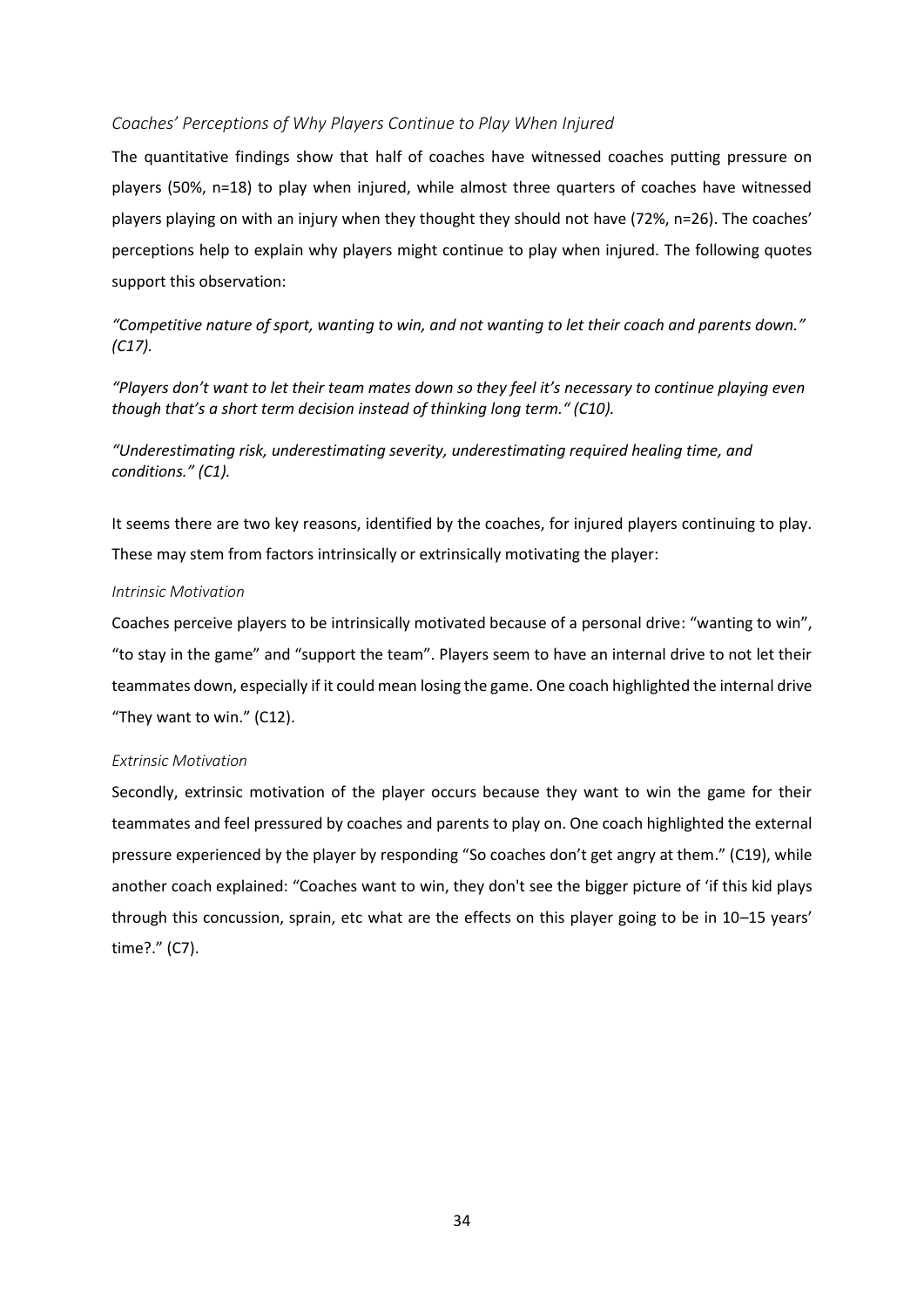#### <span id="page-34-0"></span>Use of NM Warm-Up Programmes

#### <span id="page-34-1"></span>*Barriers to Coaches Implementing Injury Prevention Programmes*

The quantitative findings show the majority of coaches perform a NM warm-up before games (86%, n=31) and at trainings (92%, n=33), and spent up to 15 minutes facilitating a NM warm-up with their team within a training session (81%, n=29). When asked about what factors influence their decision to implement a NM warm-up before games and at training sessions, coaches commonly identified in their responses: "time", "space availability" and "player motivation" as key barriers. Barriers before games seem more challenging for coaches to overcome due to external circumstances out of their control, including issues related to game scheduling. One coach highlighted this barrier in their response "Time, especially before games" (C21). The following quotes help illustrate the barriers coaches experience:

*"Every training we do this because it is given time for it at the beginning of training. Often on game night the venues are running behind schedule which means you only have time to turn up and play." (C7).*

*"Time between games and space at venues. Also if the players are willing to follow instructions." (C9).*

*"Time (usually dependent on prior games or when players all arrive at training). If there are enough players at training." (C13).*

It was also reported in the quantitative findings that most coaches thought NM warm-up programmes were effective at reducing common injuries in youth basketball (83%, n=30). It seems programme effectiveness for the "prevention of injury/soreness" is important to coaches when deciding to implement a warm-up, with one coach noting this influence in their response "Helps prevent injuries" (C30). However, some coaches identified their level of "knowledge" about NM warm-up programmes and "past experience" of using a NM warm-up as additional barriers to them implementing one with their teams.

#### <span id="page-34-2"></span>*Adherence to a Basketball-Specific Warm-Up Programme*

In relation to using a specific NM warm-up programme, the quantitative findings show over half of coaches were aware of the ACC SportSmart warm-up programme (61%, n=22), and of the coaches aware of this programme, almost all have used it with their team (95%, n=21). In addition to using the ACC SportSmart warm-up, it appears coaches use a combination of NM exercises to deliver a variety of NM warm-ups. One coach highlighted the combining of different exercises in their response "We try to follow SportSmart, otherwise we do use a variation of exercises and drills as a combination of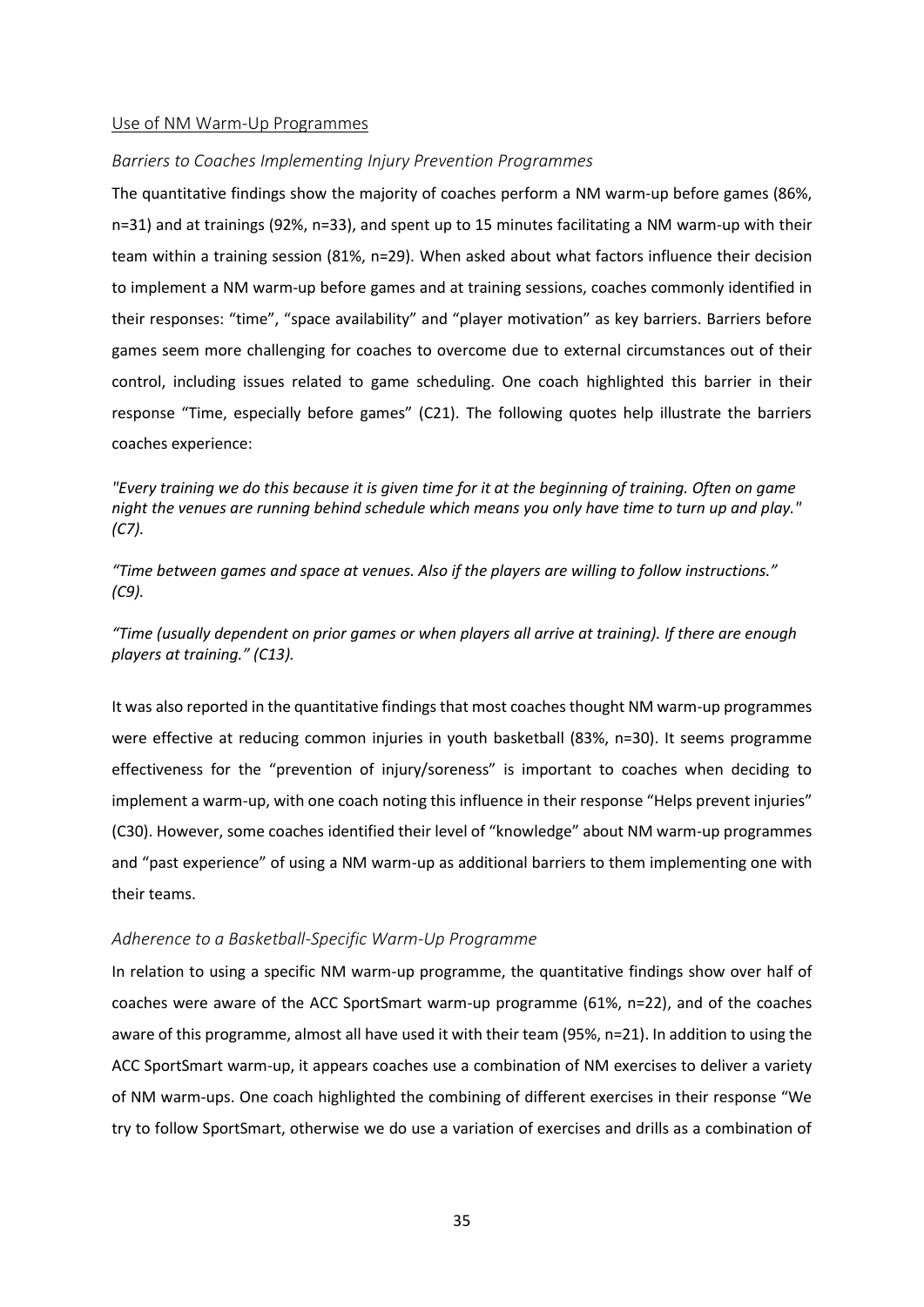warm-up activities." (C11). Exercise choice is mostly influenced by "past experience as a player", "from different coaches in the past", and "online" resources of programmes and video tutorials.

The quantitative findings show every responding coach (n=31) reported they would be more likely to use/continue to use a NM warm-up if there was a basketball-specific version. Based on coaches' responses to this question, this basketball-specific injury prevention resource seems appealing to coaches as they believe it would be more "convenient" for them to use. Coaches also appear to be encouraged to use a basketball-specific version with "related drills" as it could help to increase "player adherence" to a NM warm-up. These views are supported by the following quotes:

*"Yes, because if it's specific to basketball then that means that the creator/s took into account the most common injuries in basketball with the most effective warm-up to prevent injuries from happening to the best of the players' abilities." (C5).*

*"Yes, but also if there were resources around it. If it such an important warm up you would think it would be more included or at least mentioned by regional associations or sport providers as apart of injury prevention resources." (C7).*

*"Yes. I think my teams would be more willing to follow a programme about basketball with related drills." (C11).*

#### <span id="page-35-0"></span>Discussion

#### <span id="page-35-1"></span>Coach Knowledge of Common Basketball-Related Injuries and Associated Risk Factors

In this study, youth basketball coaches reported a reasonable level of injury-related knowledge, although this varied by topic. The state of coach knowledge regarding injury risk factors is poor, with only 22% of coaches able to identify two risk factors correctly. This is cause for concern given the potential they have in their role to influence injury risk (White et al., 2012). While "players not warming up sufficiently" was identified, and is a commonly reported risk factor in youth football (Orr et al., 2013; McKay et al., 2014; Donaldson et al., 2018) and youth basketball (Iversen & Friden, 2009), a lack of protective equipment, such as a mouthguard, was not. Only 11% of coaches knew the head/face is the most common upper body injury site in basketball. This suggests coaches have a poor level of knowledge regarding head/facial injuries and the importance of mouthguards. Recently, BBNZ developed a mouthguard policy to help improve player welfare and reduce the risk of dental injuries following an increase in dental claims made to ACC. It is now compulsory for players under 19 years participating in a BBNZ event to wear a protective mouthguard while playing (BBNZ, 2016). However, despite their lack of knowledge of dental injuries and associated risk factors, most coaches (72%) believe they have a good understanding of information in these two areas. It appears coaches need further education about injury risk factors for common injuries and current risk management practices imposed by BBNZ.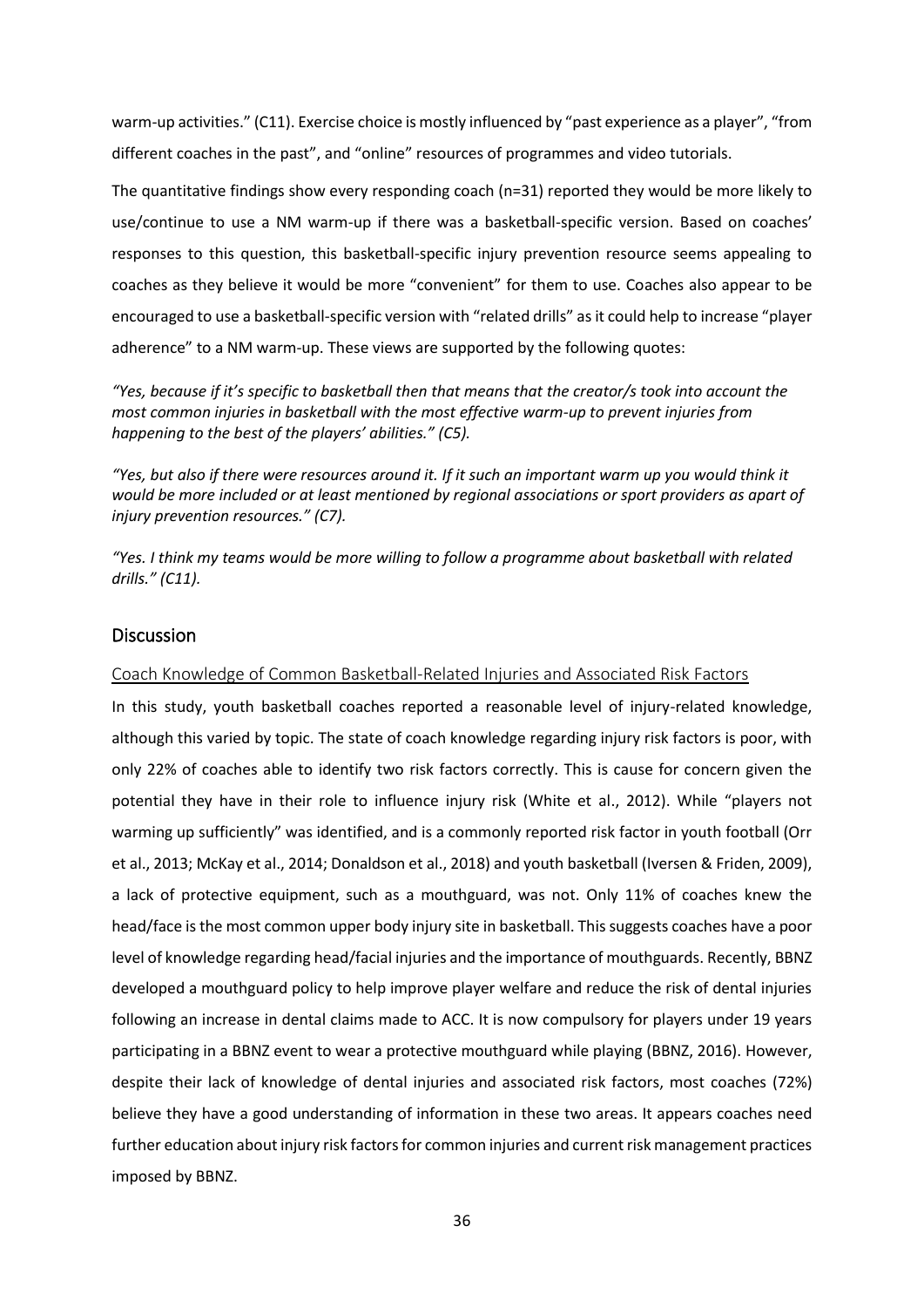In contrast, most coaches knew soft tissue injuries (86%) and ankle injuries (64%) are most common in youth basketball (Borowski et al., 2008; Pasanen et al., 2017; Räisänen et al., 2021), and most (86%) knew these common injuries are preventable. This might be expected as coaches play an important role in facilitating injury prevention strategies (Gianotti et al., 2010; White et al., 2012; Croix et al., 2020). These findings are similar to those from previous studies reporting good levels of coach knowledge regarding ankle and knee injuries in youth football (Orr et al., 2013; McKay et al., 2014; Donaldson et al., 2018) and youth basketball (Iversen & Friden, 2009). This is encouraging as soft tissue injury claims remain common in basketball and ankle sprains are one of the most common sportrelated injuries of the lower extremity (ACC, n.d.-a; ACC, 2021a).

#### <span id="page-36-0"></span>Coach Attitudes Towards Injury Prevention and Implementing Injury Prevention Programmes

The youth basketball coaches in this study displayed a positive attitude towards injury prevention and implementing injury prevention programmes. This is similar to the research findings reported previously in youth football coaches (Soligard et al., 2010; Mawson et al., 2018; Shamlaye et al., 2020) and youth basketball coaches (Iversen & Friden, 2009). Given the knowledge coaches have about soft tissue ankle injuries and the ability to prevent them, it follows they believe it is important to have current knowledge of injury prevention programmes (97%) and to actively implement injury prevention strategies with their teams (92%). Considering coaches' poor knowledge regarding dental injuries and associated risk factors, our findings are similar to those previously reported among youth football coaches who have a positive attitude towards the FIFA 11+ warm-up, despite having poor knowledge of knee and ankle injury prevention strategies (McKay et al., 2014; Donaldson et al., 2018). This suggests coaches' positive attitudes can be influenced by their awareness of, and experience in using, injury prevention programmes (McKay et al., 2014; Norcross et al., 2016; Donaldson et al., 2018; Croix et al., 2020). Therefore, youth basketball coaches would likely benefit from improved coach education to increase awareness and adoption of effective injury prevention programmes.

A higher proportion of coaches with more experience believed they have a good understanding of injury prevention programmes, have better access to resources, and are more confident in implementing injury prevention strategies. These findings might be expected as coaches of various youth sports who have greater coaching experience and injury prevention-based qualifications have previously been shown to be more likely to adopt an injury prevention programme (Iversen & Friden, 2009; Hendricks & Sarembock, 2013; Mawson et al., 2018; O'Connor & Lacey, 2020; Shamlaye et al., 2020). Furthermore, sport organisations are generally considered responsible for ensuring coaches in their system are educated about common injuries and injury prevention (Donaldson et al., 2018; Lindblom et al., 2018; Mawson et al., 2018; Morgan et al., 2018; Shamlaye et al., 2020; Møller et al., 2021). Despite this, many coaches (61%) believed they are responsible for educating themselves about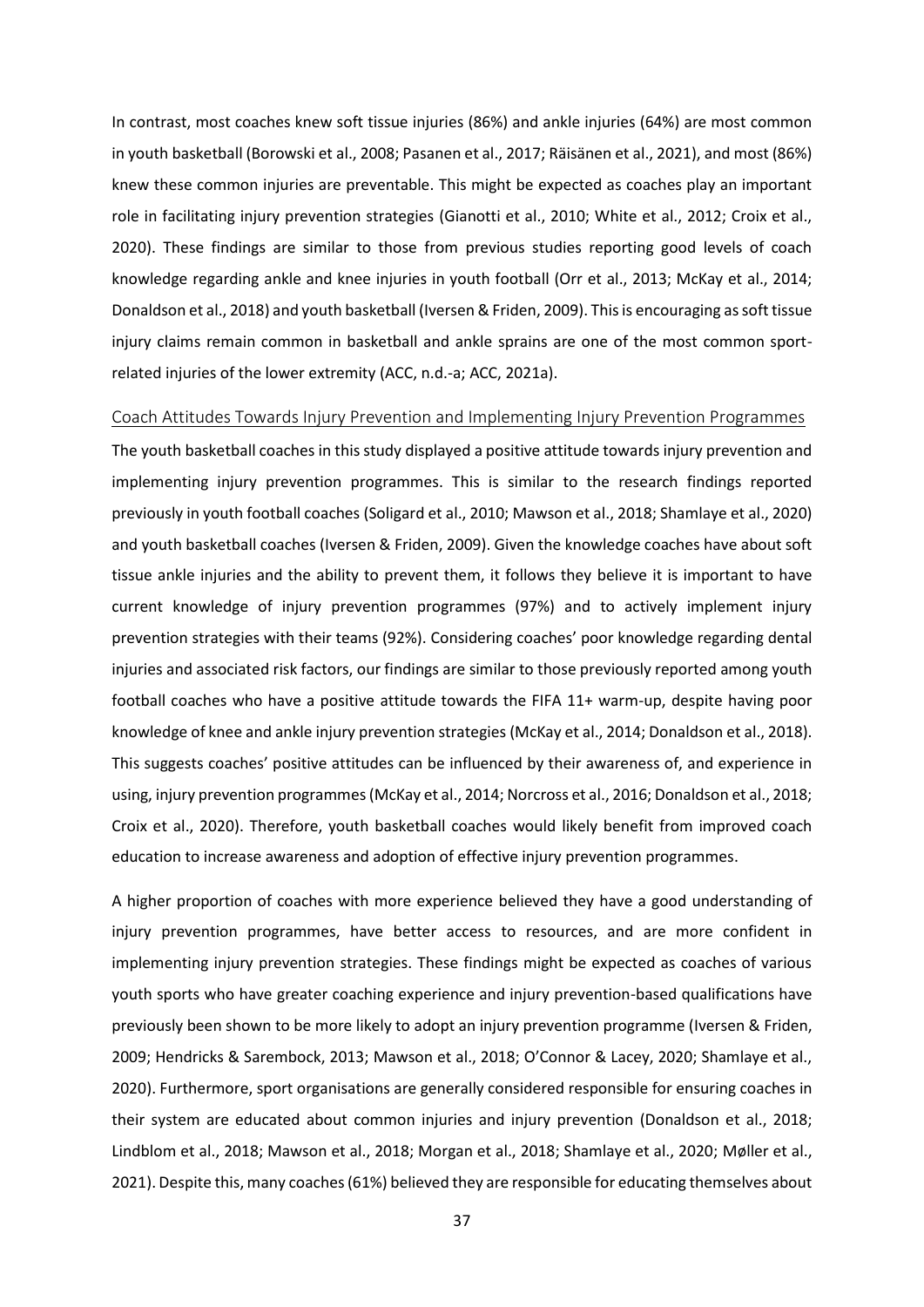injury prevention programmes. Therefore, less experienced coaches may benefit from basketball organisations improving coach education regarding effective prevention strategies for common injuries. This will likely improve the knowledge and attitudes of less experienced coaches (Iversen & Friden, 2009; Soligard 2010; Mrazik et al., 2011; Mawson et al., 2018; Kerr et al., 2020; Salmon et al., 2020; Räisänen et al., 2021).

A key theme developed from our findings was based on coaches' perceptions of why players continue to play when injured. This theme implies that injured players are influenced by a performanceoriented climate which focuses on performance goals and outcomes, including: outperforming others and winning (Duda & Nicholls, 1992); and is associated with lower levels of extrinsic motivation, sporting experiences, and perceived autonomy and relatedness (Weiss, 2019). Injured players are likely to benefit from a climate that is task/mastery-oriented which focuses on the players learning, progress and effort (Nicholls, 1989); and provides positive motivational outcomes for players, such as higher perceived competence, autonomy, relatedness, and increased intrinsic motivation (Weiss, 2019). These findings suggest it is less likely injured players will continue playing in a climate encouraging player development compared to expectations to achieve performance outcomes.

Most coaches in our study had witnessed players continuing to play on with an injury when they thought they should not have and half of coaches had witnessed coaches putting pressure on players to play when injured. These findings are similar to those previously reported among high school coaches and players of youth football, netball, and basketball in NZ (Whatman et al., 2018). Additionally, past research framed by Self-Determination Theory (SDT) (Deci & Ryan, 1985; Deci & Ryan, 2000) reported youth sport participants to be motivated to continue participating based on pressure from parents and coaches (Weiss & Williams, 2004; Fraser-Thomas et al., 2008; De Pero et al., 2013; Wendling et al., 2018), including winning and performing their best to not let parents and coaches down (Coakley, 1992; Weiss & Ferrer-Caja, 2002). This supports our findings as coaches perceive injured players to be motivated by intrinsic factors (i.e. performing an activity for internal reward or satisfaction of the activity itself), including: wanting to win, staying in the game, and supporting the team; and extrinsic factors (i.e. performing an activity for external rewards or reinforced outcomes), including: not wanting to let their coaches, parents, and teammates down because winning is important. Evidently, pressure is a key motivating factor for players to continue playing on when injured. However, it is important for coaches, parents, and teammates to consider the negative long-term consequences associated with pressuring injured players to continue playing, such as the risk of re-injury and decreased sport participation (Cain et al., 2006; Frisch et al., 2009; Emery et al., 2015).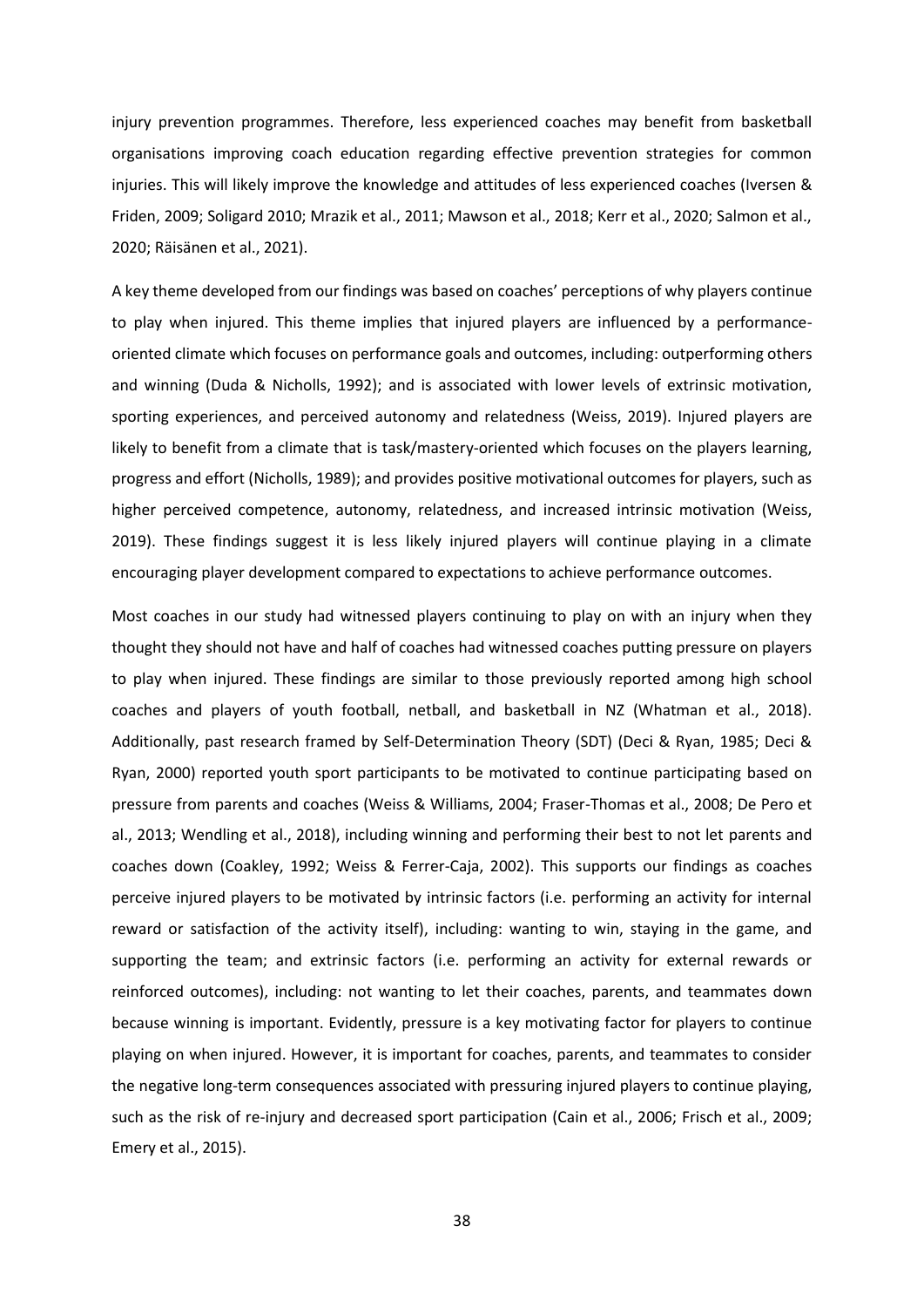The role of coaches, parents, and teammates has been linked to the three basic psychological needs: autonomy, competence, and relatedness which need to be satisfied for players to achieve intrinsic motivation and self-determined extrinsic motivation (Deci & Ryan, 2000). In relation to SDT, Achievement Goal Theory (Nicholls, 1989) explains how coaches, parents, and teammates play significant roles in creating climates that influence self-determined motivation based on their attitude and behaviour, which is important for ongoing sport participation, performance, and positive sporting experiences (Treasure & Roberts, 1995; Greenbaum, 1998; Deci & Ryan, 2000; Vallerand & Rousseau, 2001; Gurland & Grolnick, 2005). A deficit in autonomy, competence, and relatedness suggests players' motivation is influenced by controlling behaviours (Balaguer et al., 2012; Deci & Ryan, 1987; Deci & Ryan, 2000). As the perceived extrinsic motivation of injured players is non-self-determined, it is recommended that youth basketball coaches, parents, and teammates adopt autonomy-supporting behaviours (Mageau & Vallerand, 2003; Keegan et al., 2009) within a task/mastery-oriented climate. This will help improve the injured players' self-determination to achieve positive motivational outcomes, and decrease the pressure they feel to win and not let others down. As a result, it is likely injured players will feel less pressure to continue playing on when injured; thus, reducing the risk of experiencing long-term consequences of sport-related injuries.

There is limited research investigating coach perceptions in relation to youth sport motivation, basketball, and injuries. Understanding player motivation in greater-depth is also limited as this study relies on what coaches have witnessed and perceive to be motivating factors for the injured players. However, these findings suggest coaches, parents, and players require education about pressure in youth sport, including how their behaviour and attitude can influence self-determined motivation. It is recommended that educational resources are utilised, including: Aktive–Auckland Sport & Recreation's (Aktive) Good Sports initiative to help understand the importance of positive side-line behaviour to create better experiences in youth sport (Aktive, n.d.); and the TARGET framework (Task, Authority, Recognition, Grouping, Evaluation, Time) to help explore the advantages of creating a task/mastery-oriented motivational climate (Ames, 1990; Ames, 1992) in youth basketball.

#### <span id="page-38-0"></span>NM Warm-Up Programmes

These findings show the main barriers to implementing a NM warm-up are time and space, as previously reported by many researchers (Saunders et al., 2010; Joy et al., 2013; Donaldson et al., 2018; Morgan et al., 2018; Shamlaye et al., 2020; Munoz-Plaza et al., 2021; Møller et al., 2021; Räisänen et al., 2021). An adequate warm-up typically takes up to 20 minutes (Pasanen et al., 2008; Soligard et al., 2008; LaBella et al., 2011), with most coaches in this study spending up to 15 minutes performing a warm-up at training sessions and before games. Time and space before games is often dependent on external factors, such as game scheduling and venue space. This is concerning as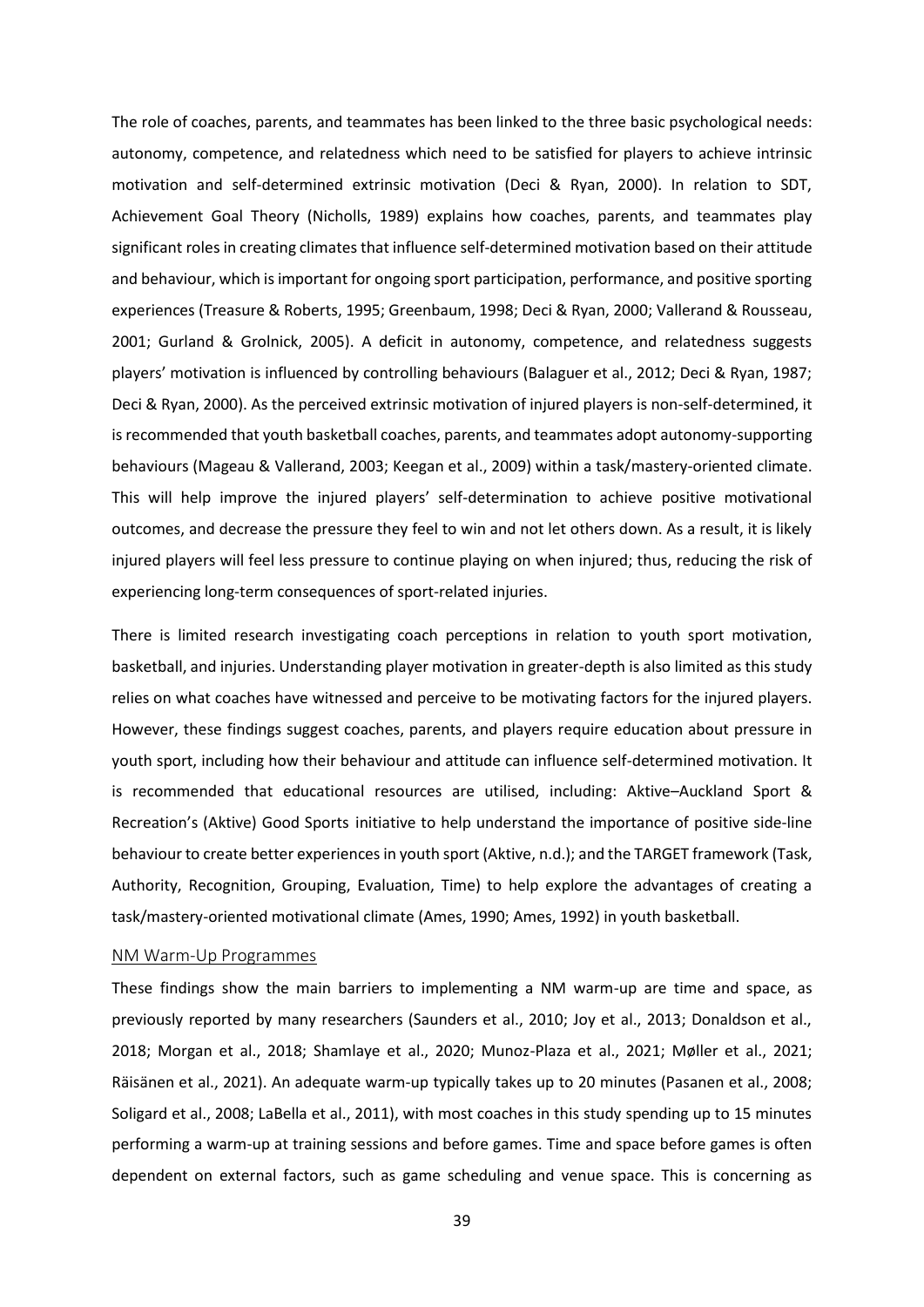younger basketball players are more susceptible to lower extremity injuries, especially during game situations, which can be reduced by regular use of a NM warm-up (Borowski et al., 2008; Pasanen et al., 2017; Räisänen et al., 2021). Therefore, coaches should adopt an effective NM warm-up that can be adapted to overcome time and space constraints often experienced before games and at training sessions. Additionally, basketball organisations are strongly encouraged to review and make appropriate adjustments to the secondary school game and training schedules/rules, ensuring teams can effectively manage time and utilise available venue space to perform a NM warm-up before games and at training sessions successfully.

Another key theme identified was the likely adherence to a basketball-specific warm-up programme. Recently, BBNZ adopted the ACC SportSmart Warm-up programme following the success of adapted sport-specific versions, such as NetballSmart, LeagueSmart, and RugbySmart (Fulcher et al., 2018). While it was encouraging to see 95% of coaches who were aware of the SportSmart warm-up used it, only 61% of coaches were aware of the warm-up. This implies coaches lack knowledge of, or motivation to use, the SportSmart resource and this could explain why most coaches (86%) were in favour of a sport-specific version. Coaches often incorporate basketball-specific drills into a generic warm-up (Slauterbeck et al., 2017), and the coaches in thisstudy believe a sport-specific version would be more convenient for them to adopt and implement with their teams based on a relatable programme design to help enhance performance, reduce common injuries, and increase player adherence. These findings are similar to those previously reported by several researchers who investigated sport-specific injury prevention programmes in youth sport, including the FIFA11+ warmup in football (Soligard et al., 2010; McKay et al., 2014; Donaldson et al., 2018; Mawson et al., 2018; Shamlaye et al., 2020). Given coaches display a positive attitude towards a basketball-specific warmup programme, BBNZ should consider developing a SportSmart version in the near future as coaches are likely to adhere to this version and implement it with their teams more frequently.

The primary strength of this study is the focus on the local context of injury-related knowledge and attitudes of youth basketball coaches that can be used to improve coach education in the future. There were still some limitations experienced in this study. As the sample size was small, generalising the findings to the wider population may not be appropriate. Additionally, our quantitative analysis could not adjust for coaching qualifications, only coaching experience. Understanding how the difference in qualifications impacts coaches' level of knowledge and attitudes is an area worthy of further research, while our qualitative analysis was conducted using limited responses given by our small sample size.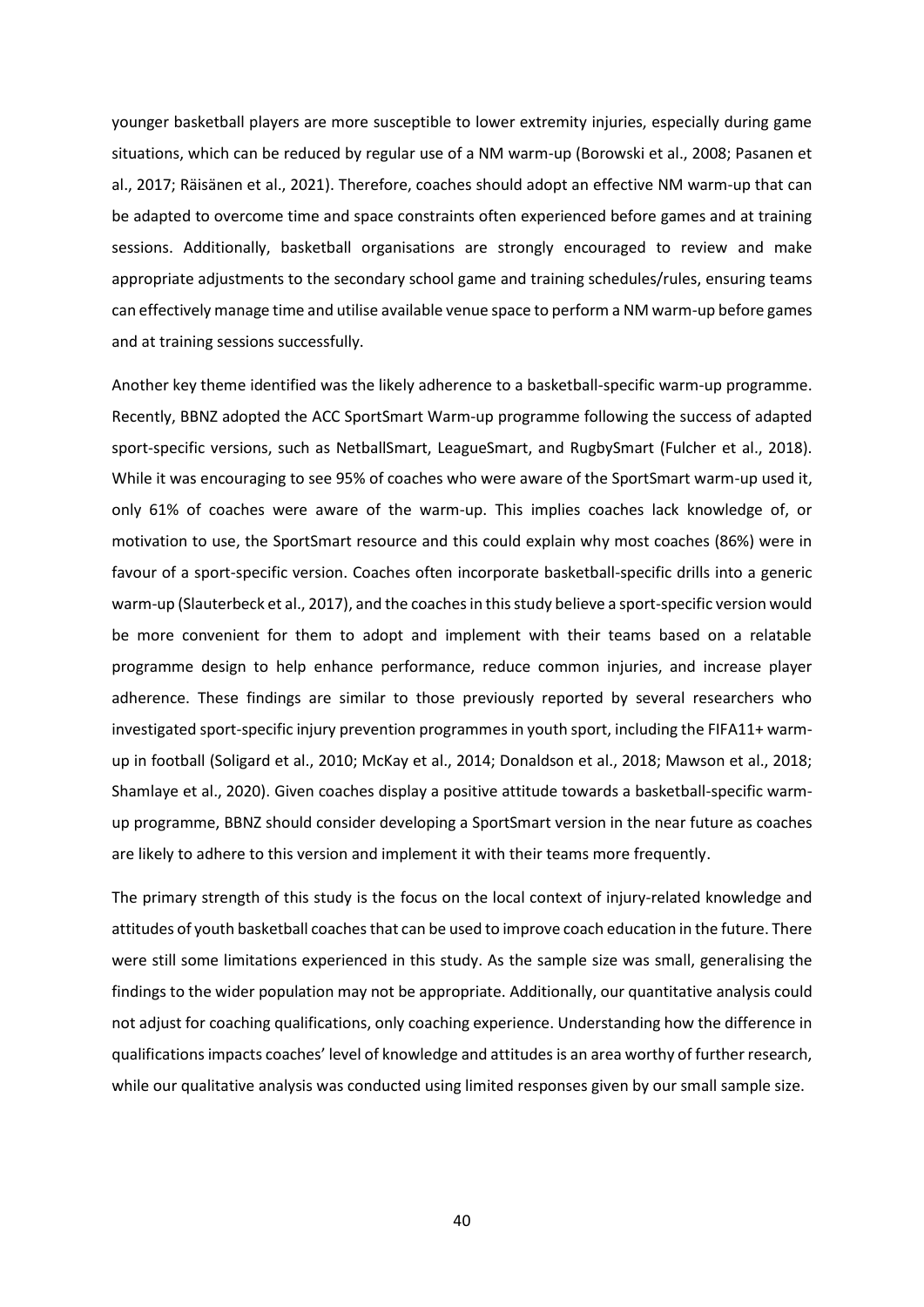#### **Conclusion**

The main aims of this study were to examine youth basketball coaches' knowledge of common basketball-related injuries, risk factors, and injury prevention strategies, and their attitudes towards sport injury prevention and implementing prevention programmes. Coaches have a good level of injury-related knowledge in the areas of lower body injuries and common injury types, and a positive attitude towards using NM warm-up programmes with their teams. However, constraints of time and space are major barriers to coaches performing a NM warm-up with their teams before games and at training sessions. The findings identify a need to improve coach education to increase levels of coach knowledge in the areas of dental injuries and risk management, and risk factors of common lower body injuries. There is also a need to improve coach education to increase awareness of effective NM warm-up programmes and informative resources about creating positive experiences and appropriate motivational climates for youth basketball players. Basketball organisations should also consider ways to help coaches facilitate a NM warm-up before games and at training sessions regarding better time and space management. With more focus required on less experienced coaches, these findings will be useful in guiding the knowledge translation of, and promotion of a positive attitude towards, common injuries and injury prevention in youth basketball.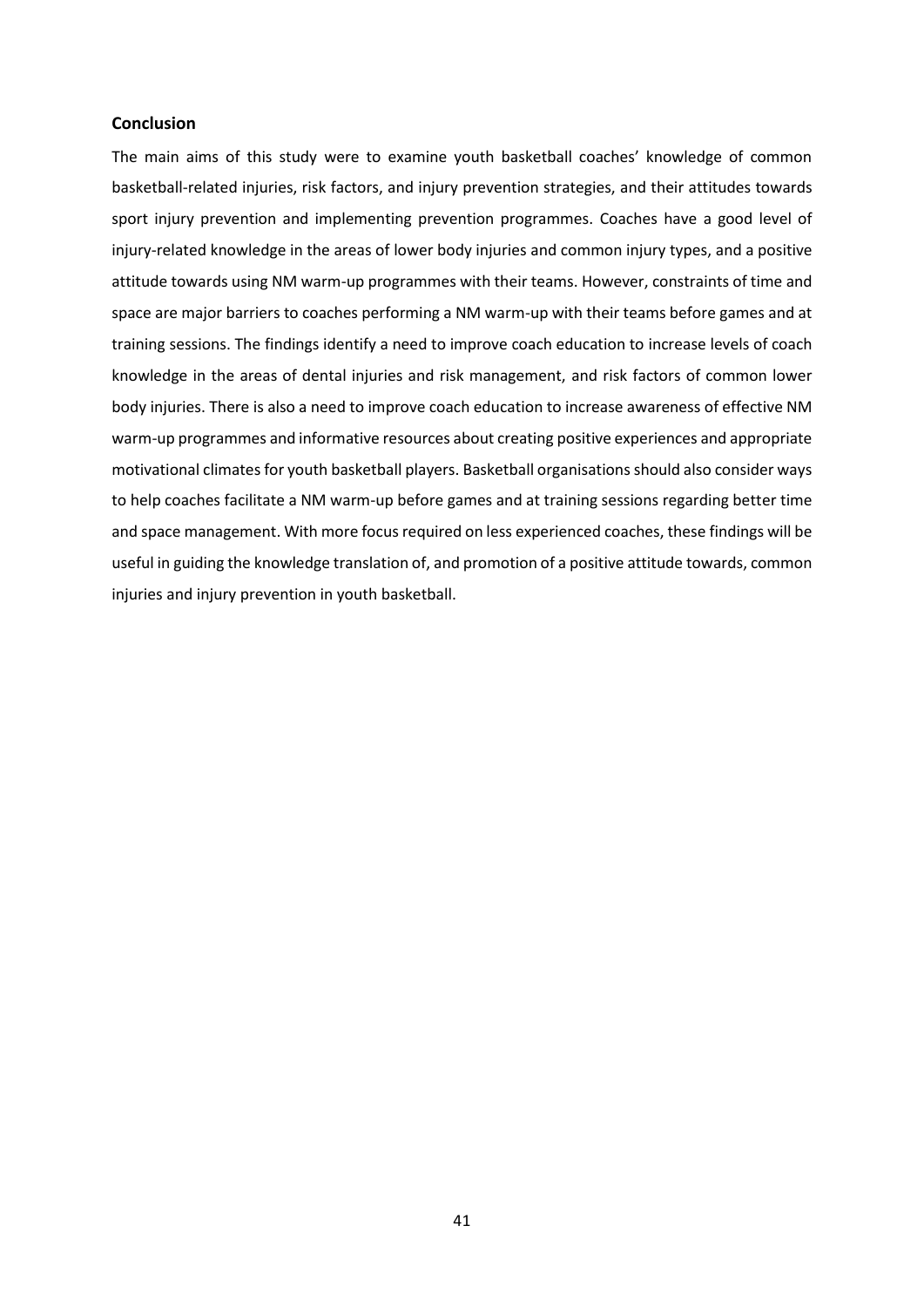### Chapter 4: Discussion and Conclusion

#### <span id="page-41-1"></span><span id="page-41-0"></span>**Discussion**

In recent years, the number of youth participants in sport has increased significantly across many sport codes internationally (Cain, 2010; Sabato et al., 2016). In NZ, a large number of participants engage in various sport and recreational activities (Sport NZ, 2020), and this often results in common sportrelated injuries. This is supported by recent data from ACC reporting a high rate of sport-related injury claims made by adolescent-aged sport participants (15–19 years) (ACC, 2019). Specifically, basketball is a fast-growing team sport for NZ secondary school participants (NZSSSC, 2020), with a high rate of injury claims reported to ACC (ACC, 2021b). Additionally, previous research has shown that youth basketball players are vulnerable to common musculoskeletal injuries, such as knee and ankle injuries (Iversen & Friden, 2009; Orr et al., 2013; Wild et al., 2013; Sabato et al., 2016; Pasanen et al., 2017; Owoeye et al., 2018; Räisänen et al., 2021). As a result, injury prevention in youth basketball is an important issue.

There is limited research investigating injury prevention in youth basketball (DiFiori et al., 2018) and in particular, little in the NZ context. It is believed by sport organisations, teams, and parents that coaches play a critical role in facilitating injury prevention strategies while ensuring participants adopt them (Gianotti et al., 2010; White et al., 2012; Croix et al., 2020; Shamlaye et al., 2020). Therefore, this dissertation sought to investigate coach knowledge and attitudes towards sport injury prevention in youth basketball by examining four primary questions: (1) What knowledge do coaches have of common injuries and injury prevention in youth basketball? Specifically, are coaches aware of the ACC SportSmart warm-up?; (2) What are the barriers to coaches implementing injury prevention programmes?; (3) What are coach attitudes towards injury prevention programmes?; and (4) Does coach knowledge and attitude differ based on experience?.

Previous literature has reported a positive association between coach knowledge and attitudes, and coaching experience and injury-related education (Chapter 2). Additionally, greater levels of coach knowledge and a more positive attitude towards injuries and injury prevention in youth sport are associated with their access to, and awareness of, effective injury-related resources, adherence to injury prevention strategies, and confidence to implement prevention programmes successfully (Iversen & Friden, 2009; Soligard et al., 2010; Hendricks & Sarembock, 2013; Mawson et al., 2018; O'Connor & Lacey, 2020; Shamlaye et al., 2020; Räisänen et al., 2021). This implies that less experienced coaches are less likely to adopt recommended injury prevention programmes based on a lack of injury-related knowledge and a negative attitude towards injury prevention. However, these associations were identified in studies conducted in high-contact youth sports exploring the impacts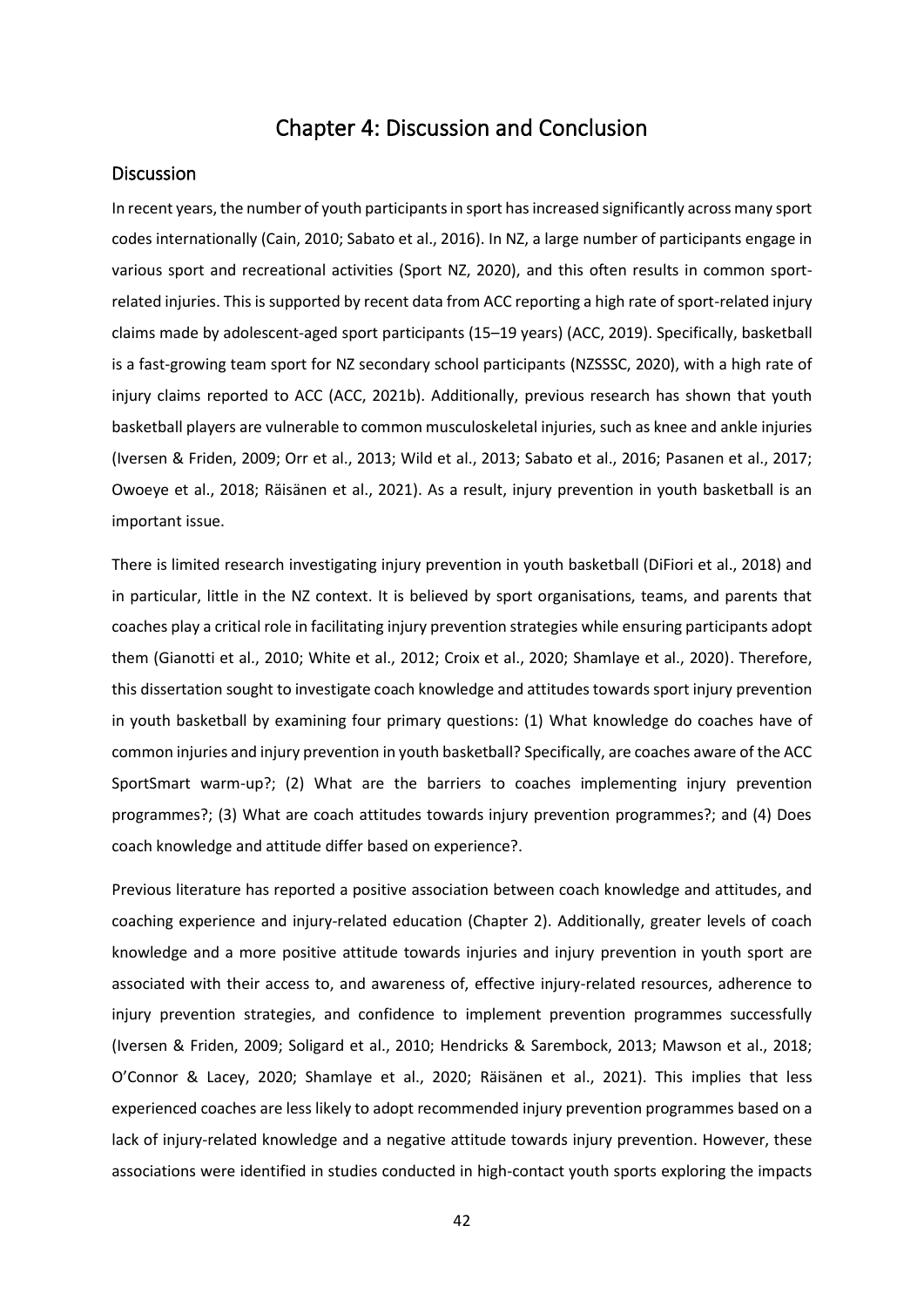of concussion, such as hockey, American football, rugby, and football (Mrazik et al., 2011; Kerr et al., 2020; Salmon et al., 2020; Sungwon et al., 2020). Basketball is considered a low-contact sport, and very few studies have investigated coach knowledge and attitudes towards injury prevention in the context of youth basketball (Iversen & Friden, 2009; Norcross et al., 2016; Räisänen et al., 2021).

This dissertation provides new insights into the state of coach knowledge and attitudes towards injuries and injury prevention in NZ secondary school youth basketball. Overall, this study found that coaches have good knowledge about common soft tissue ankle injuries and injury prevention, similar to coaches of youth football (McKay et al., 2014). In contrast, coaches have poor knowledge about common upper body injuries to the head/face and associated injury risk factors, although warming up insufficiently has been commonly identified by coaches of youth basketball and football (Iversen & Friden, 2009; Orr et al., 2013; McKay et al., 2014; Donaldson et al., 2018). Additionally, coaches have a positive attitude towards injury prevention and implementing injury prevention programmes, including the use of the ACC SportSmart warm-up programme and the development of a basketballspecific version. Coaches of several youth sports display positive attitudes towards using the FIFA 11+ warm-up and other sport-specific programmes (Iversen & Friden, 2009; Soligard et al., 2010; Hendricks & Sarembock, 2013; Mawson et al., 2018; Hendricks et al., 2017; O'Connor & Lacey, 2020; Shamlaye et al., 2020; Räisänen et al., 2021). Furthermore, coaches, parents, and teammates pressure injured players to continue playing on, and this behaviour has been previously reported among NZ secondary school coaches of football, netball, and basketball (Whatman et al., 2018). Lastly, a greater proportion of experienced coaches were more knowledgeable and had a more positive attitude than less experienced coaches, although the difference in proportion was not statistically significant. Coaches of various youth sports are more likely to adopt injury prevention programmes based on greater levels of experience and injury-related education (Iversen & Friden, 2009; Hendricks & Sarembock, 2013; Mawson et al., 2018; O'Connor & Lacey, 2020; Shamlaye et al., 2020).

A key finding from this study is the lack of coaches who could correctly identify the head/face as the most common upper body injury site in youth basketball, despite the recently imposed mouthguard policies by BBNZ. Thissuggests coaches have poor knowledge regarding the high rate of dental injuries in basketball and the importance of players wearing mouthguards for protection. To date, there are more studies that have investigated head/face-related injuries in youth hockey, where the use of mouthguards as proactive wear was examined (Mrazik et al., 2011; Hunt et al., 2018), and limited focus on youth basketball. Therefore, future research should consider investigating dental injuries and the use of mouthguards as protective wear in youth basketball, while basketball organisations should improve coach education to increase awareness of the current mouthguard policies for basketball in NZ.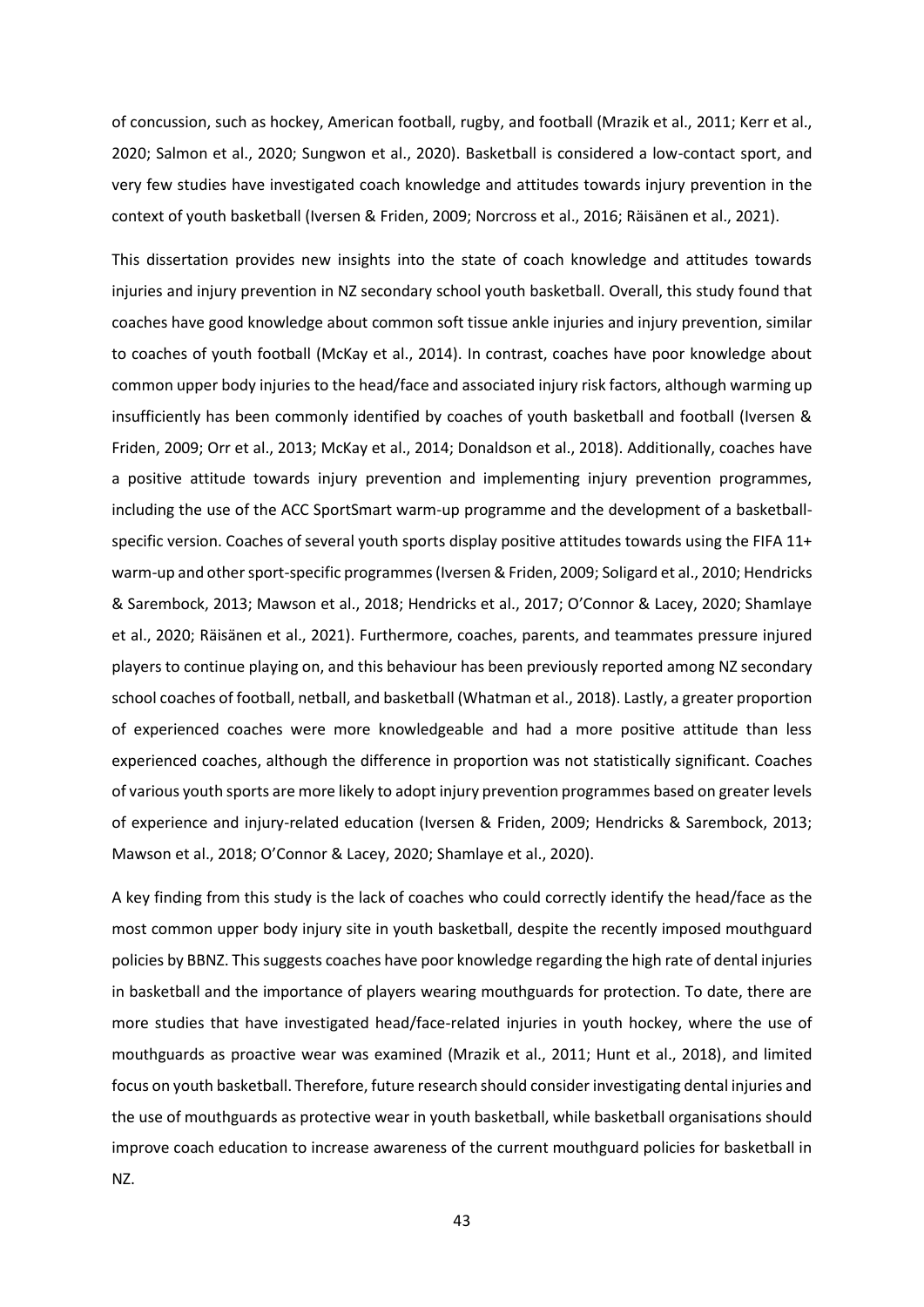Youth basketball coaches in NZ commonly use the ACC SportSmart warm-up programme or a combination of other NM activities and basketball-specific drills. Additionally, coaches' positive attitudes towards using a sport-specific version implies they will likely adhere to it frequently. Currently, there is little evidence to suggest a basketball-specific warm-up programme has been developed, and as a result, basketball coaches are often required to specifically adapt a generic warmup programme (Slauterbeck et al., 2017). This suggests it is possible for an effective warm-up to be developed for basketball players. The design of a basketball-specific warm-up should include the typical components of aerobic activity, dynamic stretching, strength, balance, and agility (Hübscher et al., 2010; Brunner et al., 2019). This study recommends the exercises within the typical components are tailored to adequately prepare players to perform by reflecting the landing, jumping, and change of direction movements expected in basketball (Iversen & Friden, 2009; Noyes et al., 2012; Räisänen et al., 2021). Additionally, it is important to integrate drills involving relevant shooting, dribbling, and passing skills in this programme (Noyes et al., 2012; Slauterback et al., 2017; Munoz-Plaza et al., 2021; Räisänen et al., 2021). This potential programme design implies the risk of common lower body injuries in youth basketball can be reduced and performance can be enhanced effectively.

Common barriers of time and space can make facilitating a NM warm-up before games or at training sessions challenging. There are few studies conducted in youth basketball that have also identified constraints of time and space effecting coaches ability to implement a warm-up with their teams (Munoz-Plaza et al., 2021; Räisänen et al., 2021). Further research is needed to examine the barriers and facilitators to coaches implementing a NM warm-up in youth basketball, including their awareness of effective programmes with an adaptable design to overcome common barriers. It is also recommended that basketball organisations consider how the current secondary school game and training schedules/rules, and venues can be adapted to allow teams more time and/or space to warmup effectively before games and at training sessions.

Coaches have witnessed other coaches pressuring injured players and injured players continuing to play when they thought they should not have. It seems clear from the results that pressure by coaches, parents, and teammates to win games and not let them down are key motivating factors. This implies players are pressured within a performance-oriented climate where the outcome of winning is important (Duda & Nicholls, 1992). It is recommended that coaches, parents, and teammates work to create positive motivational climates for players to feel less pressured to achieve performance outcomes (Nicholls, 1989; Duda, 2001). Additionally, these findings suggest coaches, parents, and teammates lack knowledge of the negative outcomes of playing on when injured, including decreased sport participation, risk of re-injury, and further long-term health consequences (Cain et al., 2006; Frisch et al., 2009; Neuman et al., 2009; Orr et al., 2013; Emery et al., 2015). It is recommended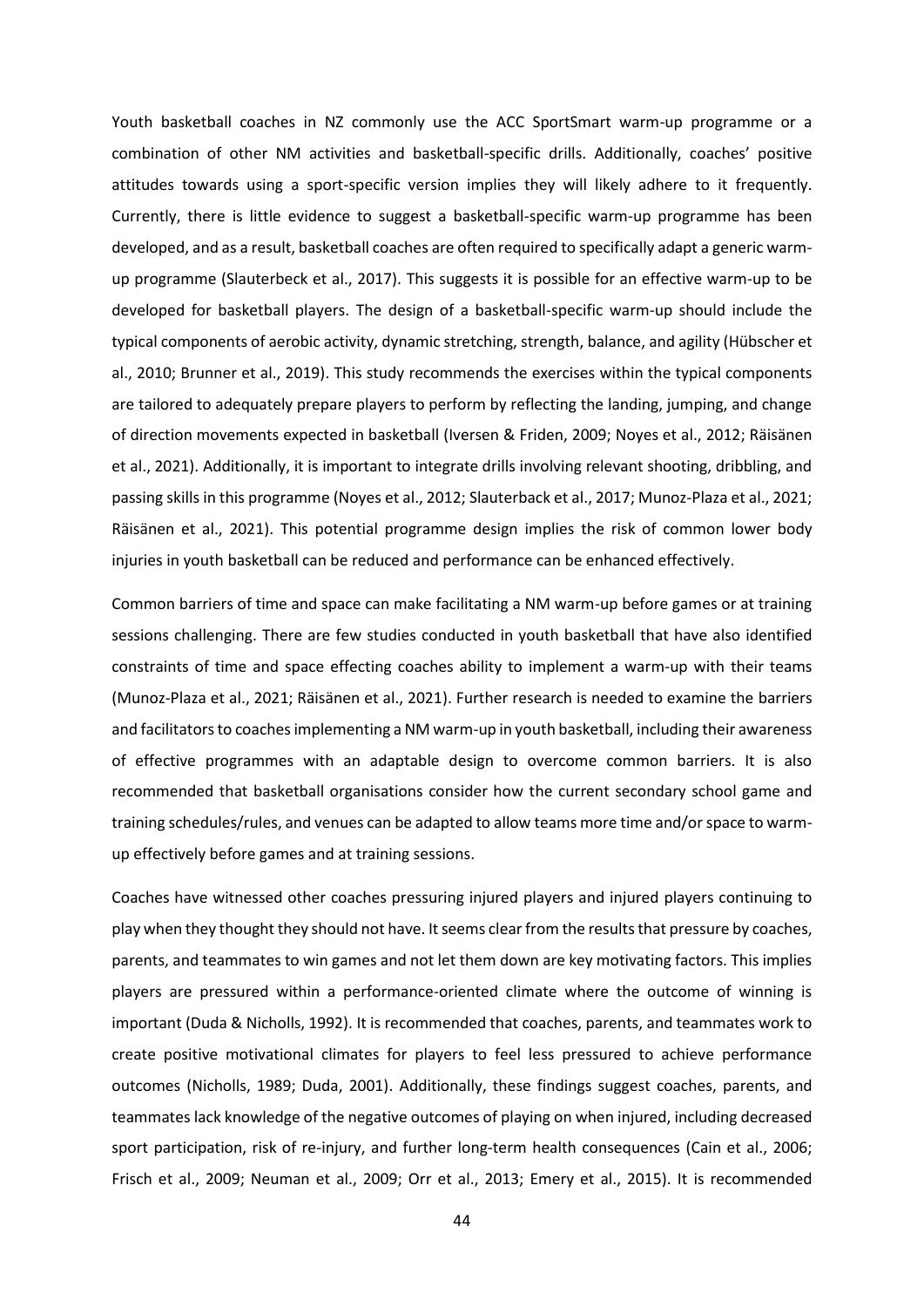basketball organisations educate coaches, parents, and players about initiatives regarding the benefits of positive side-line behaviour, and creating positive motivational climates for positive sporting experiences and long-term participation in youth sport. Pressure from coaches, parents, and teammates to play when injured appears to be a common issue (Whatman et al., 2018); however, further research is needed to investigate the space of pressure in youth sport and the implications of ongoing participation with an injury.

Lastly, coaches in this study with greater experience and awareness of injury prevention programmes were more knowledgeable about, and had a more positive attitude towards, injuries and injury prevention than coaches with less experience. This implies more experienced coaches are likely to adopt effective injury prevention programmes to reduce common injuries compared to less experienced coaches. It is recommended that basketball organisations improve coach education to increase knowledge and awareness of common injuries and injury prevention programmes, with greater focus on less experienced coaches. Based on the findings of this study, further research should explore how coaches' level of injury knowledge and attitude differ based on coaching experience, including their access to, and awareness of, injury prevention resources.

#### <span id="page-44-0"></span>Limitations and Future Research Recommendations

There are some limitations to this research to be considered when interpreting the results. Based on these limitations and key findings of this dissertation, recommendations for future research have also been provided:

- The main limitation of this study was the small sample size; however, this may be explained by the age inclusion criteria targeting adult coaches (above 21 years) as younger student coaches were excluded. The survey was also distributed by one primary researcher to relevant school sport contacts within the greater Auckland region. This meant managing the process of having the reusable electronic survey link distributed further and assistance to distribute the hardcopy survey at basketball-related events was challenging. Future research should aim to broaden the inclusion criteria for age, and utilise the national and regional associations for greater survey distribution and participant engagement.
- Additionally, the small sample size did not allow the quantitative analysis to adjust for coaching qualifications. A greater sample size and variety of coaching qualifications would provide a better understanding of the effect coaching qualifications has on coaches' level of injury-related knowledge and attitudes towards sport injury prevention.
- The small sample size from one specific geographical region makes generalising the findings to the wider population of secondary school coaches beyond Auckland difficult. It is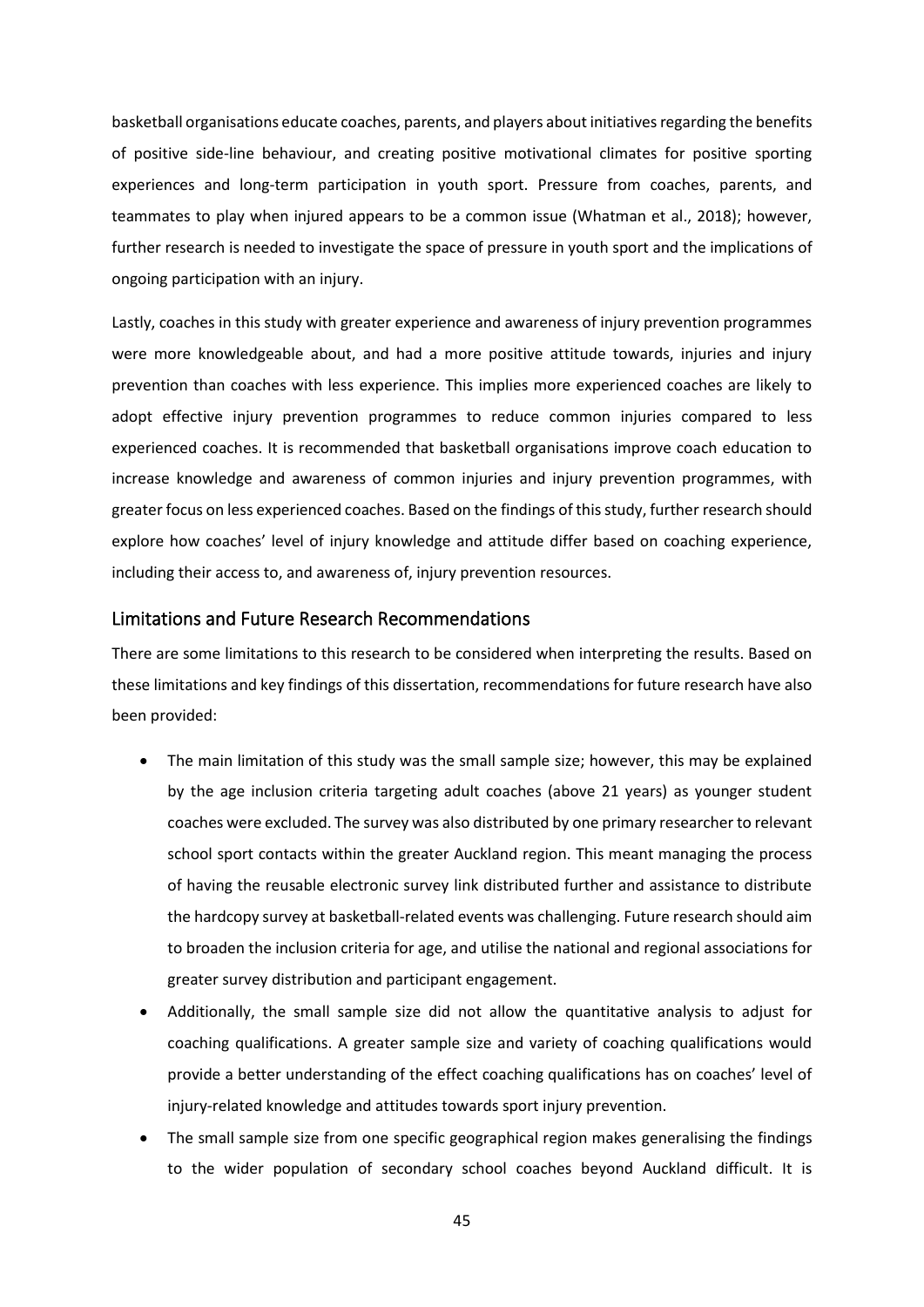recommended that further research consider collecting data on a national scope to cover a broader sociodemographic area.

Lastly, the study focused on coaches' knowledge and attitudes; however, it did not focus on the educational resources coaches utilise to help influence their knowledge of, and attitude towards, injuries and injury prevention. This area is important as past research shows a positive correlation between greater levels of coach knowledge and positive attitudes, and injury prevention-based education. Therefore, future research investigating coach education could examine the injury prevention resources coaches have access to and how these resources are being delivered to effectively translate injury-related information to youth basketball coaches.

#### <span id="page-45-0"></span>Practical Applications

Based on the key findings and recommendations of the research study (Chapter 3), BBNZ should consider the following practical applications regarding better injury-related coach education in youth basketball:

- Increase coach knowledge of dental injuries and mouthguard policies for players.
- Develop and promote a basketball-specific NM warm-up programme for regional associations to deliver to community-level coaches.
- Adapt game and training schedules/rules to specifically allocate time within the game schedule to allow coaches to perform an effective NM warm-up before games.
- Designate available court space at game venues for teams to warm-up prior to their game if game scheduling restricts them from warming up during their allocated game time.
- Inform coaches about how to manage available court time and space at game and training venues to ensure these factors are utilised to successfully perform a NM warm-up.
- Improve knowledge translation of injury prevention information to coaches through online resources, coaching seminars/courses, and physical sources of information, with greater focus on less experienced coaches.
- Educate coaches, parents, and players about appropriate initiatives regarding the importance of positive side-line behaviour and the benefits of creating supportive environments, such as long-term sport participation and better sporting experiences for players.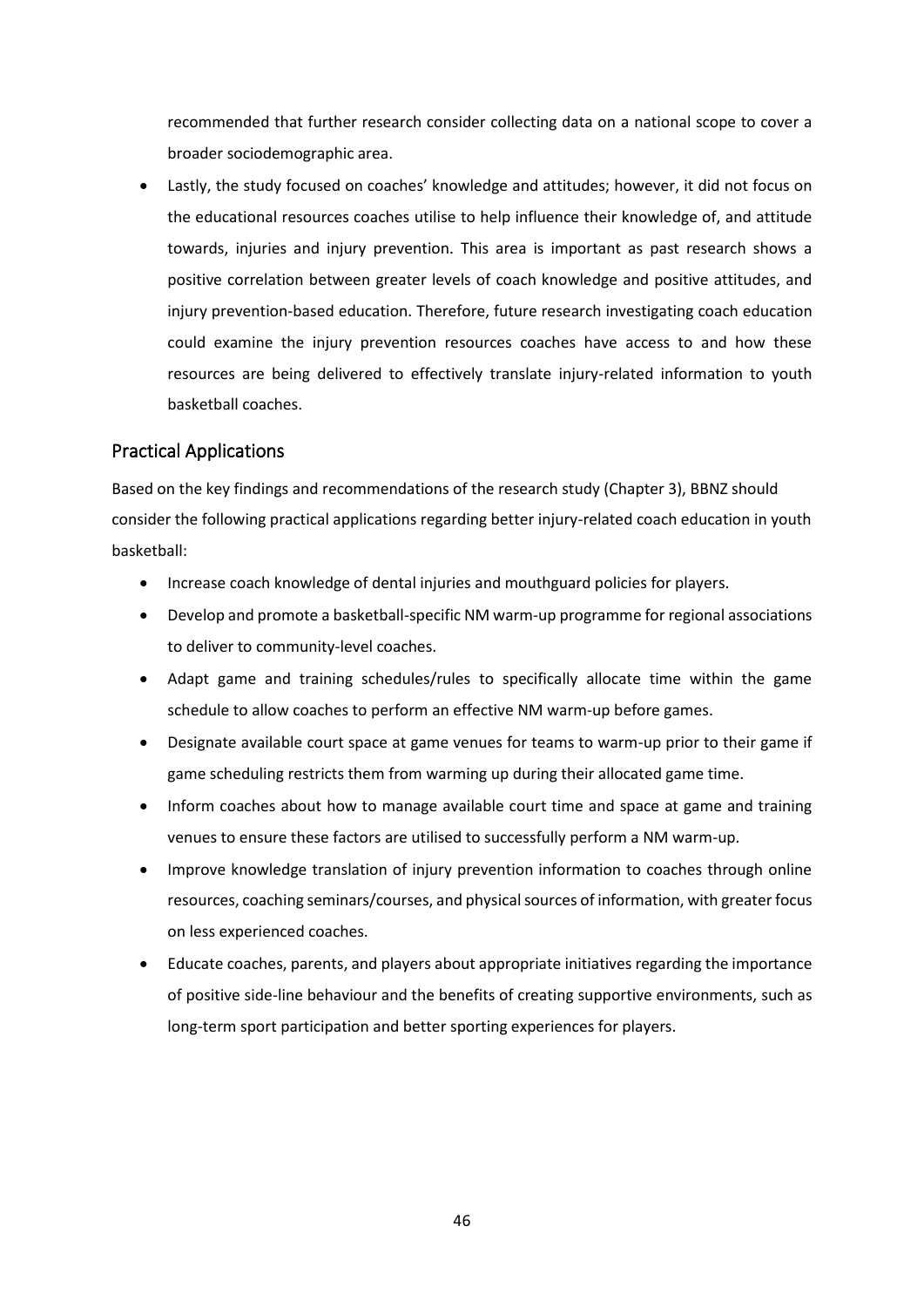#### <span id="page-46-0"></span>**Conclusion**

This dissertation consisted of an introduction/rationale, literature review, and one original study aimed at investigating coach knowledge and attitudes towards sport injury prevention in youth basketball. This was the first study to investigate injury-related knowledge and attitudes of youth basketball coaches in NZ. Generally, coaches have poor knowledge of upper body injuries and injury risk factors, but have good knowledge about soft tissue lower body injuries and the ACC SportSmart warm-up programme. Similar to past studies, coaches with greater coaching experience and awareness of injury prevention programmes were more knowledgeable about common basketballrelated injuries, and had a more positive attitude towards using a NM warm-up with their teams. Additionally, coaches, parents, and players require further education about how pressure in youth sport, including the importance of youth sport participants not playing on when injured, can cause several negative long-term outcomes. Lastly, constraints of time and space are key barriers to coaches more frequent implementation of a NM warm-up. Further research focusing on the limitations and key findings addressed in this dissertation is needed to further understand the state of coach knowledge and attitudes towards sport injury prevention in youth basketball. This will help to guide the development of appropriate injury prevention-related education and resources for youth basketball coaches in NZ.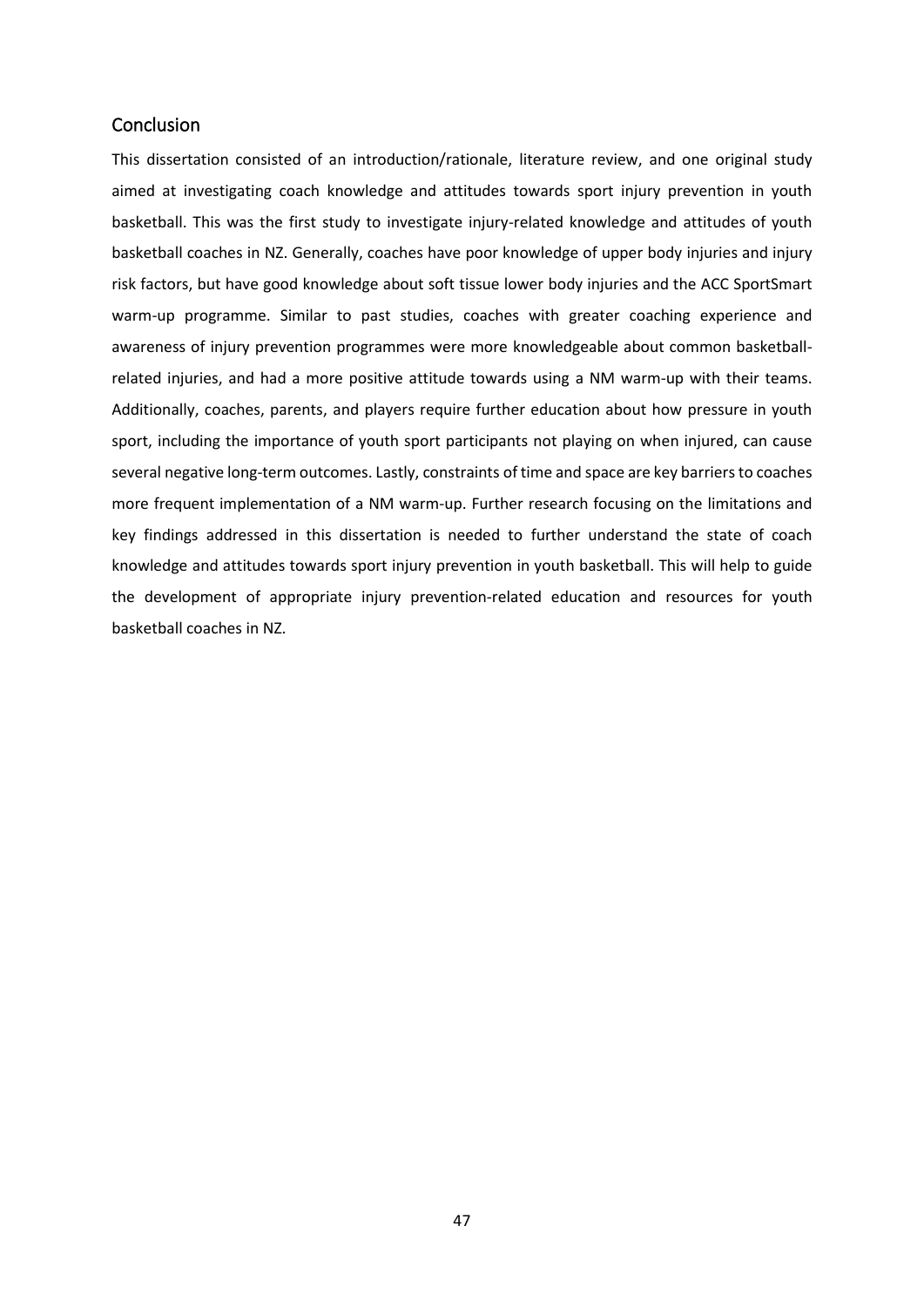### References

- <span id="page-47-0"></span>Accident Compensation Corporation (n.d.-a). *Common types of injuries for sport.* Retrieved 12 October 2021 from, [https://www.acc.co.nz/newsroom/media-resources/common-types-of](https://www.acc.co.nz/newsroom/media-resources/common-types-of-injuries-for-sport/)[injuries-for-sport/](https://www.acc.co.nz/newsroom/media-resources/common-types-of-injuries-for-sport/)
- Accident Compensation Corporation (n.d.-b). *Regional breakdown of sports claims.* Retrieved 12 October 2021, from [https://www.acc.co.nz/newsroom/media-resources/regional](https://www.acc.co.nz/newsroom/media-resources/regional-breakdown-of-sports-claims/)[breakdown-of-sports-claims/](https://www.acc.co.nz/newsroom/media-resources/regional-breakdown-of-sports-claims/)
- Accident Compensation Corporation. (2019, October 19). *Sports claims overview.* <https://www.acc.co.nz/assets/Newsroom-documents/sports-claims-media-fact-sheet.pdf>

Accident Compensation Corporation (16 April, 2021a). *Injury-free sport and recreation.*  <https://www.acc.co.nz/about-us/preventing-injury/sport-recreation/>

Accident Compensation Corporation. (2021b). *Sport and recreation injury statistics.* Retrieved 12 October 2021, from [https://www.acc.co.nz/newsroom/media-resources/sport-and](https://www.acc.co.nz/newsroom/media-resources/sport-and-%09recreation-injury-statistics/)[recreation-injury-statistics/](https://www.acc.co.nz/newsroom/media-resources/sport-and-%09recreation-injury-statistics/)

Aktive. (n.d.). *Good Sports*.<https://aktive.org.nz/what-we-do/good-sports/>

- Ames, C. (1990). Motivation: What teachers need to know. *Teachers College Record*, *91*(3), 409-421.
- Ames, C. (1992). Classrooms: Goals, structures, and student motivation. *Journal of Educational Psychology, 84*(3), 261–271. <https://doi.apa.org/doi/10.1037/0022-0663.84.3.261>

Armstrong, N., & McManus, A. M. (2011). Preface. The elite young athlete. *Med. Sport Sci*, *56*, 1-3.

- Basketball New Zealand. (2016, May 4). *Basketball New Zealand mouthguard policy.* [https://nz.basketball/wp-content/uploads/2019/06/2016-BBNZ-Mouthguard-Policy-as-at-4-](https://nz.basketball/wp-content/uploads/2019/06/2016-BBNZ-Mouthguard-Policy-as-at-4-May-2016.pdf) [May-2016.pdf](https://nz.basketball/wp-content/uploads/2019/06/2016-BBNZ-Mouthguard-Policy-as-at-4-May-2016.pdf)
- Balaguer, I., González, L., Fabra, P., Castillo, I., Mercé, J., & Duda, J. L. (2012). Coaches' interpersonal style, basic psychological needs and the well-and ill-being of young soccer players: A longitudinal analysis. *Journal of Sports Sciences*, *30*(15), 1619-1629. <https://doi.org/10.1080/02640414.2012.731517>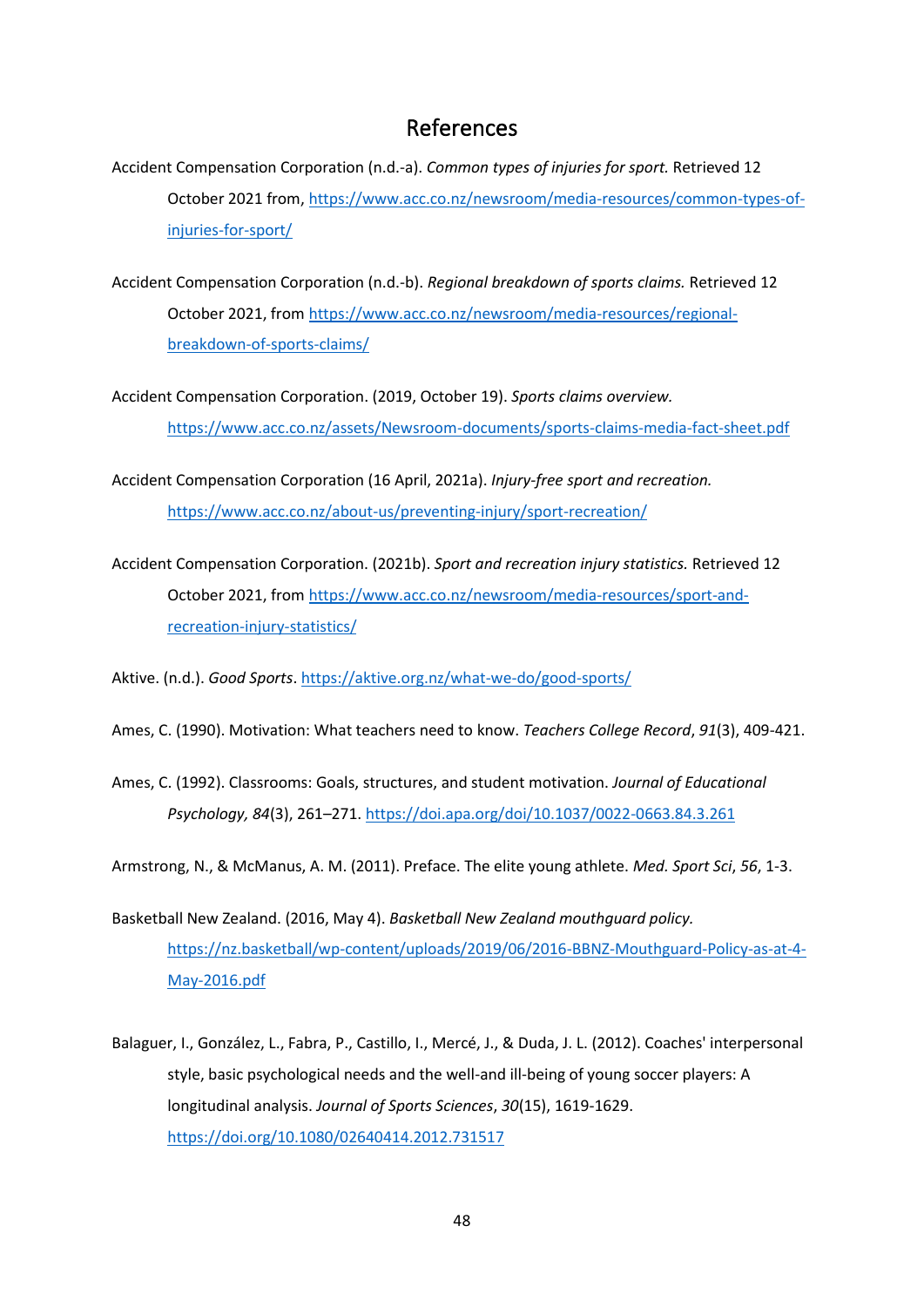- Baugh, C. M., Kiernan, P. T., Kroshus, E., Daneshvar, D. H., Montenigro, P. H., McKee, A. C., & Stern, R. A. (2014). Frequency of head-impact-related outcomes by position in NCAA division I collegiate football players. *Journal of Neurotrauma*, *32*(5), 314-326. <https://doi.org/10.1089/neu.2014.3582>
- Bizzini, M., Junge, A., & Dvorak, J. (2013). Implementation of the FIFA 11+ football warm up program: How to approach and convince the football associations to invest in prevention. *British Journal of Sports Medicine*, *47*(12), 803-806. <https://doi.org/10.1136/bjsports-2012-092124>
- Bizzini, M., & Dvorak, J. (2015). FIFA 11+: An effective programme to prevent football injuries in various player groups worldwide—a narrative review. *British Journal of Sports Medicine*, *49*(9), 577-579. <https://doi.org/10.1136/bjsports-2015-094765>
- Black, A. M., Yeates, K. O., Babul, S., Nettel-Aguirre, A., & Emery, C. A. (2020). Association between concussion education and concussion knowledge, beliefs and behaviours among youth ice hockey parents and coaches: A cross-sectional study. *BMJ Open, 10*(8), Article e038166. <https://doi.org/10.1136/bmjopen-2020-038166>
- Braun, V., & Clarke, V. (2006). Using thematic analysis in psychology. *Qualitative Research in Psychology, 3*(2), 77–101. <https://doi.org/10.1191/1478088706qp063oa>

Braun, V., & Clarke, V. (2013). *Successful qualitative research: A practical guide for beginners*. Sage.

- Brown, J. C., Verhagen, E., van Mechelen, W., Lambert, M. I., & Draper, C. E. (2016). Coaches' and referees' perceptions of the BokSmart injury prevention programme. *International Journal of Sports Science & Coaching, 11*(5), 637-647.<https://doi.org/10.1177%2F1747954116667100>
- Brunner, R., Friesenbichler, B., Casartelli, N. C., Bizzini, M., Maffiuletti, N. A., & Niedermann, K. (2019). Effectiveness of multicomponent lower extremity injury prevention programmes in team-sport athletes: An umbrella review. *British Journal of Sports Medicine*, *53*(5), 282-288. <https://doi.org/10.1136/bjsports-2017-098944>
- Borowski, L. A., Yard, E. E., Fields, S. K., & Comstock, R. D. (2008). The epidemiology of US high school basketball injuries, 2005–2007. *The American Journal of Sports Medicine*, *36*(12), 2328-2335. <https://doi.org/10.1177%2F0363546508322893>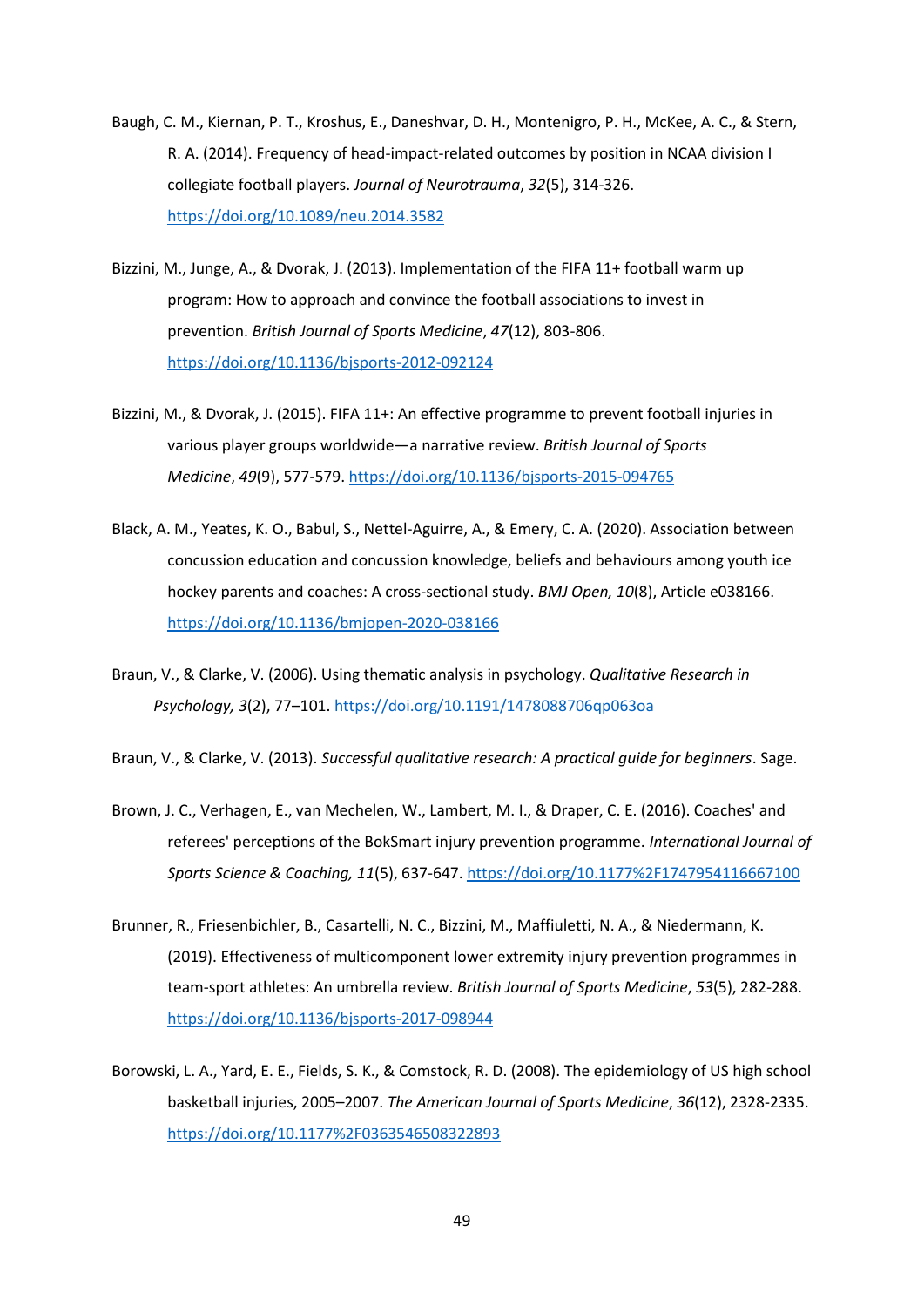- Caine, D., Caine, C., & Maffulli, N. (2006). Incidence and distribution of pediatric sport-related injuries. *Clinical Journal of Sport Medicine*, *16*(6), 500-513. <https://doi.org/10.1097/01.jsm.0000251181.36582.a0>
- Caine, D., Maffulli, N., & Caine, C. (2008). Epidemiology of injury in child and adolescent sports: Injury rates, risk factors, and prevention. *Clinics in Sports Medicine, 27*(1), 19-50. <https://doi.org/10.1016/j.csm.2007.10.008>
- Caine, D. J. (2010). Are kids having a rough time of it in sports?. *British Journal of Sports Medicine*, *44*(1), 1-3[. https://doi.org/10.1136/bjsm.2009.069484](https://doi.org/10.1136/bjsm.2009.069484)
- Carter, A. F., & Muller, R. (2008). A survey of injury knowledge and technical needs of junior rugby union coaches in Townsville (North Queensland). *Journal of Science and Medicine in Sport, 11*(2), 167-173[. https://doi.org/10.1016/J.JSAMS.2007.01.004](https://doi.org/10.1016/J.JSAMS.2007.01.004)
- Coakley, J. (1992). Burnout among adolescent athletes: A personal failure or social problem?. *Sociology of Sport Journal*, *9*(3), 271-285.
- Cochrane, D. (2020). Warming-Up. In *Manual of Vibration Exercise and Vibration Therapy*. Springer, Cham. [https://doi.org/10.1007/978-3-030-43985-9\\_13](https://doi.org/10.1007/978-3-030-43985-9_13)
- Croix, M. D. S., Ayala, F., Sanchez, S. H., Lehnert, M., & Hughes, J. (2020). Grass-root coaches knowledge, understanding, attitude and confidence to deliver injury prevention training in youth soccer: A comparison of coaches in three EU countries. *Journal of Science in Sport and Exercise*, *2,* 367-374*.* <https://doi.org/10.1007/s42978-020-00075-0>
- Deci, E. L., & Ryan, R. M. (2000). The" what" and" why" of goal pursuits: Human needs and the selfdetermination of behavior. *Psychological inquiry*, *11*(4), 227-268.
- Deci, E. L., & Ryan, R. M. (2013). *Intrinsic motivation and self-determination in human behavior*. Springer Science & Business Media[. https://doi.org/10.1007/978-1-4899-2271-7](https://doi.org/10.1007/978-1-4899-2271-7)
- De Pero, R., Minganti, C., Pesce, C., Capranica, L., & Piacentini, M. F. (2013). The relationships between pre-competition anxiety, self-efficacy, and fear of injury in elite teamgym athletes. *Kinesiology*, *45*(1).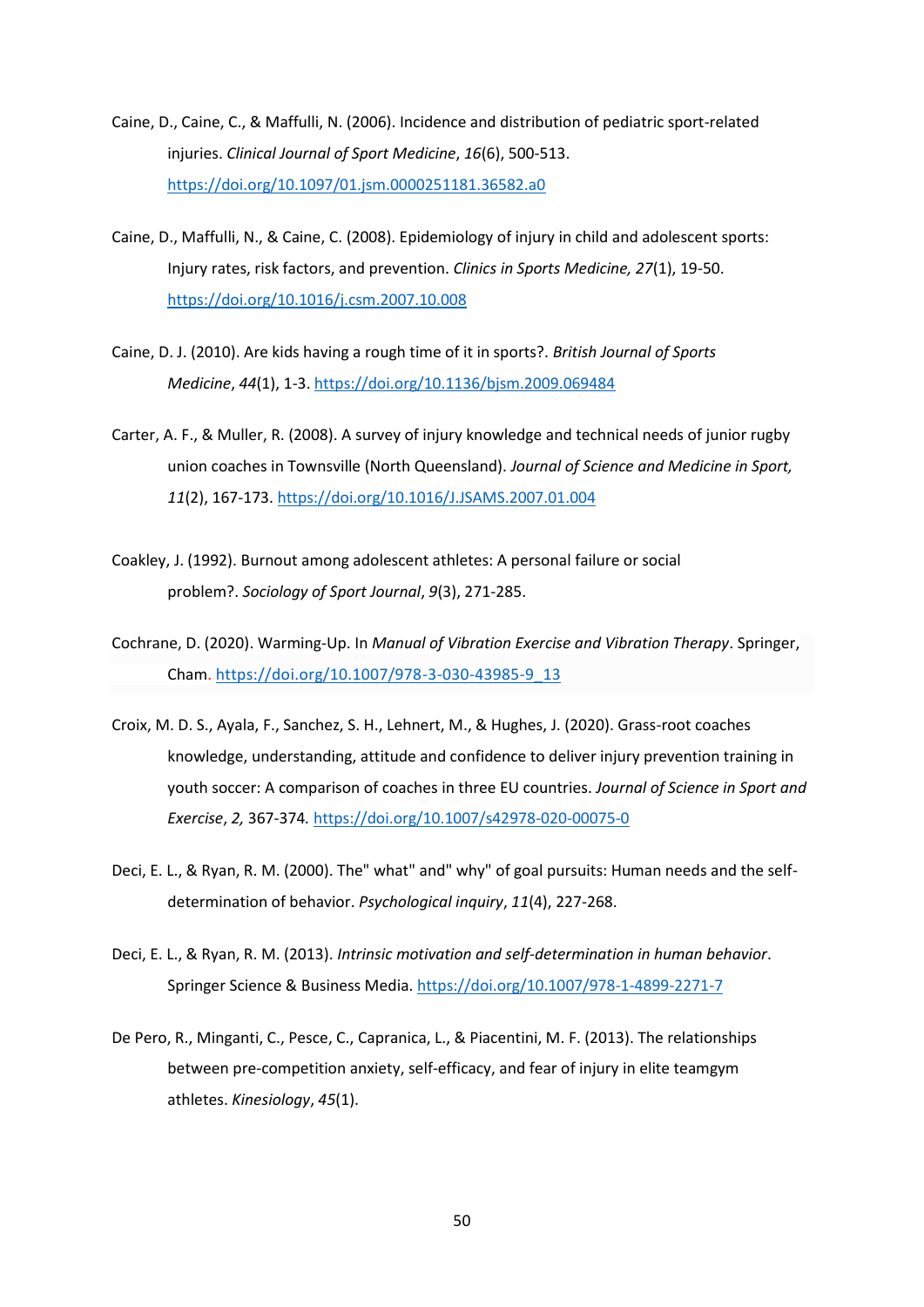- Dickinson, E. R., Adelson, J. L., & Owen, J. (2012). Gender balance, representativeness, and statistical power in sexuality research using undergraduate student samples. *Archives of Sexual Behavior*, *41*(2), 325-327.<https://doi.org/10.1007/s10508-011-9887-1>
- DiFiori, J. P., Güllich, A., Brenner, J. S., Côté, J., Hainline, B., Ryan, E., & Malina, R. M. (2018). The NBA and youth basketball: Recommendations for promoting a healthy and positive experience. *Sports Medicine, 48*(9), 2053-2065[. https://doi.org/10.1007/s40279-018-0950-0](https://doi.org/10.1007/s40279-018-0950-0)
- Donaldson, A., Callaghan, A., Bizzini, M., Jowett, A., Keyzer, P., & Nicholson, M. (2018). Awareness and use of the 11+ injury prevention program among coaches of adolescent female football teams. *International Journal of Sports Science & Coaching, 13*(6), 929-938. <https://doi.org/10.1177%2F1747954118787654>
- Duda, J. L., & Nicholls, J. G. (1992). Dimensions of achievement motivation in schoolwork and sport. *Journal of Educational Psychology, 84*(3), 290–299. <https://doi.apa.org/doi/10.1037/0022-0663.84.3.290>
- Emery, C. A., Roos, E. M., Verhagen, E. A. L. M., Finch, C. F., Bennell, K. L., Story, B., & Lohmander, L. S. (2015). OARSI clinical trials recommendations: Design and conduct of clinical trials for primary prevention of osteoarthritis by joint injury prevention in sport and recreation. *Osteoarthritis and Cartilage*, *23*(5), 815-825. <https://doi.org/10.1016/j.joca.2015.03.009>
- Faude, O., Rössler, R., Petushek, E. J., Roth, R., Zahner, L., & Donath, L. (2017). Neuromuscular adaptations to multimodal injury prevention programs in youth sports: A systematic review with meta-analysis of randomized controlled trials. *Frontiers in Physiology*, *8*, 791. <https://doi.org/10.3389/fphys.2017.00791>
- Fraser-Thomas, J., Côté, J., & Deakin, J. (2008). Understanding dropout and prolonged engagement in adolescent competitive sport. *Psychology of Sport and Exercise*, *9*(5), 645-662. <https://doi.org/10.1016/j.psychsport.2007.08.003>
- Frisch, A., Croisier, J. L., Urhausen, A., Seil, R., & Theisen, D. (2009). Injuries, risk factors and prevention initiatives in youth sport. *British Medical Bulletin*, *92*(1), 95-121. <https://doi.org/10.1093/bmb/ldp034>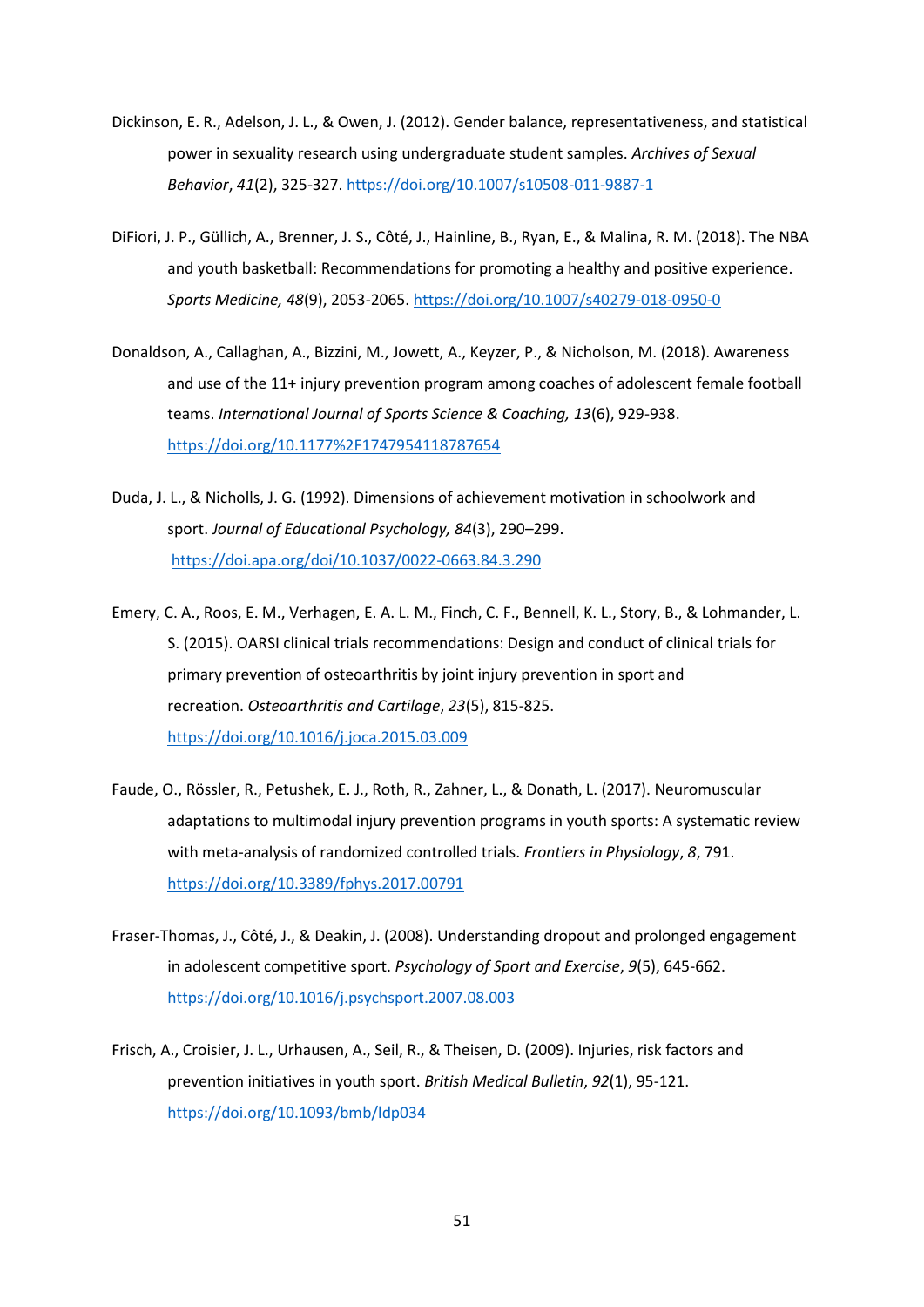- Fu, F. H., & Stone, D. A. (Eds.). (1994). *Sports injuries: Mechanisms, prevention, treatment.* Williams & Wilkins.
- Fulcher, M. L., Carlson, I., Mitchell, C., Bizzini, M., & Dvorak, J. (2018). Development and implementation of the ACC SportSmart Warm-up programme: A nationwide sports injury prevention initiative in New Zealand. *British Journal of Sports Medicine, 52(*20), 1334-1338. <https://doi.org/10.1136/bjsports-2017-098860>
- Gamble, P. (2008). Approaching physical preparation for youth team-sports players. *Strength & Conditioning Journal, 30*(1), 29-42[. https://doi.org/10.1519/SSC.0b013e318163733d](https://doi.org/10.1519/SSC.0b013e318163733d)
- Gianotti, S., Hume, P. A., & Tunstall, H. (2010). Efficacy of injury prevention related coach education within netball and soccer. *Journal of Science and Medicine in Sport, 13(1)*, 32-35. <https://doi.org/10.1016/j.jsams.2008.07.010>
- Giddings, L. S., & Grant, B. M. (2006). Mixed methods research for the novice researcher. *Contemporary Nurse, 23*(1), 3-11.<https://doi.org/10.5172/conu.2006.23.1.3>
- Gryko, K., Stastny, P., Kopiczko, A., Mikołajec, K., Pecha, O., & Perkowski, K. (2019). Can anthropometric variables and maturation predict the playing position in youth basketball players?. *Journal of Human Kinetics*, *69*, 109-123.<https://doi.org/10.2478/hukin-2019-0005>

Greenbaum, T. L. (1998). *The handbook for focus group research*. Sage.

- Gurland, S. T., & Grolnick, W. S. (2005). Perceived threat, controlling parenting, and children's achievement orientations. *Motivation and Emotion*, *29*(2), 103-121. <https://doi.org/10.1007/S11031-005-7956-2>
- Hägglund, M., Atroshi, I., Wagner, P., & Waldén, M. (2013). Superior compliance with a neuromuscular training programme is associated with fewer ACL injuries and fewer acute knee injuries in female adolescent football players: Secondary analysis of an RCT. *British Journal of Sports Medicine*, *47*(15), 974-979.<https://doi.org/10.1136/bjsports-2013-092644>
- Hanlon, C., Krzak, J. J., Prodoehl, J., & Hall, K. D. (2020). Effect of injury prevention programs on lower extremity performance in youth athletes: A systematic review. *Sports Health*, *12*(1), 12-22.<https://doi.org/10.1177%2F1941738119861117>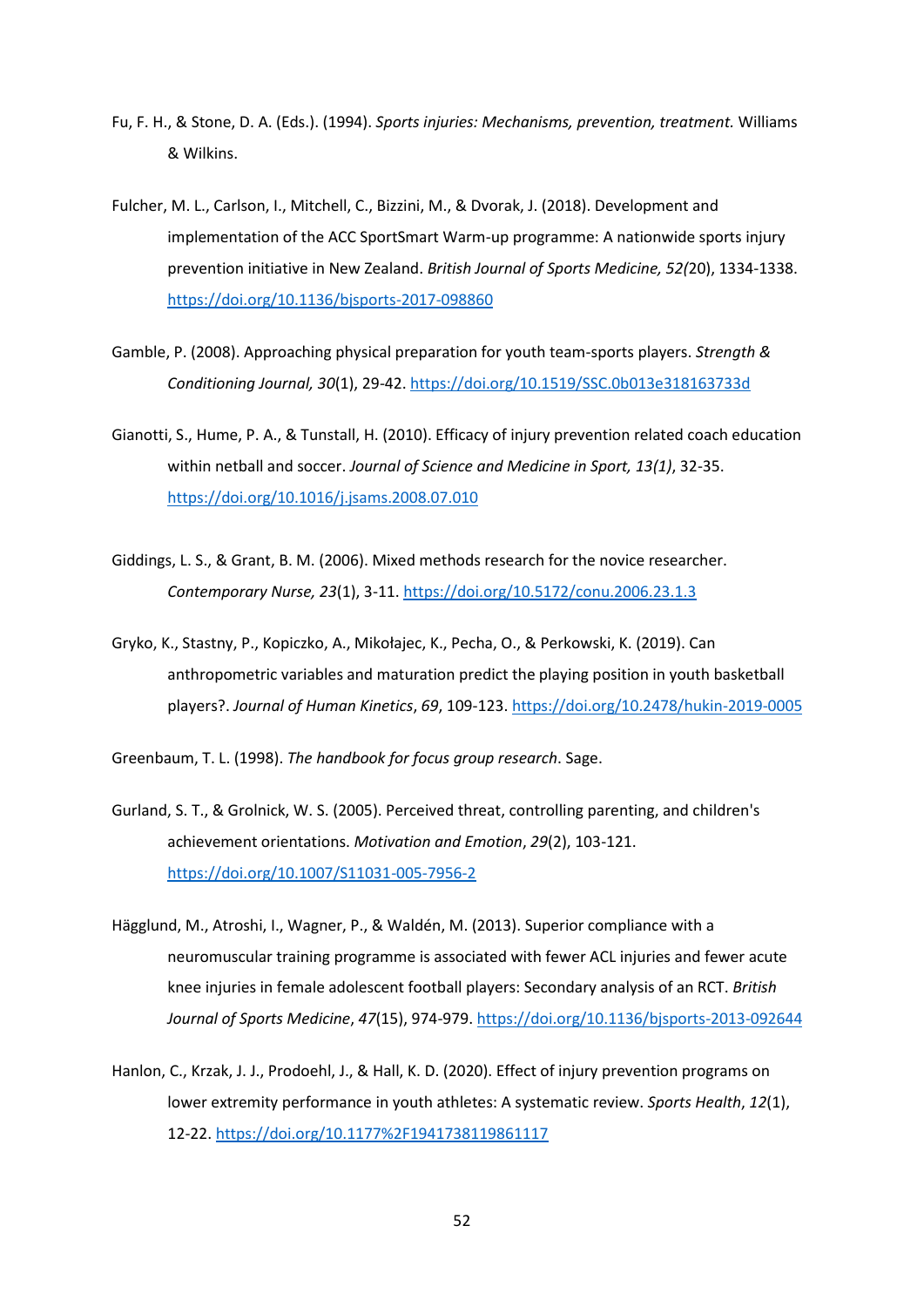- Hendricks, S., & Sarembock, M. (2013). Attitudes and behaviours of top-level junior rugby union coaches towards the coaching of proper contact technique in the tackle–a pilot study. *South African Journal of Sports Medicine, 25*(1), 8-11[. https://doi.org/10.7196/SAJSM.459](https://doi.org/10.7196/SAJSM.459)
- Hendricks, S., Sarembock, M., Lambert, M., Jones, B., & Till, K. (2017). The tackle in South African youth rugby union–gap between coaches' knowledge and training behaviour. *International Journal of Sports Science and Coaching, 12*(6), 708-715. <https://doi.org/10.1177/1747954117738880>
- Hübscher, M., Zech, A., Pfeifer, K., Hänsel, F., Vogt, L., & Banzer, W. (2010). Neuromuscular training for sports injury prevention: A systematic review. *Medicine & Science in Sports & Exercise*, *42*(3), 413-421.<https://doi.org/10.1249/mss.0b013e3181b88d37>
- Hunt, C., Michalak, A., Johnston, E., Lefkimmiatis, C., Macumber, L., Jocko, T., & Ouchterlony, D. (2018). Knowledge, attitudes, and concussion information sources among First Nations in Ontario. *Canadian Journal of Neurological Sciences, 45*(3), 283-289. <https://doi.org/10.1017/cjn.2017.299>

Iversen, M., & Friden, C. (2009). Pilot study of female high school basketball players' anterior cruciate ligament injury knowledge, attitudes, and practices. *Scandinavian Journal of Medicine & Science in Sports, 19*(4), 595-602. <https://doi.org/10.1111/j.1600-0838.2008.00817.x>

IBM Corp. Released 2020. IBM SPSS Statistics for Windows, Version 27.0. Armonk, NY: IBM Corp.

- Joy, E. A., Taylor, J. R., Novak, M. A., Chen, M., Fink, B. P., & Porucznik, C. A. (2013). Factors influencing the implementation of anterior cruciate ligament injury prevention strategies by girls soccer coaches. *The Journal of Strength & Conditioning Research*, *27*(8), 2263-2269. <https://doi.org/10.1519/jsc.0b013e31827ef12e>
- Keats, M. R., Emery, C. A., & Finch, C. F. (2012). Are we having fun yet?. *Sports Medicine*, *42*(3), 175- 184.<https://doi.org/10.2165/11597050-000000000-00000>
- Keegan, R. J., Harwood, C. G., Spray, C. M., & Lavallee, D. E. (2009). A qualitative investigation exploring the motivational climate in early career sports participants: Coach, parent and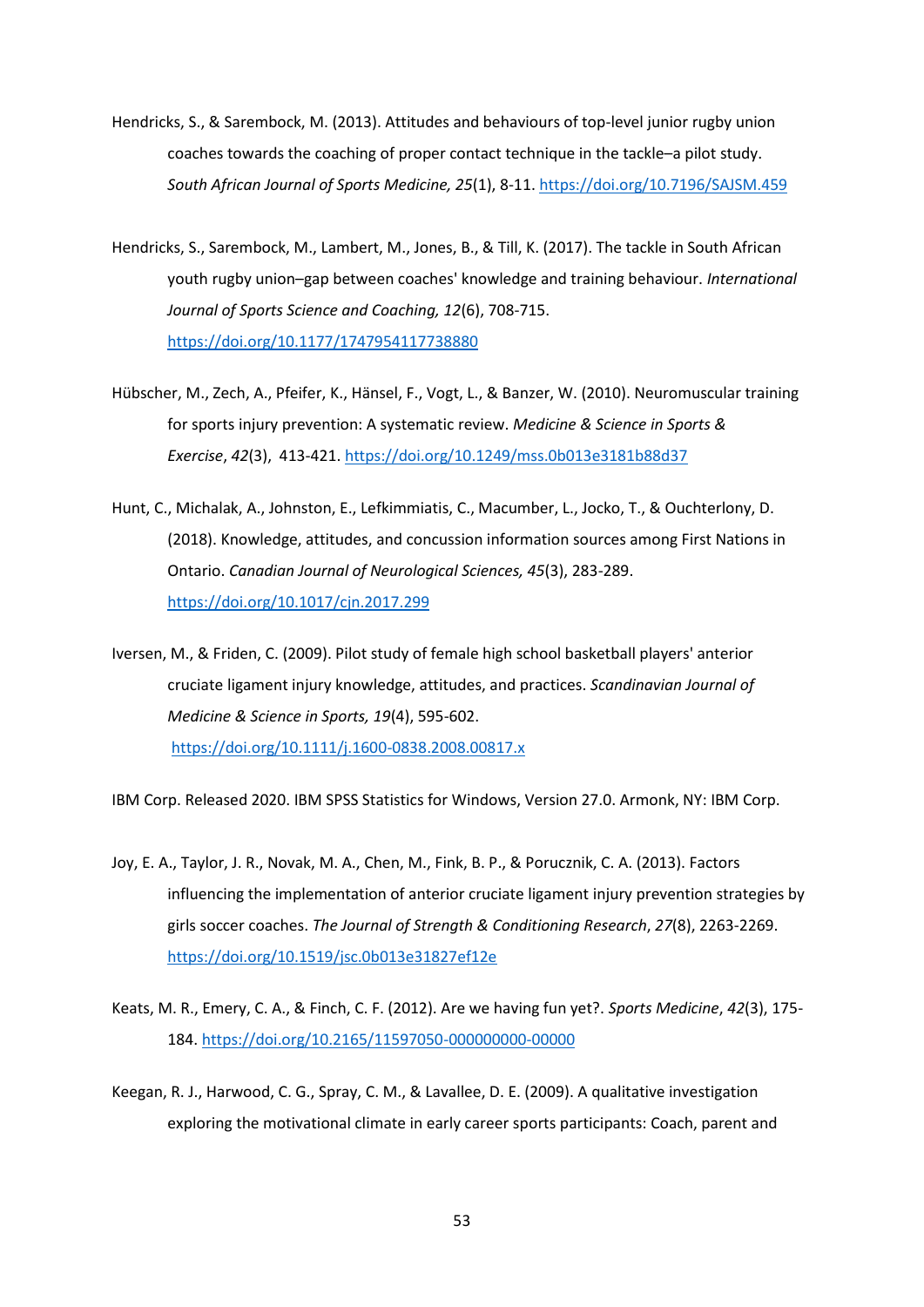peer influences on sport motivation. *Psychology of Sport and Exercise*, *10*(3), 361-372. <https://doi.org/10.1016/j.psychsport.2008.12.003>

- Kerr, S. H., Vargas, T. M., Nakajima, M., & Becker, J. (2020). Examining youth American football coaches' knowledge of, and attitudes toward, sport concussions. *International Sport Coaching Journal, 7*(1), 31-38.<https://doi.org/10.1123/iscj.2018-0030>
- Kiani, A., Hellquist, E., Ahlqvist, K., Gedeborg, R., & Byberg, L. (2010). Prevention of soccer-related knee injuries in teenaged girls. *Archives of Internal Medicine*, *170*(1), 43-49. <https://doi.org/10.1001/archinternmed.2009.289>
- King, D., Hume, P. A., Hardaker, N., Cummins, C., Gissane, C., & Clark, T. (2019). Sports-related injuries in New Zealand: National insurance (Accident Compensation Corporation) claims for five sporting codes from 2012 to 2016. *British Journal of Sports Medicine, 53*(16), 1026-1033. <https://doi.org/10.1136/bjsports-2017-098533>
- Kirkwood, M. W., Yeates, K. O., & Wilson, P. E. (2006). Pediatric sport-related concussion: A review of the clinical management of an oft-neglected population. *Pediatrics*, *117*(4), 1359- 1371[. https://doi.org/10.1542/peds.2005-0994](https://doi.org/10.1542/peds.2005-0994)
- Koester, M. C. (2000). A pediatrician's perspective on coaching and injury prevention. *Journal of Athletic Training, 35(4)*, 466-470.
- Koutures, C. G., & Gregory, A. J. (2010). Injuries in youth soccer. *Pediatrics, 125(2)*, 410-414. <https://doi.org/10.1542/peds.2009-3009>
- LaBella, C. R., Huxford, M. R., Grissom, J., Kim, K. Y., Peng, J., & Christoffel, K. K. (2011). Effect of neuromuscular warm-up on injuries in female soccer and basketball athletes in urban public high schools: Cluster randomized controlled trial. *Archives of Pediatrics & Adolescent Medicine*, *165*(11), 1033-1040.<https://doi.org/10.1001/archpediatrics.2011.168>
- Lauersen, J. B., Bertelsen, D. M., & Andersen, L. B. (2014). The effectiveness of exercise interventions to prevent sports injuries: A systematic review and meta-analysis of randomised controlled trials. *British Journal of Sports Medicine*, *48*(11), 871-877. <https://doi.org/10.1136/bjsports-2013-092538>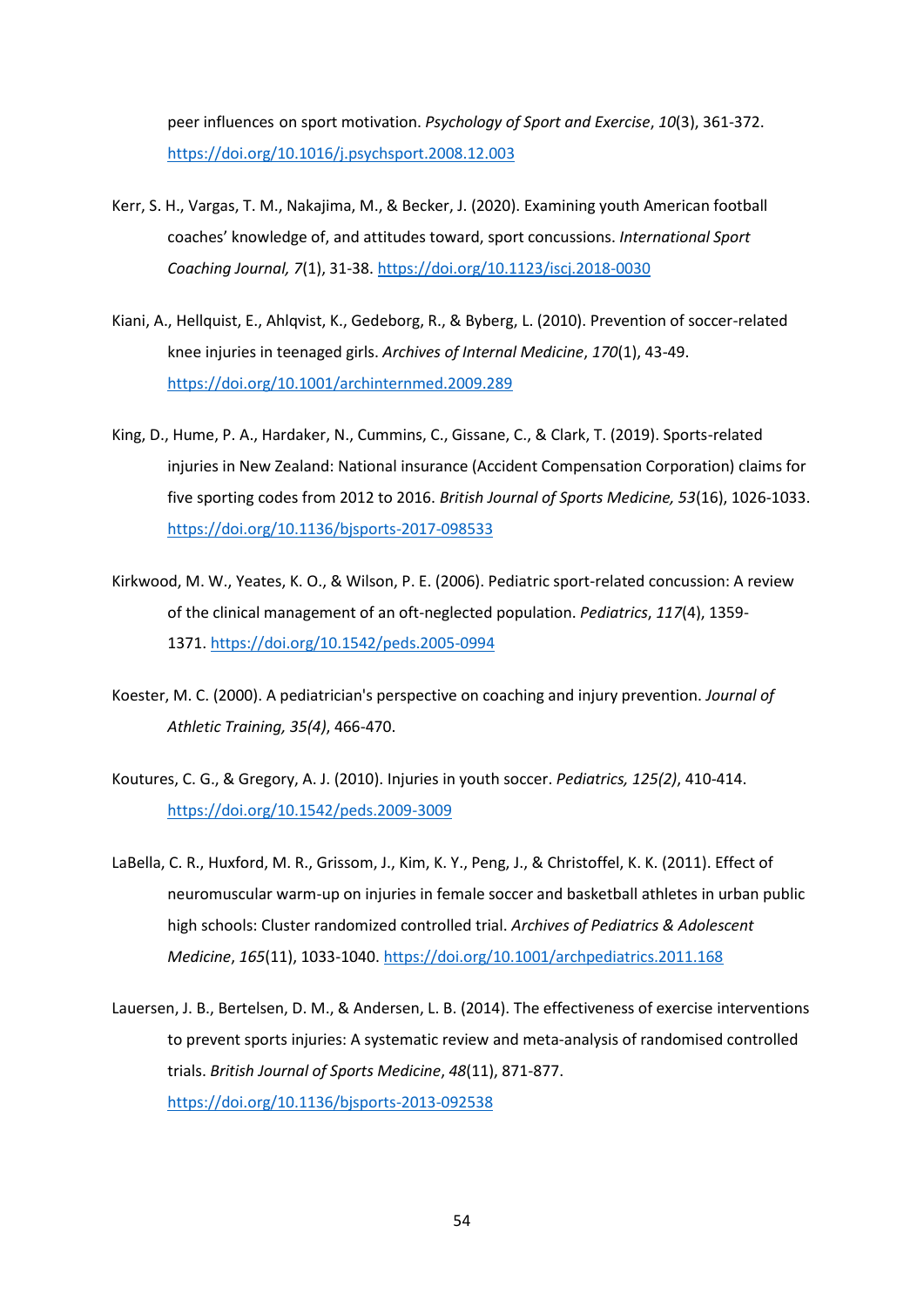- Levin, K. A. (2006). Study design III: Cross-sectional studies. *Evidence-Based Dentistry*, *7*(1), 24-25. <https://doi.org/10.1038/sj.ebd.6400375>
- Lindblom, H., Carlfjord, S., & Hägglund, M. (2018). Adoption and use of an injury prevention exercise program in female football: A qualitative study among coaches. *Scandinavian Journal of Medicine & Science in Sports, 28*(3), 1295-1303[. https://doi.org/10.1111/sms.13012](https://doi.org/10.1111/sms.13012)
- Mageau, G. A., & Vallerand, R. J. (2003). The coach–athlete relationship: A motivational model. *Journal of Sports Science*, *21*(11), 883-904. <https://doi.org/10.1080/0264041031000140374>
- Mawson, R., Creech, M. J., Peterson, D. C., Farrokhyar, F., & Ayeni, O. R. (2018). Lower limb injury prevention programs in youth soccer: A survey of coach knowledge, usage, and barriers. *Journal of Experimental Orthopaedics, 5*(1), 1-7[. https://doi.org/10.1186/s40634-018-0160-6](https://doi.org/10.1186/s40634-018-0160-6)
- McCrory, P., Meeuwisse, W., Dvorak, J., Aubry, M., Bailes, J., Broglio, S., & Vos, P. E. (2017). Consensus statement on concussion in sport—the 5th international conference on concussion in sport held in Berlin, October 2016. *British Journal of Sports Medicine*, *51*(11), 838-847.<https://doi.org/10.1136/bjsports-2017-097699>
- McCusker. K., & Gunaydin, S. (2015). Research using qualitative, quantitative or mixed methods and choice based on the research. *Perfusion, 30*(7) ,537-542. <https://doi.org/10.1177/0267659114559116>
- McGuine, T. A., & Keene, J. S. (2006). The effect of a balance training program on the risk of ankle sprains in high school athletes. *The American Journal of Sports Medicine*, *34*(7), 1103-1111. <https://doi.org/10.1177/0363546505284191>
- McKay, C. D., Steffen, K., Romiti, M., Finch, C. F., & Emery, C. A. (2014). The effect of coach and player injury knowledge, attitudes and beliefs on adherence to the FIFA 11+ programme in female youth soccer. *British Journal of Sports Medicine, 48*(17), 1281-1286. <https://doi.org/10.1136/bjsports-2014-093543>
- McKenzie, C. R. (2019). *An Evaluation of the NetballSmart Dynamic Warm-up in Youth Netball* (Doctoral dissertation, Auckland University of Technology).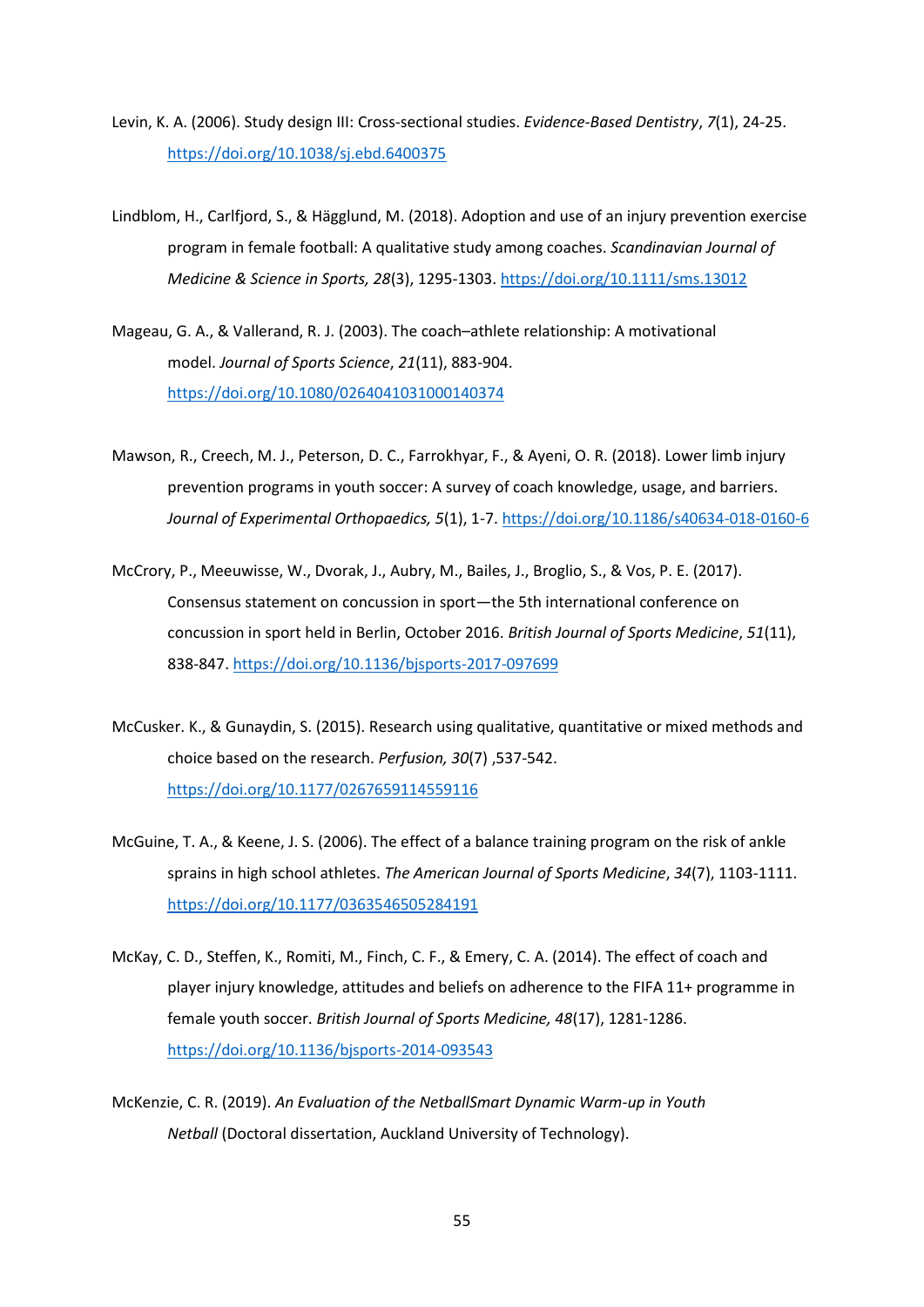- McNoe, B., Purnell, M., & Chalmers, D. (2010). Extending the reach of SportSmart: A survey of ACC claimants engaged in organised and non-organised sporting and recreational activity. *Journal of Science and Medicine in Sport, 12*, Article e55. <https://doi.org/10.1016/j.jsams.2009.10.114>
- McNoe, B. M., & Chalmers, D. J. (2011). Injury prevention behaviour in community-level soccer players. *Journal of Science and Medicine in Sport*, *14*(6), 482-488. <https://doi.org/10.1016/j.jsams.2011.06.002>
- MedCalc Software Ltd. Comparison of proportions calculator. https://www.medcalc.org/calc/comparison\_of\_proportions.php (Version 20.011; accessed September 16, 2021).
- Møller, M., Zebis, M. K., Myklebust, G., Lind, M., Wedderkopp, N., & Bekker, S. (2021). "Is it fun and does it enhance my performance?"–key implementation considerations for injury prevention programs in youth handball. *Journal of Science and Medicine in Sport*, *24*(11), 1136-1142.<https://doi.org/10.1016/j.jsams.2021.04.017>
- Morgan, E. A., Johnson, S. T., Bovbjerg, V. E., & Norcross, M. F. (2018). Associations between player age and club soccer coaches' perceptions of injury risk and lower extremity injury prevention program use. *International Journal of Sports Science & Coaching, 13*(1), 122-128. <https://doi.org/10.1177%2F1747954117707480>
- Mrazik, M., Bawani, F., & Krol, A. L. (2011). Sport-related concussions: Knowledge translation among minor hockey coaches. *Clinical Journal of Sport Medicine, 21*(4), 315-319. <https://doi.org/10.1097/jsm.0b013e31821e2b78>
- Munoz-Plaza, C., Pounds, D., Davis, A., Park, S., Sallis, R., Romero, M. G., & Sharp, A. L. (2021). High school basketball coach and player perspectives on warm-up routines and lower extremity injuries. *Sports Medicine-Open*, *7*(1), 1-9[. https://doi.org/10.1186/s40798-021-00328-4](https://doi.org/10.1186/s40798-021-00328-4)
- Neuman, P., Kostogiannis, I., Fridén, T., Roos, H., Dahlberg, L. E., & Englund, M. (2009). Patellofemoral osteoarthritis 15 years after anterior cruciate ligament injury–a prospective cohort study. *Osteoarthritis and Cartilage*, *17*(3), 284-290. <https://doi.org/10.1016/j.joca.2008.07.005>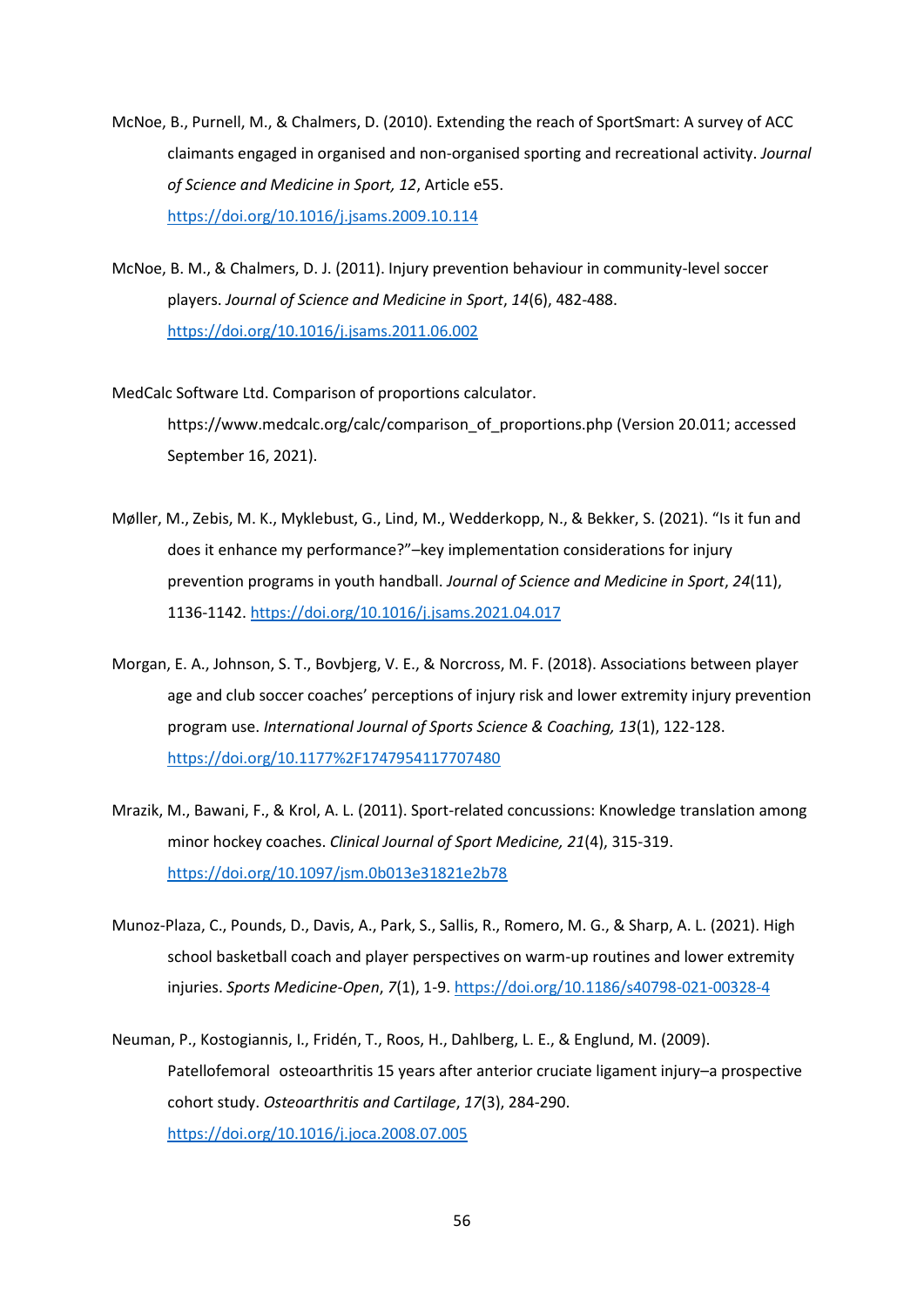Nicholls, J. G. (1989). *The competitive ethos and democratic education*. Harvard University Press.

- Norcross, M. F., Johnson, S. T., Bovbjerg, V. E., Koester, M. C., & Hoffman, M. A. (2016). Factors influencing high school coaches' adoption of injury prevention programs. *Journal of Science and Medicine in Sport*, *19*(4), 299-304.<https://doi.org/10.1016/j.jsams.2015.03.009>
- Noyes, F. R., Barber-Westin, S. D., Smith, S. T., Campbell, T., & Garrison, T. T. (2012). A training program to improve neuromuscular and performance indices in female high school basketball players. *The Journal of Strength & Conditioning Research*, *26*(3), 709-719. <https://doi.org/10.1519/jsc.0b013e318228194c>
- O'Brien, J., & Finch, C. F. (2016). Injury prevention exercise programmes in professional youth soccer: Understanding the perceptions of programme deliverers. *BMJ Open Sport & Exercise Medicine*, *2*(1), Article e000075.<https://doi.org/10.1136/bmjsem-2015-000075>
- O'Brien, J., Young, W., & Finch, C. F. (2017). The use and modification of injury prevention exercises by professional youth soccer teams. *Scandinavian Journal of Medicine & Science in Sports*, *27*(11), 1337-1346[. https://doi.org/10.1111/sms.12756](https://doi.org/10.1111/sms.12756)
- O'Connor, S., & Lacey, P. (2020). Can we improve coaches' injury prevention views and implementation practices in the community female Gaelic sport of camogie?. *BMJ Open Sport & Exercise Medicine, 6*, 1-7.<https://doi.org/10.1136/bmjsem-2019-000732>
- Orr, B., Brown, C., Hemsing, J., McCormick, T., Pound, S., Otto, D., Emery, C. A., & Beaupre, L. A. (2013). Female soccer knee injury: Observed knowledge gaps in injury prevention among players/parents/coaches and current evidence (the KNOW study). *Scandinavian Journal of Medicine & Science in Sports, 23*(3), 271-280. <https://doi.org/10.1111/j.1600-0838.2011.01381.x>
- Owoeye, O. B., Akinbo, S. R., Tella, B. A., & Olawale, O. A. (2014). Efficacy of the FIFA 11+ Warm-Up Programme in male youth football: A cluster randomised controlled trial. *Journal of Sports Science & Medicine*, *13*(2), 321-328.
- Owoeye, O. B., Palacios-Derflingher, L. M., & Emery, C. A. (2018). Prevention of ankle sprain injuries in youth soccer and basketball: Effectiveness of a neuromuscular training program and examining risk factors. *Clinical Journal of Sport Medicine*, *28*(4), 325-331.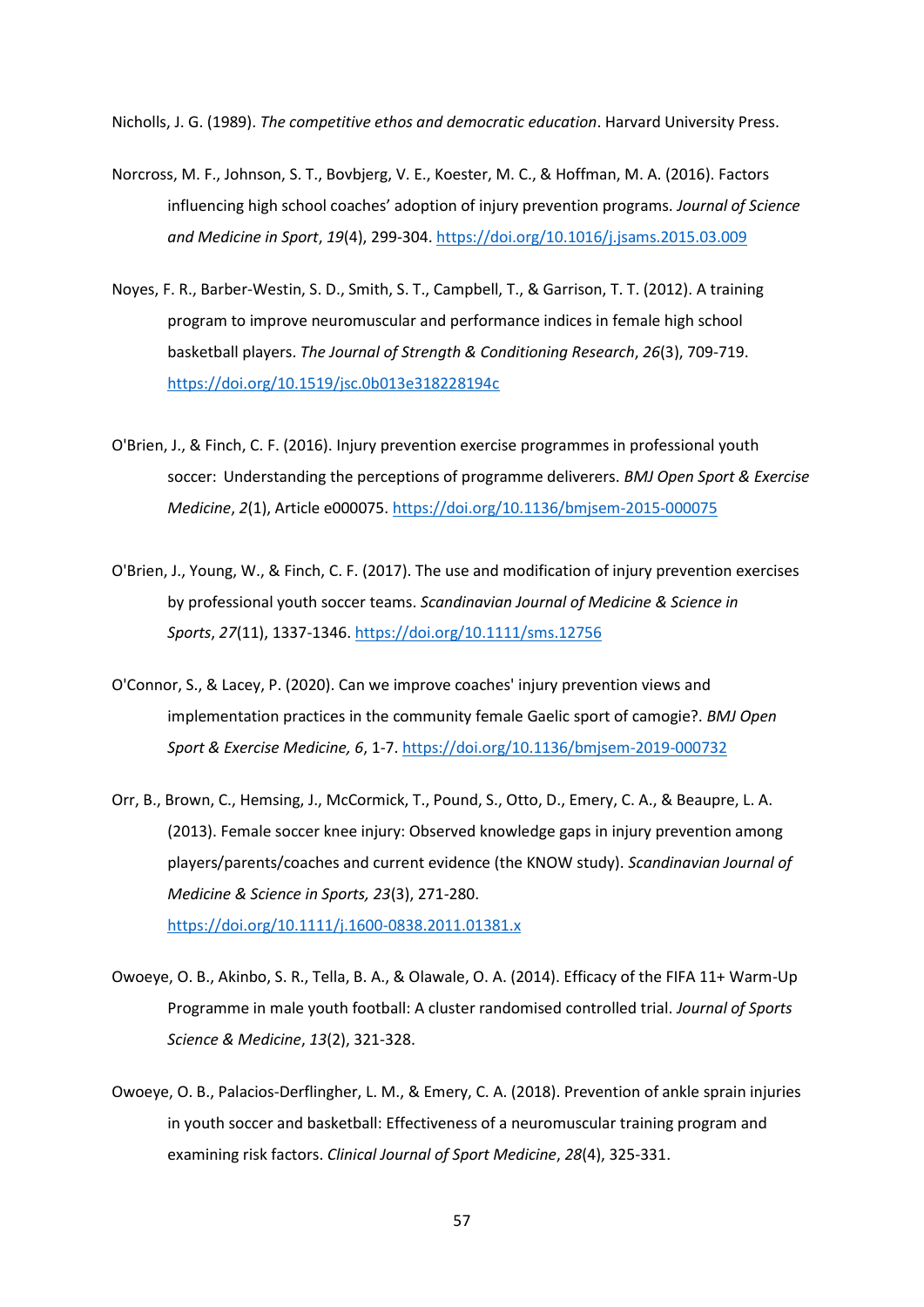<https://doi.org/10.1097/jsm.0000000000000462>

- Owoeye, O. B., Ghali, B., Befus, K., Stilling, C., Hogg, A., Choi, J., & Emery, C. A. (2020). Epidemiology of all‐complaint injuries in youth basketball. *Scandinavian Journal of Medicine & Science in Sports*, *30*(12), 2466-2476[. https://doi.org/10.1111/sms.13813](https://doi.org/10.1111/sms.13813)
- Pasanen, K., Ekola, T., Vasankari, T., Kannus, P., Heinonen, A., Kujala, U. M., & Parkkari, J. (2017). High ankle injury rate in adolescent basketball: A 3‐year prospective follow‐up study. *Scandinavian Journal of Medicine & Science in Sports*, *27*(6), 643-649. <https://doi.org/10.1111/sms.12818>
- Post, E. G., Rosenthal, M. D., Root, H. J., & Rauh, M. J. (2021). Knowledge, attitudes, and beliefs of parents of youth basketball players regarding sport specialization and college scholarship availability. *Orthopaedic Journal of Sports Medicine*, *9*(8), 23259671211024594. <https://doi.org/10.1177%2F23259671211024594>
- Räisänen, A. M., Owoeye, O. B. A., Befus, K., van den Berg, C., Pasanen, K., & Emery, C. A. (2021). Warm-ups and coaches' perceptions: Searching for clues to improve injury prevention in youth basketball. *Frontiers in Sports and Active Living, 3*. 619291. <https://doi.org/10.3389/fspor.2021.619291>
- Sabato, T. M., Walch, T. J., & Caine, D. J. (2016). The elite young athlete: Strategies to ensure physical and emotional health. *Open Access Journal of Sports Medicine, 7*, 99-113. <https://doi.org/10.2147/oajsm.s96821>
- Sadigursky, D., Braid, J. A., De Lira, D. N. L., Machado, B. A. B., Carneiro, R. J. F., & Colavolpe, P. O. (2017). The FIFA 11+ injury prevention program for soccer players: A systematic review. *BMC Sports Science, Medicine and Rehabilitation*, *9*(1), 1-8. <https://doi.org/10.1186/s13102-017-0083-z>
- Salmon, D. M., Romanchuk, J., Sullivan, S. J., Walters, S., Clacy, A., Register-Mihalik, J. K., Kerr, Z. Y., Whatman, C., & Keung, S. (2020). Concussion knowledge, attitude and reporting intention in rugby coaches and high school rugby players. *International Journal of Sports Science & Coaching*, *16*(1), 54-69.<https://doi.org/10.1177/1747954120961200>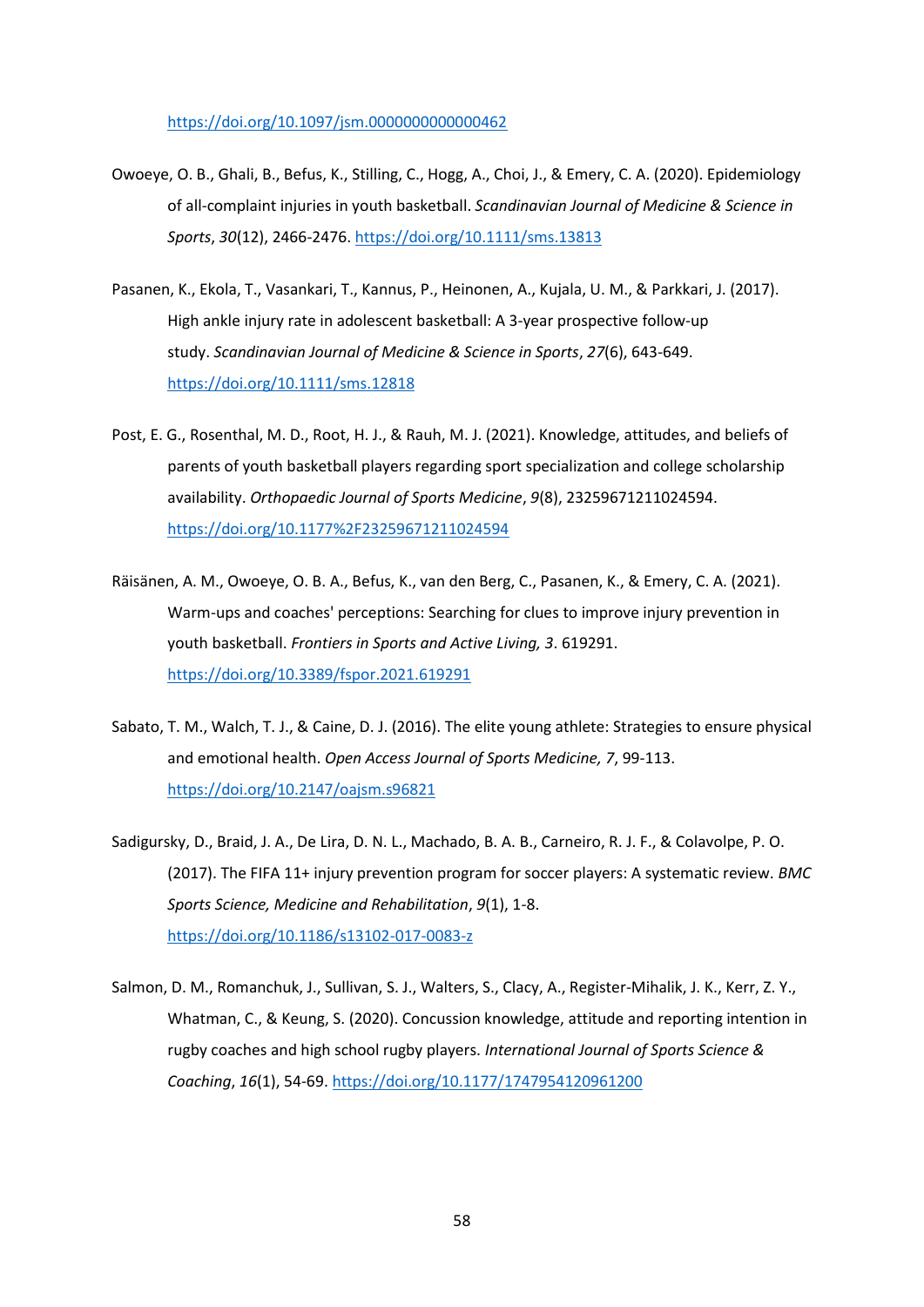- Sarmiento, K., Mitchko, J., Klein, C., & Wong, S. (2010). Evaluation of the Centers for Disease Control and Prevention's concussion initiative for high school coaches: "Heads Up: Concussion in High School Sports". *Journal of School Health, 80*(3), 112-118. <https://doi.org/10.1111/j.1746-1561.2010.00491.x>
- Saunders, N., Otago, L., Romiti, M., Donaldson, A., White, P., & Finch, C. F. (2010). Coaches' perspectives on implementing an evidence-informed injury prevention programme in junior community netball. *British Journal of Sports Medicine, 44*(15), 1128-1132. <https://doi.org/10.1136/bjsm.2009.069039>
- School Sport New Zealand. (2021). *NZSSSC Census - participation trends by sport 2000-2020.*  [https://www.sporty.co.nz/asset/downloadasset?id=570ecf12-b524-4698-bd8b-](https://www.sporty.co.nz/asset/downloadasset?id=570ecf12-b524-4698-bd8b-72f1f5fd02bc)[72f1f5fd02bc](https://www.sporty.co.nz/asset/downloadasset?id=570ecf12-b524-4698-bd8b-72f1f5fd02bc)
- Setia, M. S. (2016). Methodology series module 3: Cross-sectional studies. *Indian Journal of Dermatology*, *61*(3), 261-264. <https://doi.org/10.4103/0019-5154.182410>
- Sewry, N., Verhagen, E., Lambert, M., van Mechelen, W., & Brown, J. (2017). Players' and coaches' knowledge and awareness of the BokSmart Safe Six injury prevention programme: An ecological cross-sectional questionnaire study. *BMJ Open, 7*(11), Article e018575. <https://doi.org/10.1136/bmjopen-2017-018575>
- Shamlaye, J., Tomšovský, L., & Fulcher, M. L. (2020). Attitudes, beliefs and factors influencing football coaches' adherence to the 11+ injury prevention programme. *BMJ Open Sport & Exercise Medicine*, *6*(1), 1-8.<https://doi.org/10.1136/bmjsem-2020-000830>
- Slauterbeck, J. R., Reilly, A., Vacek, P. M., Choquette, R., Tourville, T. W., Mandelbaum, B., & Beynnon, B. D. (2017). Characterization of prepractice injury prevention exercises of high school athletic teams. *Sports Health*, *9*(6), 511-517. <https://doi.org/10.1177%2F1941738117733981>
- Soligard, T., Nilstad, A., Steffen, K., Myklebust, G., Holme, I., Dvorak, J., Bahr, R., & Andersen, T. E. (2010). Compliance with a comprehensive warm-up programme to prevent injuries in youth football. *British Journal of Sports Medicine, 44*(11), 787-793. <https://doi.org/10.1136/bjsm.2009.070672>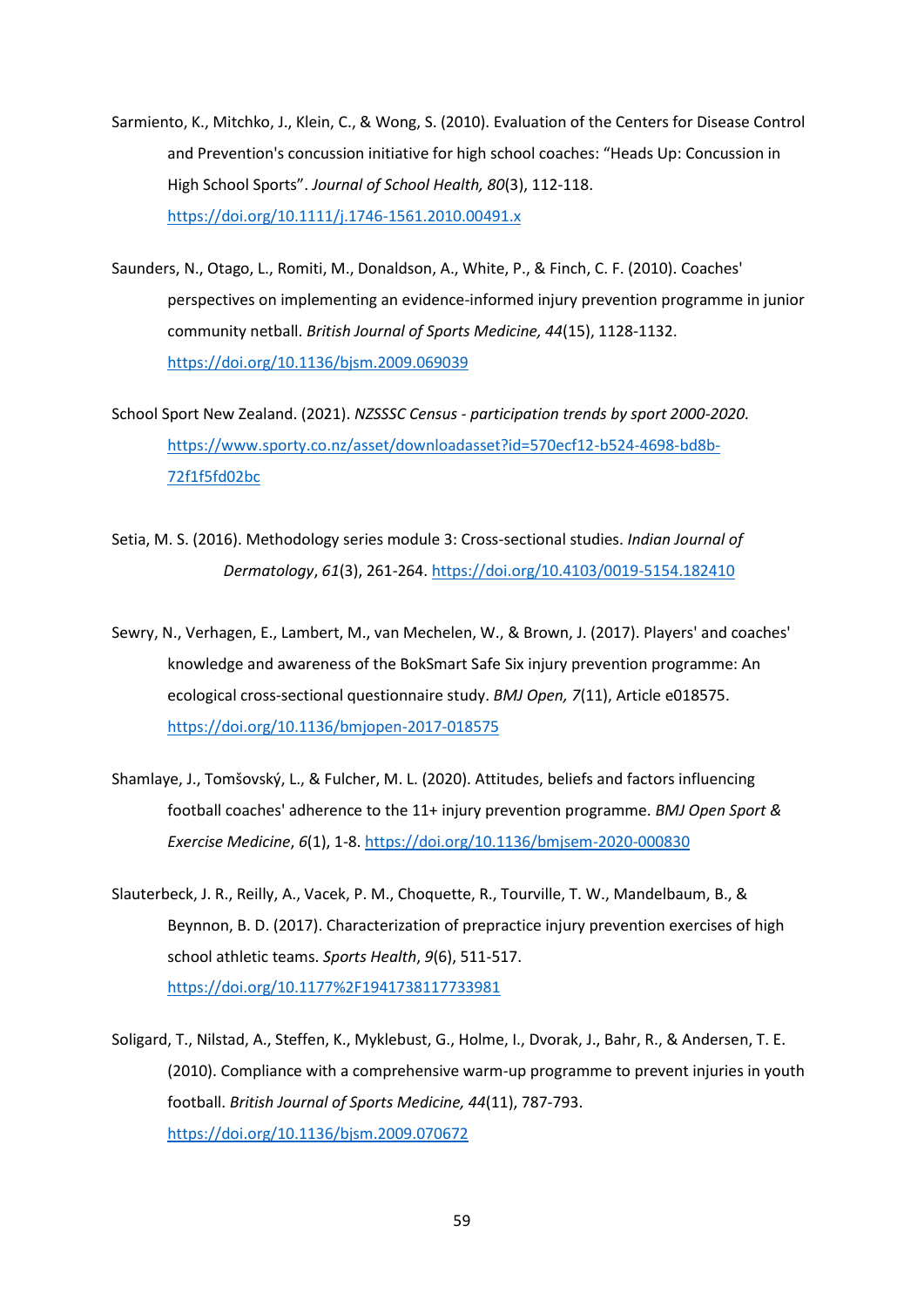Sport New Zealand. (2020). *Active NZ 2019 participation report.*  <https://sportnz.org.nz/media/3639/active-nz-year-3-main-report-final.pdf>

- Steffen, K., Emery, C. A., Romiti, M., Kang, J., Bizzini, M., Dvorak, J., Finch, C. F., & Meeuwisse, W. H. (2013). High adherence to a neuromuscular injury prevention programme (FIFA 11+) improves functional balance and reduces injury risk in Canadian youth female football players: A cluster randomised trial. *British Journal of Sports Medicine, 47*(12), 794-802. <https://doi.org/10.1136/bjsports-2012-091886>
- Sugimoto, D., Mattacola, C. G., Bush, H. M., Thomas, S. M., Foss, K. D. B., Myer, G. D., & Hewett, T. E. (2017). Preventive neuromuscular training for young female athletes: Comparison of coach and athlete compliance rates. *Journal of Athletic Training, 52*(1), 58-64. <https://doi.org/10.4085/1062-6050-51.12.20>
- Sungwon, K., Connaughton, D. P., Sagas, M., & Yong Jae, K. (2020). Concussion knowledge, attitude, and risk management practices of high school girls' soccer coaches. *Physical Educator, 77*(5), 829-853.<https://doi.org/10.18666/TPE-2020-V77-I5-10189>
- Treasure, D. C., & Roberts, G. C. (1995). Applications of achievement goal theory to physical education: Implications for enhancing motivation. *Quest*, *47*(4), 475-489. <https://doi.org/10.1080/00336297.1995.10484170>
- Vallerand, R. J., & Rousseau, F. L. (2001). Intrinsic and extrinsic motivation in sport and exercise: A review using the hierarchical model of intrinsic and extrinsic motivation. *Handbook of Sport Psychology*, *2*(1), 389-416.
- Wang, X., & Cheng, Z. (2020). Cross-sectional studies: Strengths, weaknesses, and recommendations. *Chest, 158*(1), S65-S71.<https://doi.org/10.1016/j.chest.2020.03.012>

Weiss, M. R., & Ferrer-Caja, E. (2002). Motivational orientations and sport behavior.

- Weiss, M. R., & Williams, L. (2004). The why of youth sport involvement: A developmental perspective on motivational processes.
- Weiss, M. R. (2019). Youth sport motivation and participation: Paradigms, perspectives, and practicalities. *Kinesiology Review*, *8*(3), 162-170.<https://doi.org/10.1123/kr.2019-0014>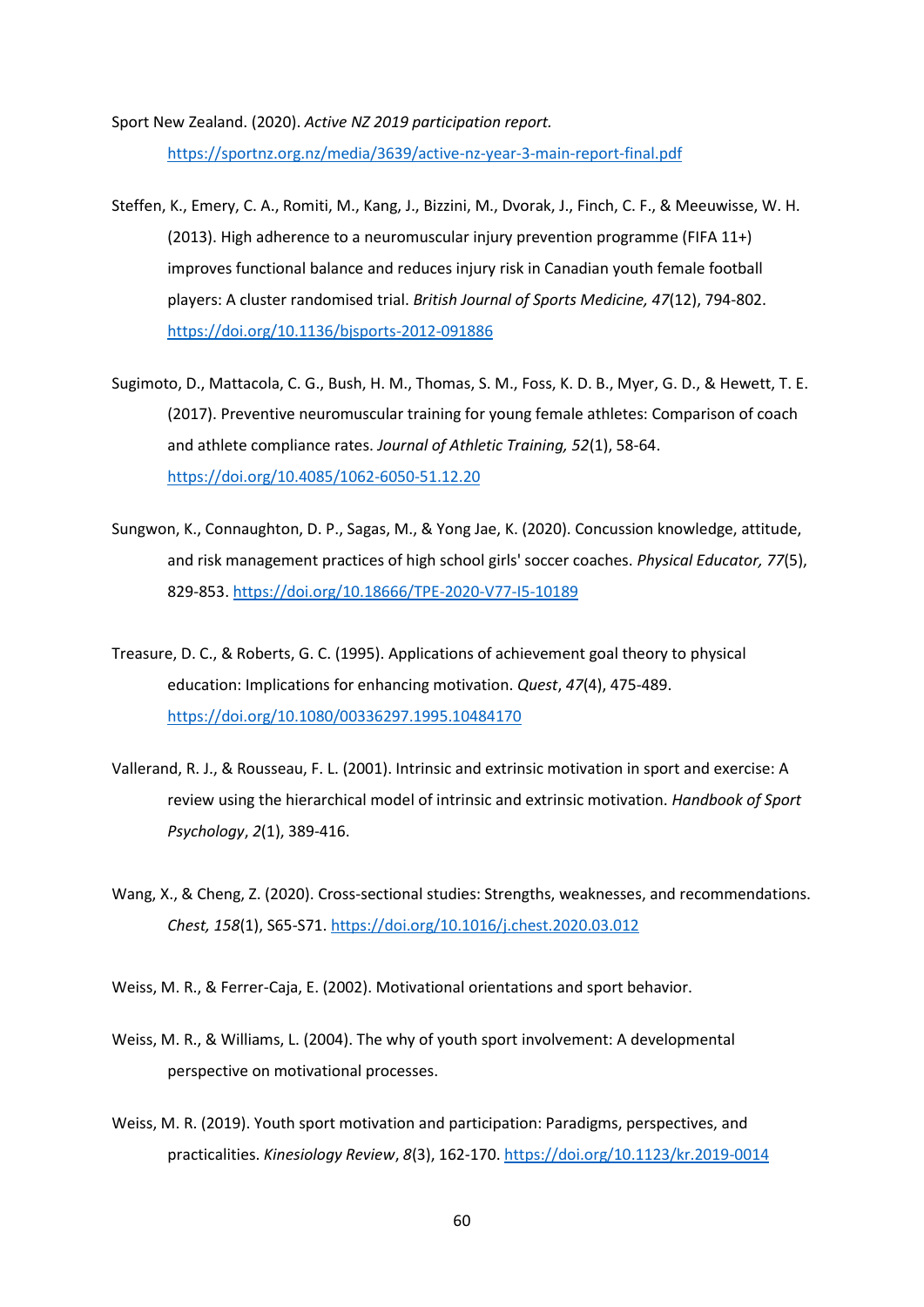- Weir, G., Alderson, J. A., Elliott, B. C., Lee, S., Devaprakash, D., Starre, K., & Donnelly, C. J. (2019). A 2 yr biomechanically informed ACL injury prevention training intervention in female field hockey players. *Translational Journal of the American College of Sports Medicine*, *4*(19), 206- 214.<https://doi.org/10.3390/app10134470>
- Wendling, E., Flaherty, M., Sagas, M., & Kaplanidou, K. (2018). Youth athletes' sustained involvement in elite sport: An exploratory examination of elements affecting their athletic participation. *International Journal of Sports Science & Coaching*, *13*(5), 658-673. <https://doi.org/10.1177%2F1747954118757436>
- Whatman, C., Walters, S., & Schluter, P. (2018). Coach and player attitudes to injury in youth sport. *Physical Therapy in Sport, 32*, 1-6.<https://doi.org/10.1016/j.ptsp.2018.01.011>
- White, P. E., Ullah, S., Donaldson, A., Otago, L., Saunders, N., Romiti, M., & Finch, C. F. (2012). Encouraging junior community netball players to learn correct safe landing technique. *Journal of Science and Medicine in Sport*, *15*(1), 19-24. <https://doi.org/10.1016/j.jsams.2011.08.004>
- White, P. E., Newton, J. D., Makdissi, M., Sullivan, S. J., Davis, G., McCrory, P., Donaldson, A., Ewing, M. T., & Finch, C. F. (2014). Knowledge about sports-related concussion: Is the message getting through to coaches and trainers? *British Journal of Sports Medicine, 48*(2), 119-124. <https://doi.org/10.1136/bjsports-2013-092785>
- Wild, C. Y., Steele, J. R., & Munro, B. J. (2013). Musculoskeletal and estrogen changes during the adolescent growth spurt in girls. *Medicine and Science in Sports and Exercise*, *45*(1), 138-145. <https://doi.org/10.1249/mss.0b013e31826a507e>
- Zhang, W., & Creswell, J. (2013). The use of "mixing" procedure of mixed methods in health services research. *Medical Care, 51*(8), e51-e57.<https://doi.org/10.1097/MLR.0b013e31824642fd>
- Zuckerman, S. L., Wegner, A. M., Roos, K. G., Djoko, A., Dompier, T. P., & Kerr, Z. Y. (2018). Injuries sustained in National Collegiate Athletic Association men's and women's basketball, 2009/2010–2014/2015. *British Journal of Sports Medicine*, *52*(4), 261-268. <https://doi.org/10.1136/bjsports-2016-096005>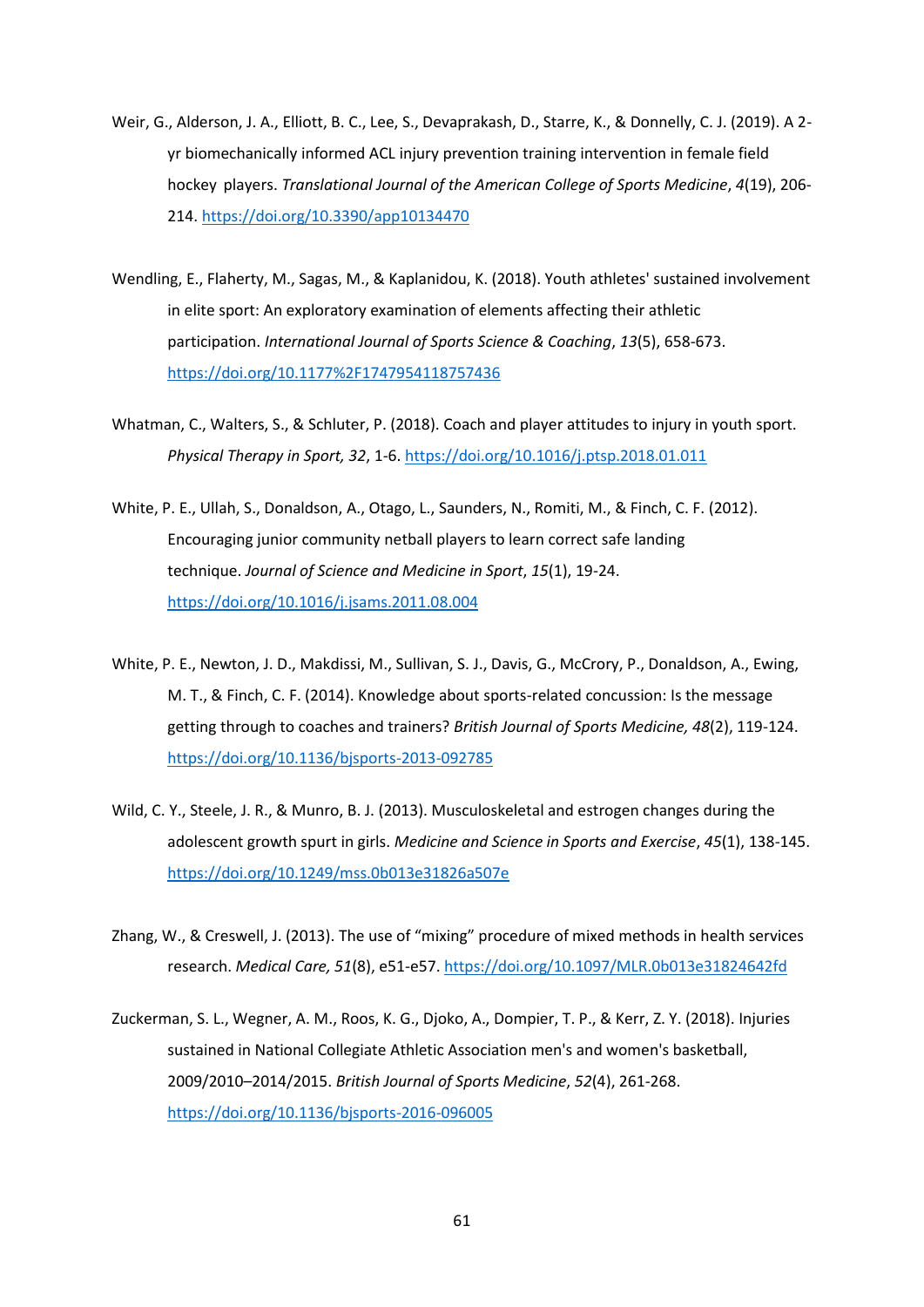### <span id="page-61-1"></span>Appendices

<span id="page-61-0"></span>

### **Auckland University of Technology Ethics Committee (AUTEC)**

Auckland University of Technology D-88, Private Bag 92006, Auckland 1142, NZ T: +64 9 921 9999 ext. 8316 E: ethics@aut.ac.nz www.aut.ac.nz/researchethics

14 April 2021

Chris Whatman Faculty of Health and Environmental Sciences

Dear Chris

#### Re Ethics Application: **21/90 Coach Knowledge and Attitudes Towards Sport Injury Prevention in Youth Basketball.**

Thank you for providing evidence as requested, which satisfies the points raised by the Auckland University of Technology Ethics Committee (AUTEC).

Your ethics application has been approved for three years until 14 April 2024.

#### **Non-Standard Conditions of Approval**

1. In the statement on the Information Sheet about withdrawal please remove the following words 'and the findings have been produced'.

Non-standard conditions must be completed before commencing your study. Non-standard conditions do not need to be submitted to or reviewed by AUTEC before commencing your study.

#### **Standard Conditions of Approval**

- 1. The research is to be undertaken in accordance with the Auckland University of Technology Code of Conduct for Research and as approved by AUTEC in this application.
- 2. A progress report is due annually on the anniversary of the approval date, using the EA2 form.
- 3. A final report is due at the expiration of the approval period, or, upon completion of project, using the EA3 form.
- 4. Any amendments to the project must be approved by AUTEC prior to being implemented. Amendments can be requested using the EA2 form.
- 5. Any serious or unexpected adverse events must be reported to AUTEC Secretariat as a matter of priority.
- 6. Any unforeseen events that might affect continued ethical acceptability of the project should also be reported to the AUTEC Secretariat as a matter of priority.
- 7. It is your responsibility to ensure that the spelling and grammar of documents being provided to participants or external organisations is of a high standard and that all the dates on the documents are updated.

AUTEC grants ethical approval only. You are responsible for obtaining management approval for access for your research from any institution or organisation at which your research is being conducted and you need to meet all ethical, legal, public health, and locality obligations or requirements for the jurisdictions in which the research is being undertaken.

Please quote the application number and title on all future correspondence related to this project.

For any enquiries please contact ethics@aut.ac.nz. The forms mentioned above are available online through http://www.aut.ac.nz/research/researchethics

(This is a computer-generated letter for which no signature is required)

#### The AUTEC Secretariat

#### **Auckland University of Technology Ethics Committee**

Cc: mdq3478@aut.ac.nz; Patricia Lucas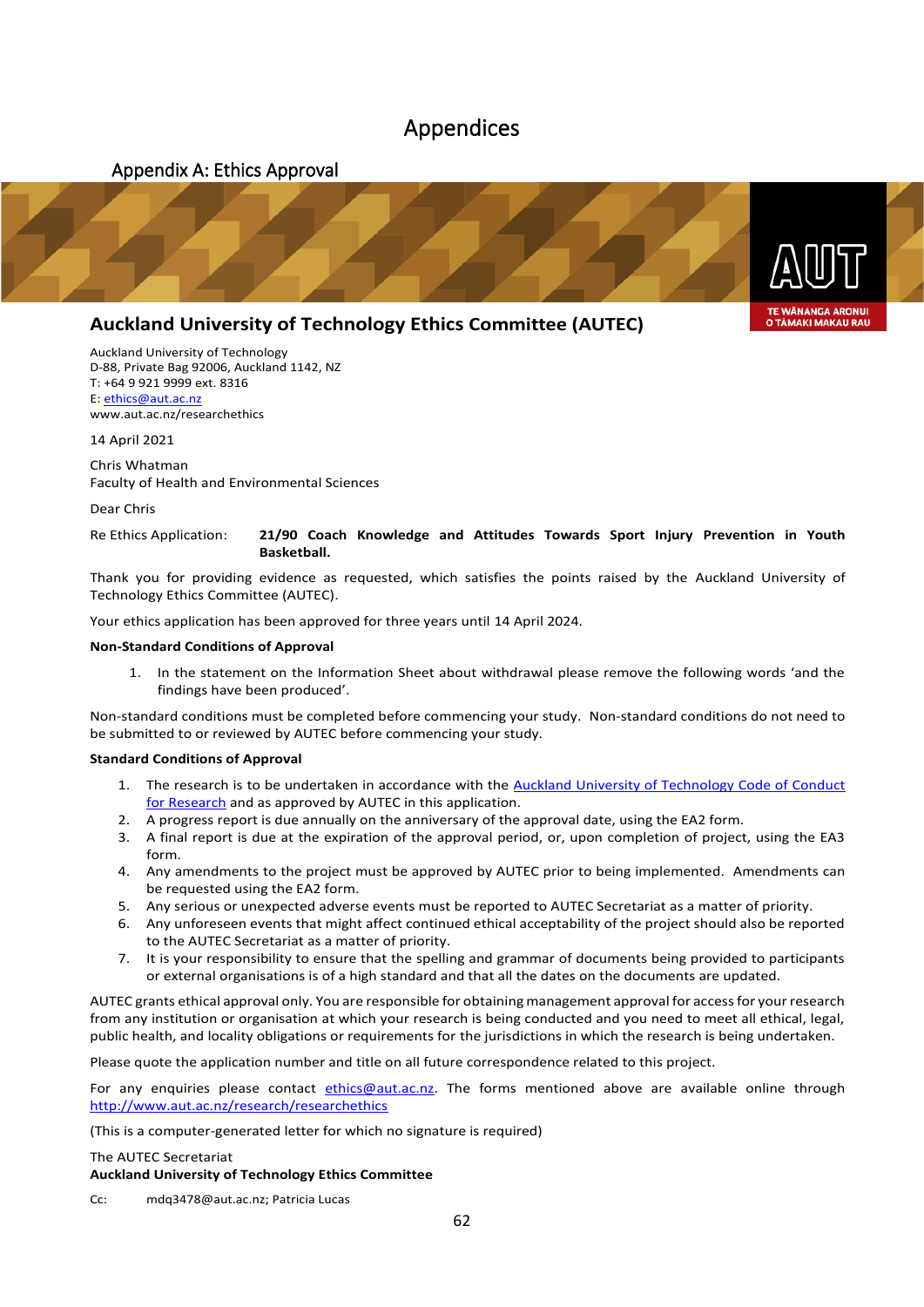#### <span id="page-62-0"></span>Appendix B: Participant Information Sheet



### **Participant Information Sheet**

#### **Date Information Sheet Produced:**

11/03/2021

#### **Project Title**

Coach Knowledge and Attitudes Towards Sport Injury Prevention in Youth Basketball.

#### **An Invitation**

My name is Braityn Callaghan. I am a postgraduate student at AUT University in Auckland, and I am completing a Master of Sport, Exercise and Health degree. I am conducting research on secondary school youth basketball coaches and I would like to invite you to be a part of my study.

You do not in any way have to participate and may stop being a part of this study at any time. If you agree to be part of this study, completing the survey will be regarded as your consent to participate.

#### **What is the purpose of this research?**

Basketball is a fast-growing youth sport with a large number of injury claims in recent years.

Coaches are recognized as key facilitators of injury prevention initiatives in youth sport and thus understanding your knowledge and attitude is important. Interventions are only effective if coaches actively adopt them into their training sessions, so it is also important to further understand what injury prevention initiatives coaches are aware of, the barriers to coaches implementing such initiatives and how player adherence may be affected as a result.

This study is being conducted as part of my master's degree qualification and the findings of this research may also be used for future academic publications and presentations.

#### **How was I identified and why am I being invited to participate in this research?**

You have been invited to participate because you are a coach of secondary school basketball in the Auckland region.

#### **How do I agree to participate in this research?**

If you would like to participate in this study, please complete the attached survey. There is no official Consent Form to complete, so you are reminded that by completing the survey, you are giving your consent to participate.

Your participation in this research is voluntary (it is your choice) and whether or not you choose to participate will neither advantage nor disadvantage you. You are able to withdraw from the study at any time before the findings are produced.

If you choose to withdraw from the study, then you will be offered the choice between having any data that is identifiable as belonging to you removed or allowing it to continue to be used. However, once the findings have been produced, removal of your data may not be possible.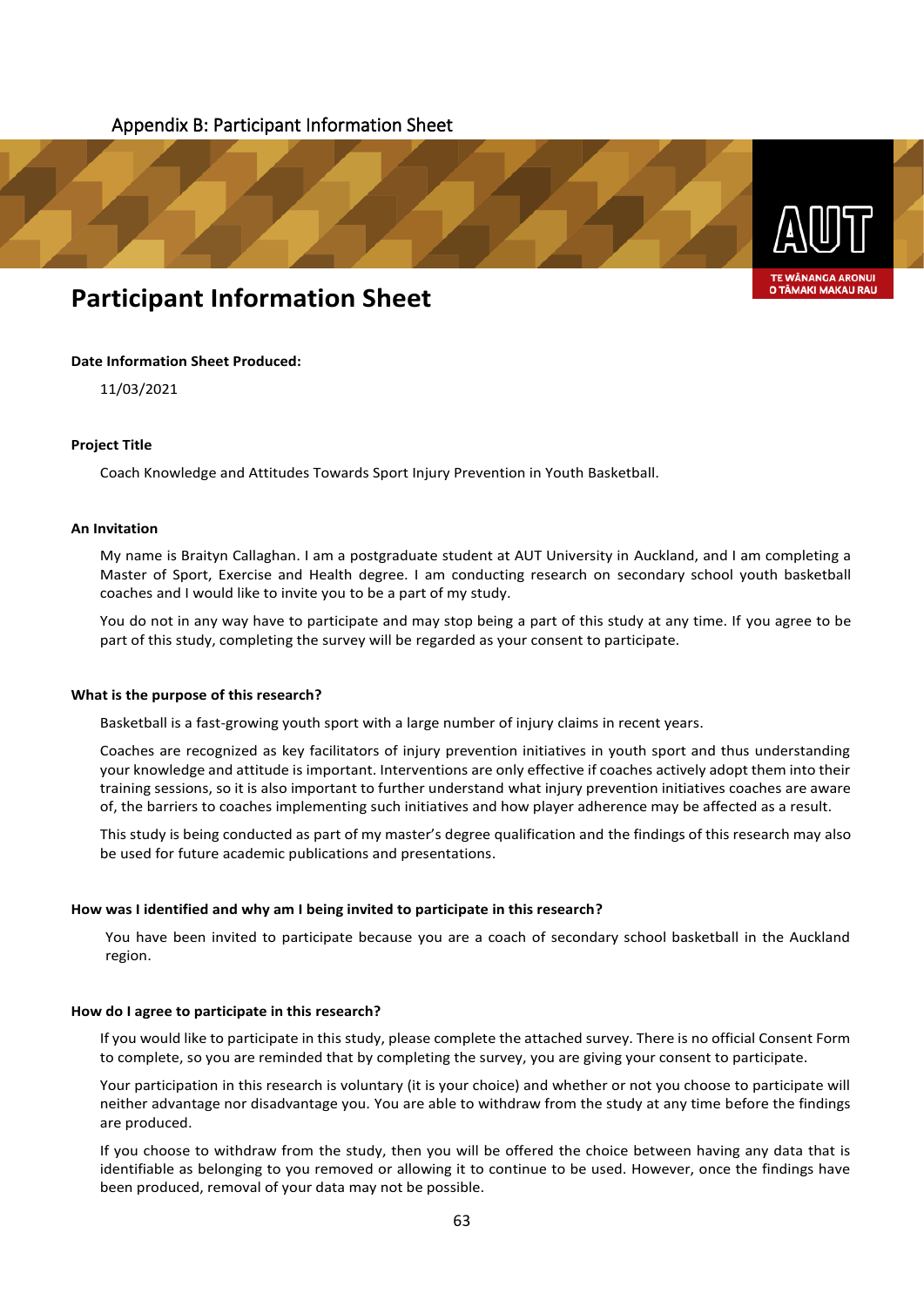

#### **What will happen in this research?**

In this research, you will be asked to complete a survey that is designed to help understand the current state of coach knowledge and attitudes towards sport injury prevention in youth basketball.

Your survey responses will be analysed to identify key themes from the answers you provide. Once completed, all information will be collated and analysed and will form the bases of reports, papers, and presentations.

#### **What are the discomforts and risks?**

You are not expected to experience any level of discomfort or embarrassment while participating in this research. You are reminded that your participation is voluntary, and you do not have to answer any questions they do not feel comfortable in answering.

#### **What are the benefits?**

As the researcher, I will benefit from the successful completion of this research project as part of obtaining my postgraduate qualification of a master's degree.

The main benefits of this research to you, the wider community and myself include:

- Providing evidence of coach knowledge and attitudes towards sport injury prevention in secondary school youth basketball as an important social group for facilitating key injury prevention messages to a vulnerable group of youth sport participants.
- Emphasising awareness of coach knowledge about sports injuries and effective sport injury prevention programmes that would benefit youth basketball players, including the ACC SportSmart warm-up.
- Informing how coaches implement effective sport injury prevention strategies in their training sessions to help reduce the risk of sport-related injuries in youth participants.
- Developing new ideas to improve player adherence to the injury prevention strategies implemented by coaches given the high injury rate and claims made within the basketball sport code and Auckland region most notably.

#### **How will my privacy be protected?**

- All information collected will be used for research purposes only.
- You will keep your copy of the Participant Information Sheet as a record of consent as there is no official Consent Form.
- Information collected in this study through both hard-copy and electronic completion of the survey will be anonymous and individuals will not be identified in this research.
- All personal information, questions, answers, and results from this project will be treated as confidential and will be handled in accordance with the principles of the Privacy Act 1993. The identity of participants will be protected at all stages of the project.
- Only the researcher and supervisors of this study will have access to physical and computerised data that will be secured safely at AUT Millennium and on an external hard drive which will be deleted after a standard 6-year time period.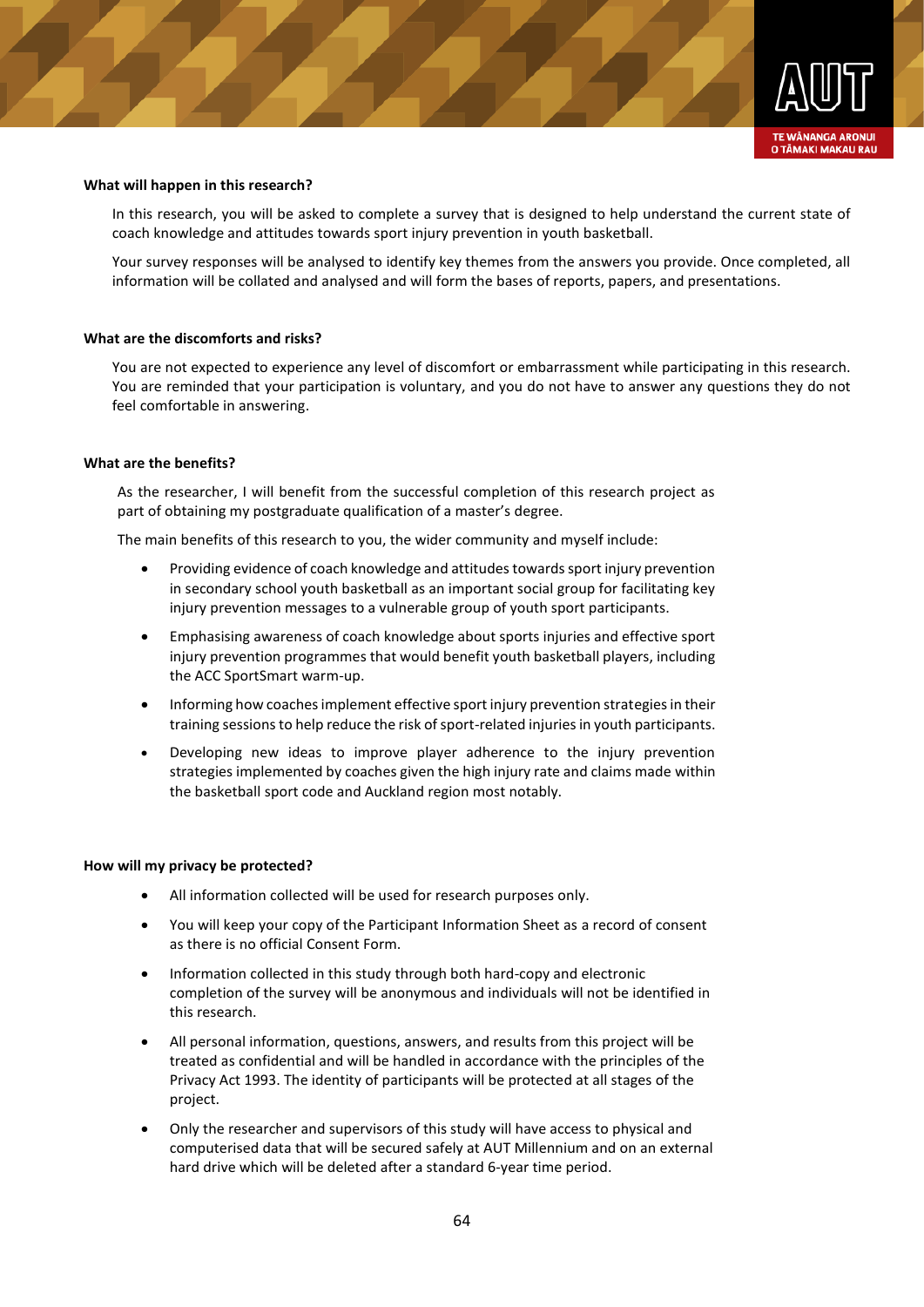

There is no monetary cost to you to be involved in this research, the only cost is time. The survey will require approximately 10 – 15 minutes of time to complete.

#### **What opportunity do I have to consider this invitation?**

You will have 2 weeks to consider the invitation before responding.

#### **Will I receive feedback on the results of this research?**

A summary report of findings will be distributed to you via your school and/or basketball association website.

#### **What do I do if I have concerns about this research?**

Any concerns regarding the nature of this project should be notified in the first instance to the Project Supervisor, Dr Chris Whatman, chris.whatman@aut.ac.nz, +64 9 921 9999 ext. 7037

Concerns regarding the conduct of the research should be notified to the Executive Secretary of AUTEC, *ethics@aut.ac.nz* , (+649) 921 9999 ext 6038.

#### **Whom do I contact for further information about this research?**

What are the costs of participating in this research?<br>
There is no monetary cost to you to be involved in the approximately 10 – 15 minutes of time to complete.<br>
What opportunity do I have to consider this invitation?<br>
You Please keep this Information Sheet for your future reference. You are also able to contact the research team as follows:

#### *Researcher Contact Details:*

Braityn Callaghan, School of Sport and Recreation, AUT University. Email: mdq3478@aut.ac.nz

or phone +64 27 8232 505.

#### *Project Supervisor Contact Details:*

*Primary Project Supervisor:* Dr Chris Whatman, Faculty of Health and Environmental Sciences, School of Sport and Recreation, AUT University. Email: chris.whatman@aut.ac.nz or phone +64 9 921 9999 ext. 7037.

*Secondary Project Supervisor:* Dr Patricia Lucas, Faculty of Health and Environmental Sciences, School of Sport and Recreation, AUT University. Email: patricia.lucas@aut.ac.nz or phone +64 9 921 9999 ext. 7134.

Thank you for considering participating in this research.

#### **Approved by the Auckland University of Technology Ethics Committee on 14th April 2021 AUTEC Reference number 21/90.**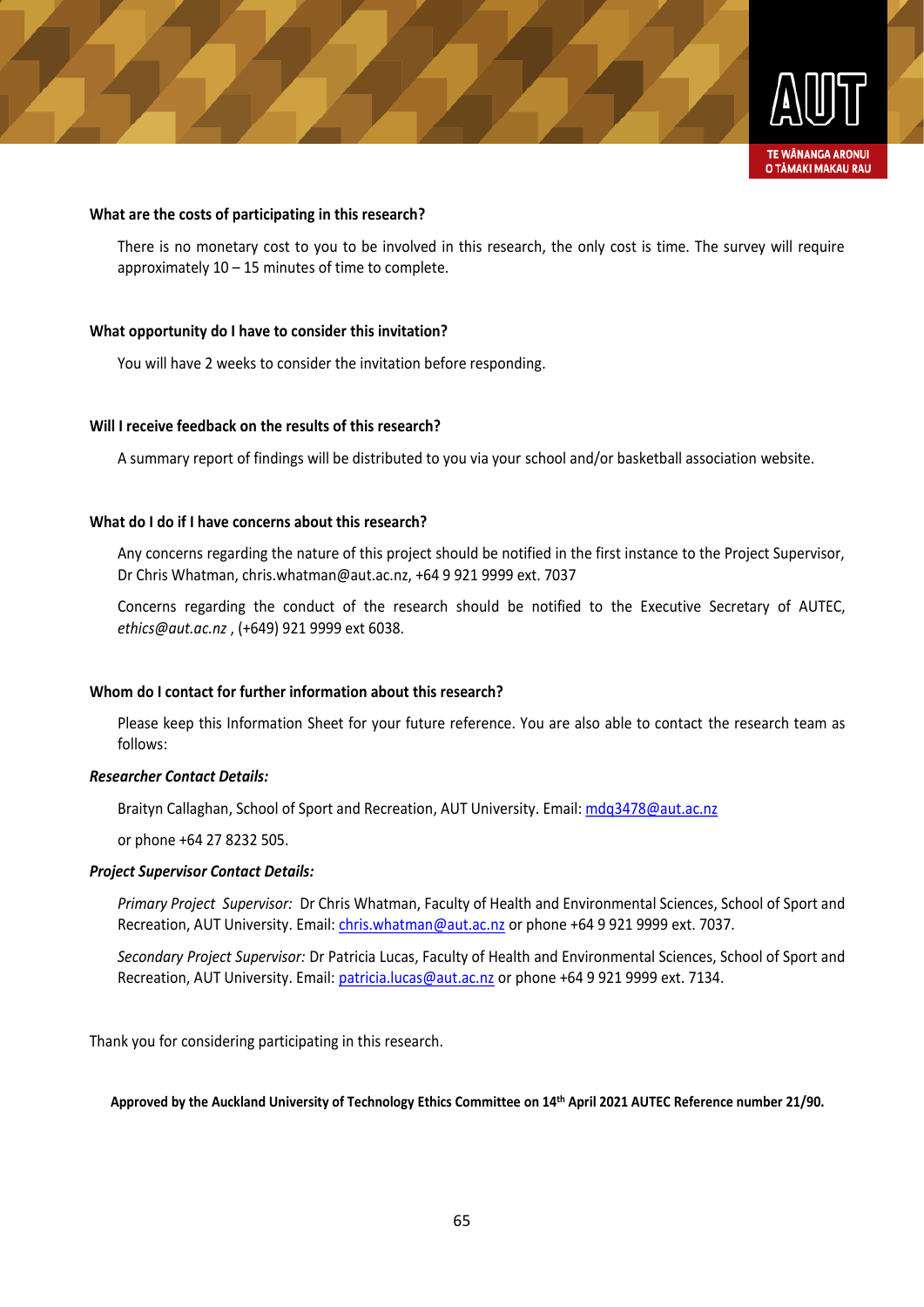#### <span id="page-65-0"></span>Appendix C: Coaches Survey



#### Coach Knowledge and Attitudes Towards Sport Injury Prevention in Youth Basketball:

Thank you for being part of this research study. Basketball is a fast-growing youth sport and as with all youth sports, injuries are a concern. Coaches are recognized as key facilitators of effective injury prevention initiatives in youth sport and thus understanding your current knowledge and attitude toward injuries is important.

The completion of this survey will imply that you give consent to be a participant in this study. Your participation is voluntary, and you are able to withdraw from the study at any point before the findings have been produced. However, once the findings have been produced, your data cannot be identified or removed.

When completing this survey, please tick the appropriate box of your selected answer or please type/write in the space provided.

#### Section 1 – This section asks you to provide general information about yourself and your coaching experience.

- **1. What is your age (years)?**   $\Box$  21 – 26  $\Box$  27 – 32  $\Box$  33 – 38  $\Box$  39 – 44  $\Box$  45 – 50  $\Box$  51 – 56  $\Box$  57 – 62  $\Box$  63 – 68  $\Box$  69+ **2. What gender do you identify as?**  ☐ Male ☐ Female ☐ Other **3. Do you coach…**   $\Box$  Male players  $\Box$  Female players  $\Box$  Both males and females **4. Which type of organizations do you currently coach in?** *Please select all answers that apply.* ☐ Secondary school ☐ Intermediate school ☐ Primary school ☐ Representative association ☐ Club ☐ Private coaching ☐ Other *If "other", please provide more detail.*
- **5. What level do you currently coach? (i.e. year level/grade).**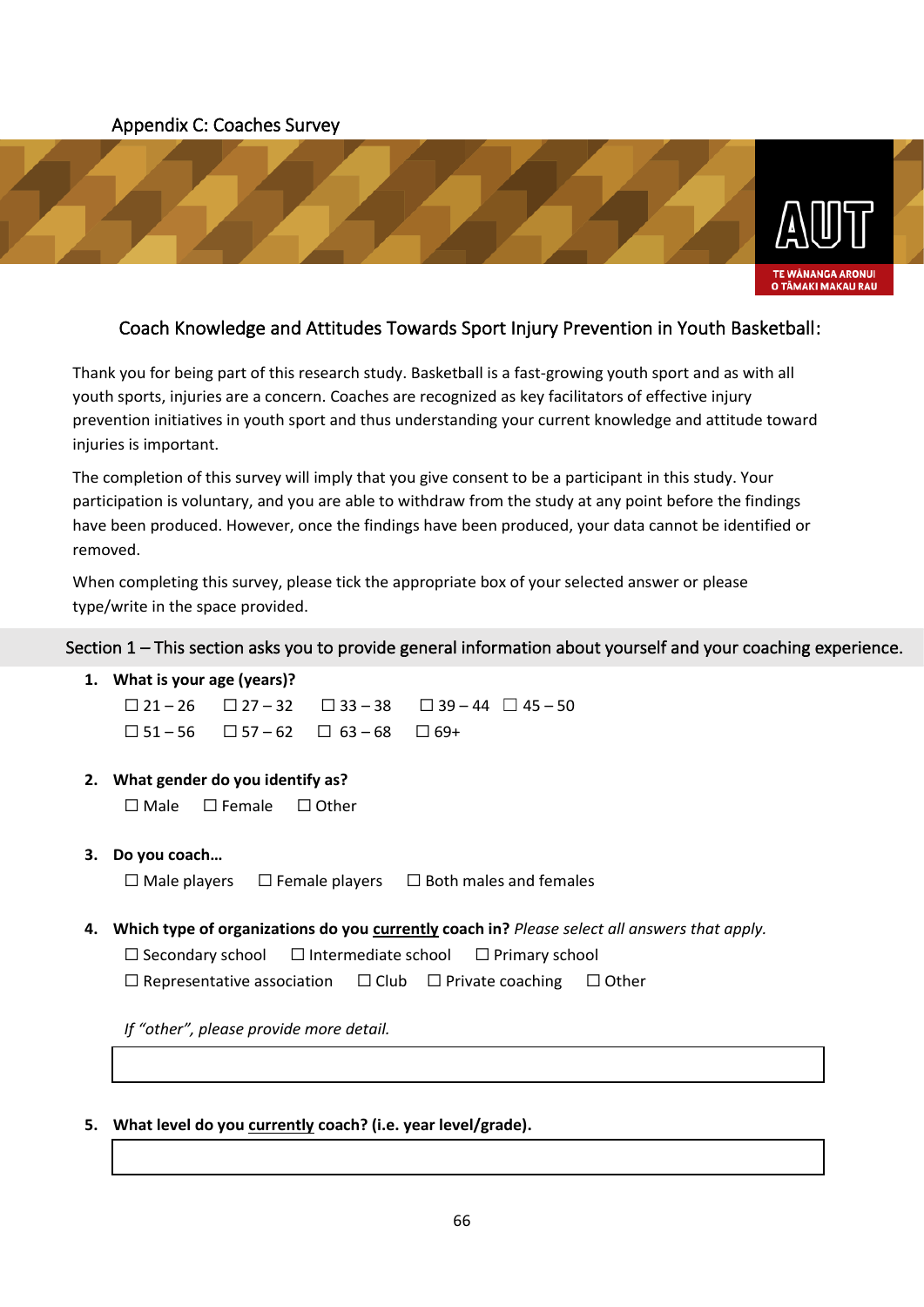

- **1. How many years of coaching experience do you have?**  $\Box$  Less than 2  $\Box$  2 – 4  $\Box$  5 – 10  $\Box$  11 or more
- **2. Do you have a formal coaching qualification?** *If so, please provide more detail of your coaching qualification(s).*
- **3. Do you have a current first aid certificate?** *If so, please provide more detail if known.*
- **9. Have you completed any sport-related first-aid/injury prevention course(s)?** *If so, please provide more detail.*

Section 2 – This section asks you about what you know about common injuries and associated risk factors in youth basketball.

**1. What do you think is the most common lower body injury site in youth basketball?**

*Please select one of the following options:*

☐ Hip/groin ☐ Thigh ☐Knee ☐ Calf/shin ☐ Ankle/foot

**2. What do you think is the most common upper body injury site in youth basketball?**

*Please select one of the following options:*

☐ Head/face ☐ Shoulder/arm ☐ Wrist/hand ☐ Torso ☐ Back

**3. What do you think is the most common injury type in youth basketball?**

*Please select one of the following options:*

| $\square$ Soft tissue injuries (e.g. muscle/ligament strain) | $\Box$ Bone fractures | $\Box$ Dislocated joints |
|--------------------------------------------------------------|-----------------------|--------------------------|
|                                                              |                       |                          |

 $\Box$  Concussion  $\Box$  Cuts and abrasions  $\Box$  Contusions (bruises)

- **4. Can you identify 2 important injury risk factors in youth basketball?**
	- 1. 2.
- **5. Do you think common injuries in youth basketball can be prevented?**

☐ Yes ☐ No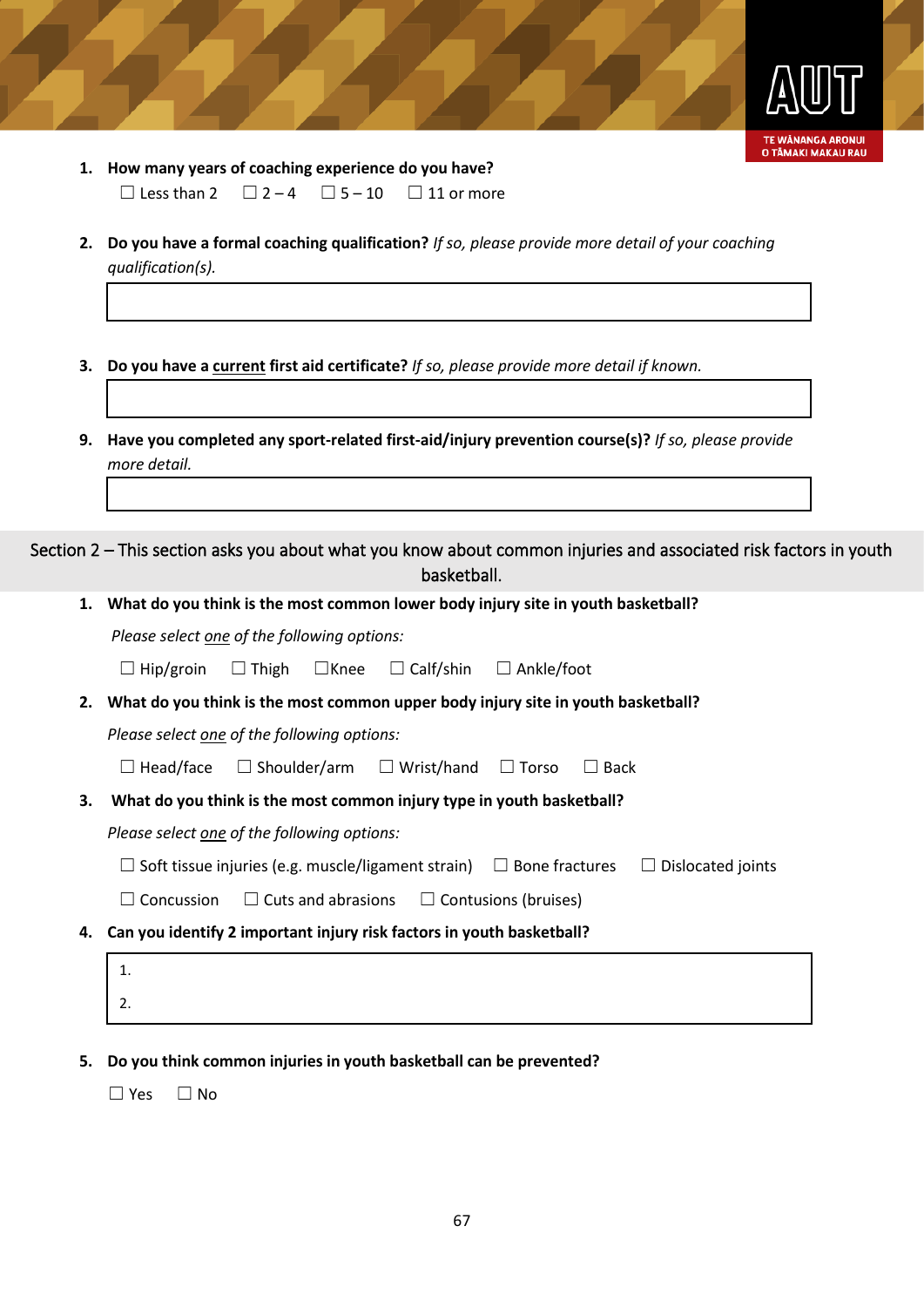

|                                                                                  |                  |                       | prevention programmes with your teams. | Section 3 – This section asks you about your attitude towards sport injury prevention and implementing injury |
|----------------------------------------------------------------------------------|------------------|-----------------------|----------------------------------------|---------------------------------------------------------------------------------------------------------------|
|                                                                                  |                  |                       |                                        | It is important for coaches to have current knowledge of injury prevention programmes for youth               |
| basketball teams.                                                                |                  |                       |                                        |                                                                                                               |
| $\Box$ 1 – Strongly Agree                                                        | $\Box$ 2 – Agree | $\square$ 3 – Neutral |                                        | $\Box$ 4 – Disagree $\Box$ 5 – Strongly disagree                                                              |
|                                                                                  |                  |                       |                                        | It is important for coaches to actively implement injury prevention strategies with youth basketball          |
| teams.                                                                           |                  |                       |                                        |                                                                                                               |
| $\Box$ 1 – Strongly Agree                                                        | $\Box$ 2 – Agree | $\square$ 3 – Neutral | $\square$ 4 – Disagree                 | $\Box$ 5 – Strongly disagree                                                                                  |
|                                                                                  |                  |                       |                                        | I have a good understanding about common basketball-related injuries and associated risk factors in           |
| youth basketball.                                                                |                  |                       |                                        |                                                                                                               |
| $\Box$ 1 – Strongly Agree                                                        | $\Box$ 2 – Agree | $\Box$ 3 – Neutral    | $\square$ 4 – Disagree                 | $\Box$ 5 – Strongly disagree                                                                                  |
| I have a good understanding of injury prevention programmes in youth basketball. |                  |                       |                                        |                                                                                                               |
| $\Box$ 1 – Strongly Agree                                                        | $\Box$ 2 – Agree | $\square$ 3 – Neutral | $\square$ 4 – Disagree                 | $\Box$ 5 – Strongly disagree                                                                                  |
| I have adequate access to injury prevention resources.                           |                  |                       |                                        |                                                                                                               |
| $\Box$ 1 – Strongly Agree                                                        | $\Box$ 2 – Agree | $\square$ 3 – Neutral | $\square$ 4 – Disagree                 | $\Box$ 5 – Strongly disagree                                                                                  |
| Coaches are responsible for educating themselves about injury prevention.        |                  |                       |                                        |                                                                                                               |
| $\Box$ 1 – Strongly Agree                                                        | $\Box$ 2 – Agree | $\square$ 3 – Neutral | $\Box$ 4 – Disagree                    | $\Box$ 5 – Strongly disagree                                                                                  |
|                                                                                  |                  |                       |                                        | I am confident I can effectively implement injury prevention strategies with youth basketball teams.          |
| $\Box$ 1 – Strongly Agree                                                        | $\Box$ 2 – Agree | $\Box$ 3 – Neutral    | $\Box$ 4 – Disagree                    | $\Box$ 5 – Strongly disagree                                                                                  |
| Have you witnessed coaches putting pressure on players to play on when injured?  |                  |                       |                                        |                                                                                                               |
| $\Box$ Yes<br>$\Box$ No                                                          |                  |                       |                                        |                                                                                                               |
| If "yes", please explain why you think coaches do this.                          |                  |                       |                                        |                                                                                                               |
|                                                                                  |                  |                       |                                        |                                                                                                               |
|                                                                                  |                  |                       |                                        | Have you witnessed players playing on with an injury where you thought they should not have?                  |
| $\Box$ Yes<br>$\Box$ No                                                          |                  |                       |                                        |                                                                                                               |
| If "yes", please explain why you think players do this.                          |                  |                       |                                        |                                                                                                               |
|                                                                                  |                  |                       |                                        |                                                                                                               |
|                                                                                  |                  |                       |                                        |                                                                                                               |
|                                                                                  |                  |                       |                                        |                                                                                                               |
|                                                                                  |                  | 68                    |                                        |                                                                                                               |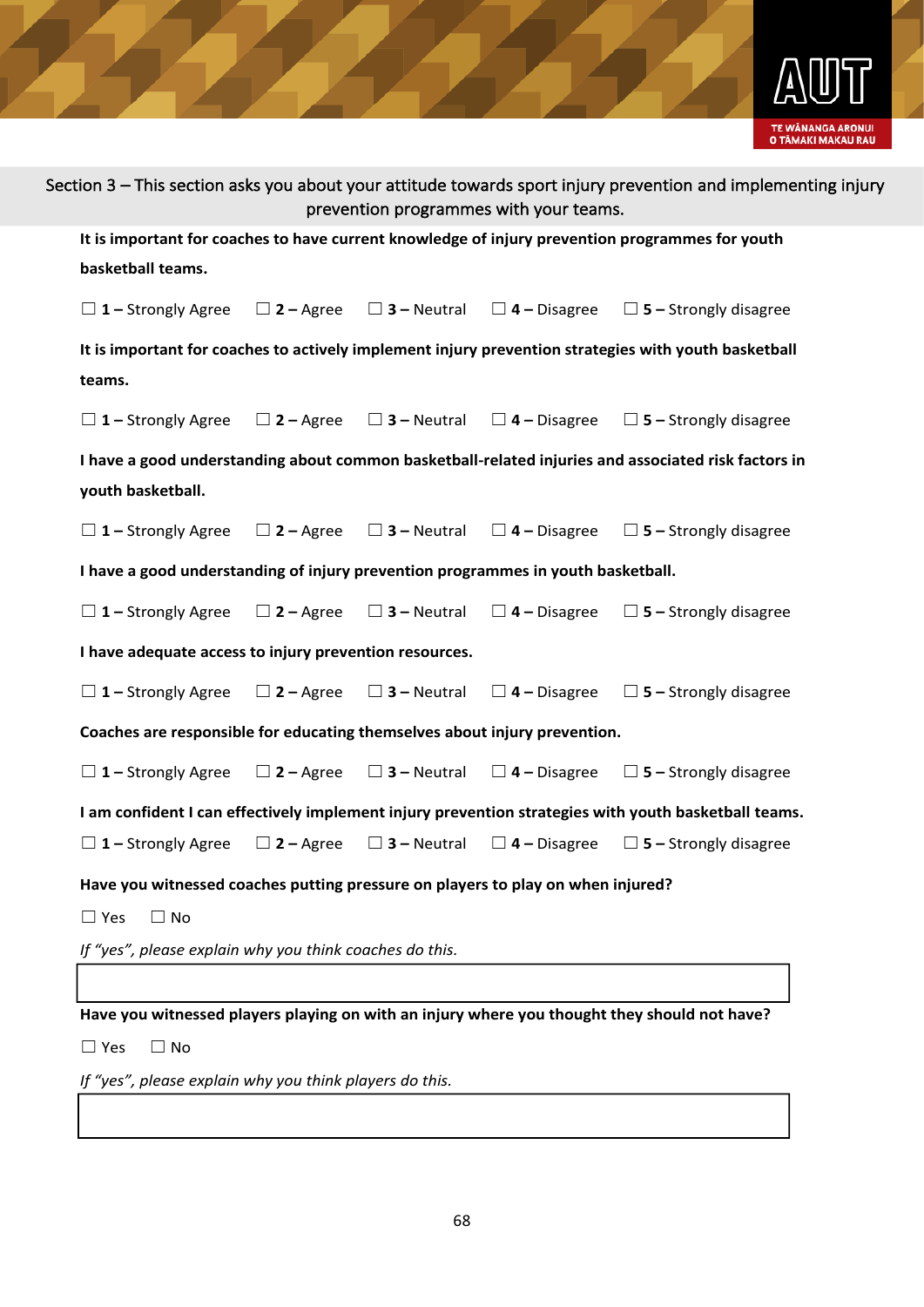

#### Section 4 – This section asks you about neuromuscular warm-up programmes.

Note: A neuromuscular warm-up is a warm-up hypically including a combination of actobic activity<br>Re.g. Joggleg, running), dynamic stretching, strength, balance, and sport-specific movements. An<br>example is the ACC SportSmar (e.g. jogging, running), dynamic stretching, strength, balance, and sport-specific movements. An example is the ACC SportSmart Warm-up.

- **1. How often do you have your team perform a neuromuscular warm-up before games?** ☐ **<sup>1</sup>** – Always ☐ **<sup>2</sup>** – Often ☐ **3** – Sometimes ☐ **<sup>4</sup>**– Seldom ☐ **<sup>5</sup>** – Never
- **2. How often do you have your team perform a neuromuscular warm-up at trainings?**

☐ **<sup>1</sup>** – Always ☐ **<sup>2</sup>** – Often ☐ **3** – Sometimes ☐ **<sup>4</sup>**– Seldom ☐ **<sup>5</sup>** – Never

**3. How effective do you think neuromuscular warm-up programmes are at reducing common injuries in youth basketball?**

☐ **<sup>1</sup>–** Extremely ☐ **<sup>2</sup>** – Very ☐ **3** – Moderately ☐ **<sup>4</sup>**– Slightly ☐ **<sup>5</sup>** – Not at all

- **4. What things influence your decision to implement a neuromuscular warm-up before games and in training sessions?**
- **5. Within a training session, how much time do you spend facilitating a neuromuscular warm-up with your team?**

 $\Box$  No time  $\Box$  10 minutes or less  $\Box$  15 minutes or less  $\Box$  20 minutes or less

- ☐ More than 20 minutes
- **6. Are you aware of the ACC SportSmart warm-up?** *If "no" please go to question 8.* 
	- $\Box$  Yes  $\Box$  No
- **7. Have you used the ACC SportSmart warm-up with your team?**
	- ☐ Yes ☐ No

*If "no" please explain why.*

**8. If you are currently using a neuromuscular warm-up programme, what is it called and/or where did** 

 **you learn about it?** *Please identify.*